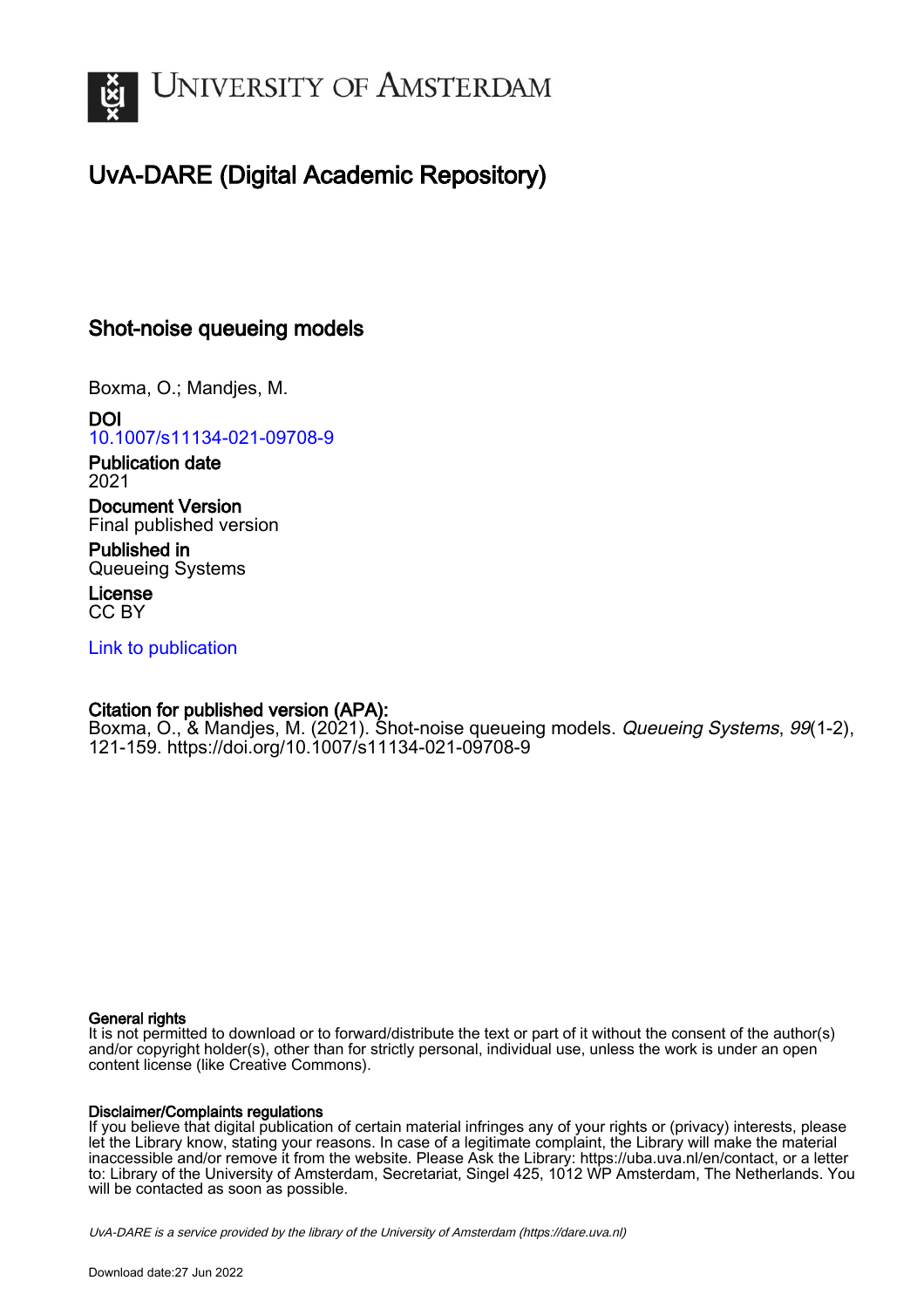

## **Shot-noise queueing models**

**Onno Boxma[1](http://orcid.org/0000-0003-4317-5380) · Michel Mandjes<sup>2</sup>**

Received: 31 March 2021 / Revised: 20 May 2021 / Accepted: 7 June 2021 / Published online: 2 July 2021 © The Author(s) 2021

## **Abstract**

We provide a survey of so-called shot-noise queues: queueing models with the special feature that the server speed is proportional to the amount of work it faces. Several results are derived for the workload in an *M*/*G*/1 shot-noise queue and some of its variants. Furthermore, we give some attention to queues with general workloaddependent service speed. We also discuss linear stochastic fluid networks, and queues in which the input process is a shot-noise process.

**Keywords** Single server queue · Shot noise · Workload-dependent service speed

**Mathematics Subject Classification** 60K25 · 90B22

## **1 Introduction**

This paper aims to present a survey of queueing models with the special feature that the server speed is proportional to the amount of work it faces. If the workload in a single server queue equals *x*, then the server processes work at speed  $rx$ ,  $x > 0$ . We call such a queue a *shot-noise* queue. We shall also pay some attention to queues with more general workload-dependent service speeds.

The term "shot noise" stems from physics. Campbell [\[33](#page-37-0)[,34](#page-37-1)] pioneered the study of discontinuous noise, conveyed by pulses, in continuous-time physical systems. The discontinuous nature stems from the discreteness of the carriers: electrons in electrical systems, photons in optical systems. Schottky performed fundamental experiments with ideal vacuum tubes, and reported in 1918 [\[94](#page-39-0)] that he observed two types of noise: the thermal effect (*Wärme-effekt*) being the continuously fluctuating thermal white noise, and what he called the shot effect (*Schroteffekt*) of discontinuous pulses.

B Onno Boxma o.j.boxma@tue.nl

<sup>1</sup> Eurandom and Department of Mathematics and Computer Science, Eindhoven University of Technology, Eindhoven, The Netherlands

<sup>2</sup> Korteweg-de Vries Institute, University of Amsterdam, Amsterdam, The Netherlands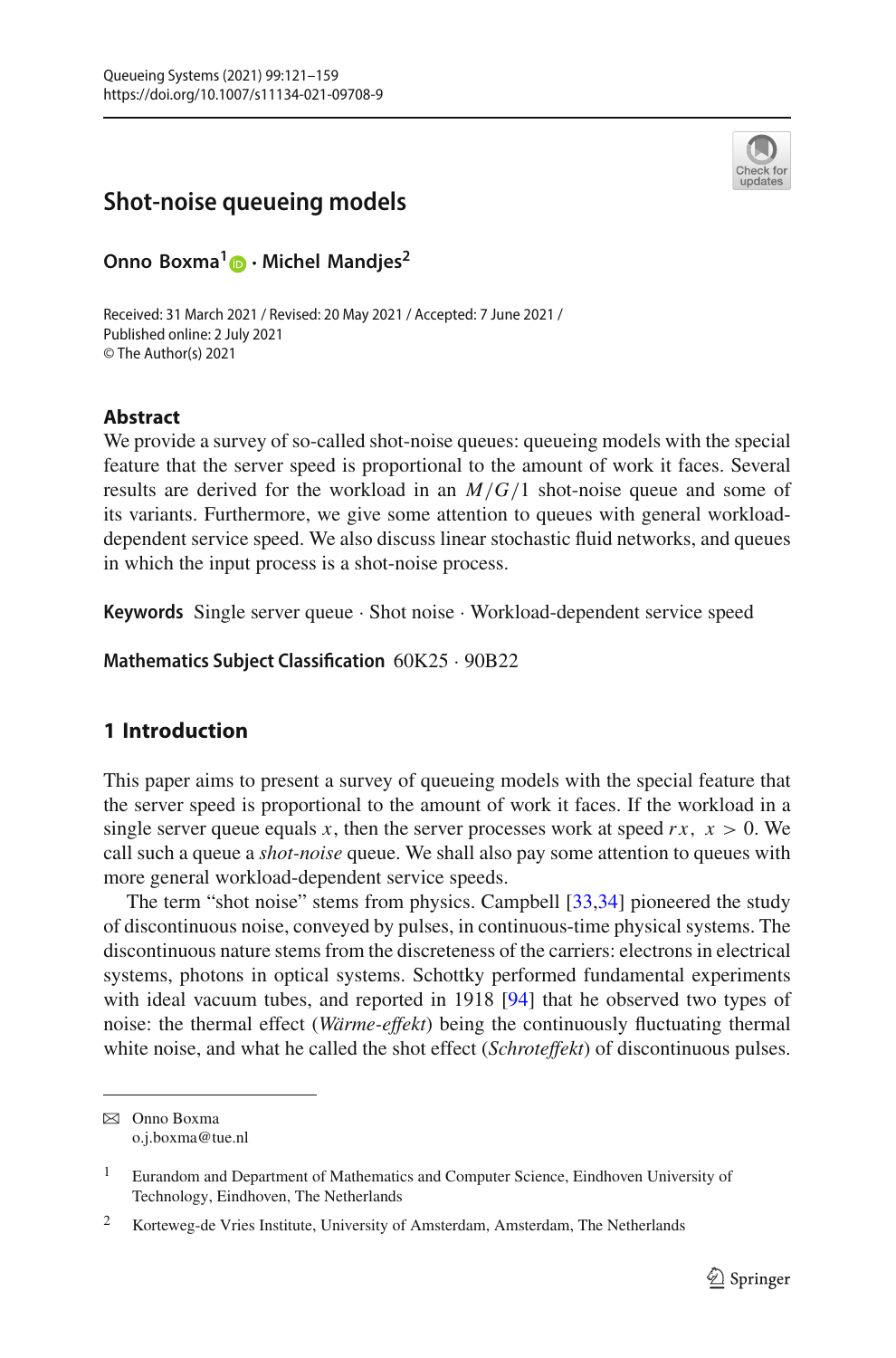Shot-noise phenomena have received much attention in the physics literature, but were also treated in several probability textbooks, including the classics by Doob [\[41](#page-37-2)], Feller [\[44](#page-37-3)] and Parzen [\[83\]](#page-39-1). In the fifties, some leading queueing theorists like Keilson and Takács (cf. [\[60](#page-38-0)[,97](#page-39-2)[,99](#page-39-3)[–101](#page-39-4)]) began the study of shot-noise models for physical phenomena like electron multiplier counters. In his celebrated book *Introduction to the Theory of Queues* [\[102](#page-39-5)], Takács devoted a chapter to shot-noise counter models. He assumed that particles are emitted according to a Poisson process, and that these particles are detected using an electron multiplier. To the *i*-th particle corresponds an electronic pulse whose amplitude is a random variable  $B_i$ ,  $i = 1, 2, \ldots$ . These random variables are i.i.d. (independent and identically distributed). Each electronic pulse has an exponential decay in the RC (Resistance/Capacitance) circuit in which the electron multiplier is included, with a time constant  $r = 1/RC$ : the voltage  $V(t)$ decays according to  $dV(t)/dt = -V(t)/RC$ , where *R* is the resistance and *C* the capacitance. The measured voltage process { $V(t)$ ,  $t \ge 0$ } is the main stochastic process under consideration. If one now replaces particles by customers, pulse amplitudes by service requirements, decay by service, and voltage by workload, one has an *M*/*G*/1 queue with the special feature that the service speed is proportional to the workload the  $M/G/1$  shot-noise queue. This queue and various generalizations form the subject of our survey.

**Motivation** Our motivation for writing this survey is twofold. Firstly, we would like to draw the reader's attention to a class of queueing models with some very attractive properties, which allow one to obtain quite explicit workload results; a class of queueing models, on the other hand, for which not that many results have been obtained, and for which there are also numerous interesting open problems. We shall mention some of them at the end of each section; for example, the very intriguing problem of obtaining *queue length* results in shot-noise queues.

Secondly, it is almost invariably assumed in the queueing literature that servers work at constant speed. However, there are many situations where this assumption does not hold. We mention three examples. These should be viewed as motivation for the study of queues with workload-dependent service speed, and not specifically the more narrow class of shot-noise queues. (i) In systems where the server represents a human being, the amount of work present may directly affect the speed of the server [\[16\]](#page-36-0). (ii) Dams, serving as storage area for water, are often studied as queues. Inflowing water, caused by rainfall, is temporarily stored, and released according to a release rule that is state-dependent [\[48\]](#page-37-4). (iii) In data centers with huge numbers of servers, it is crucial to have mechanisms, like autoscaling techniques, to balance energy consumption and performance. An autoscaling algorithm adjusts the processing speed of the processors (servers) according to their workload. At the data center level, it controls the number of active servers; at the individual computer level, a CPU is able to adjust the processing speed by either dynamic frequency scaling or dynamic voltage scaling techniques [\[105](#page-39-6)]. The processing speed is scaled up when the workload of the server is high, and scaled down under a low workload.

**Related literature** While focusing on queueing models with workload-dependent service speed, we would like to briefly point out in this paragraph that there is a much larger literature on stochastic aspects of shot-noise processes. We refer to [\[19\]](#page-37-5) for a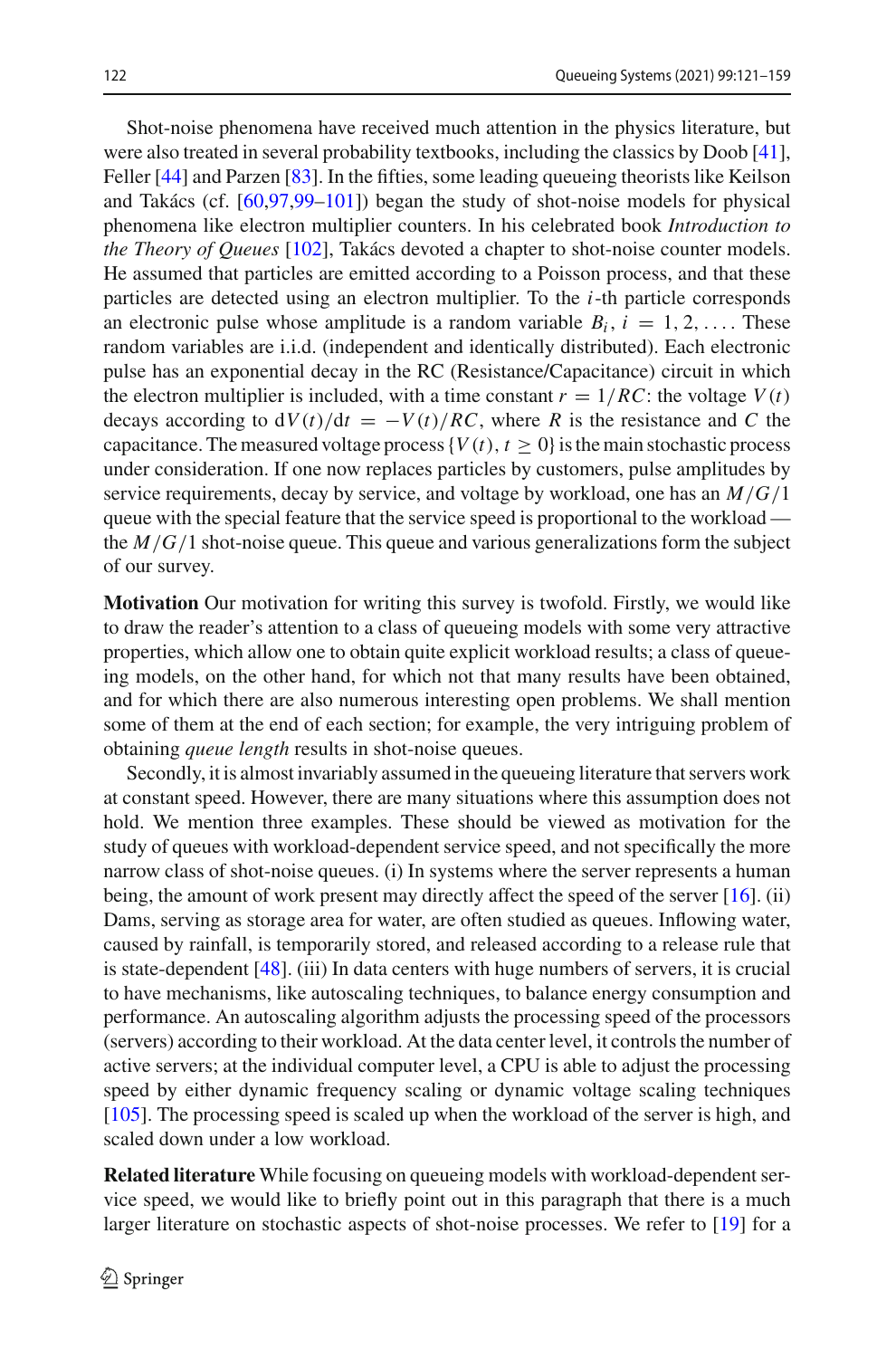compact account of shot-noise processes and shot-noise distributions, and to [\[53\]](#page-38-1) for a comprehensive overview of several variants of shot-noise processes. Quite a large number of papers is devoted to the study of convergence results and scaling limits of Poisson shot-noise processes. After appropriate centerings and scalings, such processes approximate a Gaussian process, fractional Brownian motion or a stable Lévy process; see, for example, [\[32](#page-37-6)[,52](#page-38-2)[,68](#page-38-3)[,69](#page-38-4)[,75](#page-38-5)[,76](#page-38-6)]. In [\[54\]](#page-38-7), which considers limit theorems for *renewal* shot-noise processes, various other limiting results are mentioned.

Applications of shot-noise processes are found in many areas besides queueing, covering, for example, the occurrence of earthquakes [\[82](#page-39-7)[,103\]](#page-39-8), water flows [\[104](#page-39-9)], financial models [\[90](#page-39-10)[,93](#page-39-11)] and insurance risk [\[68\]](#page-38-3). In the latter case, some results can immediately be translated from the insurance to the queueing setting by using specific duality relations between the two classes of models.

Another large bulk of related literature is formed by studies concerning growthcollapse processes and autoregressive processes, and more generally particular recursive sequences of stochastic processes. We have tried to keep the focus as much as possible on shot-noise queues, now and then briefly indicating relations to other stochastic processes – and undoubtedly our choices were sometimes biased towards models and results that are close to our own research interests. Throughout the paper we present derivations of a few key results. In presenting those results and derivations, we aim for accessibility rather than generality and abstraction. For example, on several occasions one could have generalized from a compound Poisson input process to a Lévy subordinator, or have considered a multi-class vector version, but we have mostly refrained from this.

**Structure of the paper** Section [2](#page-3-0) is devoted to a detailed study of the classical *M*/*G*/1 shot-noise queue: an  $M/G/1$  queue with the special feature that its service speed is proportional to the workload. In Sect. [3](#page-14-0) we discuss the generalization to the case of a more general service speed  $r(x)$  when the workload equals x. In addition, we allow a workload-dependent arrival rate. In Sect. [4](#page-20-0) we consider several variants of the *M*/*G*/1 shot-noise queue. Linear stochastic fluid networks are discussed in Sect. [5.](#page-30-0) Section [6](#page-33-0) focuses on a quite different aspect of shot noise; it studies queues in which the input process is a shot-noise process.

### <span id="page-3-0"></span>**2 The** *M/G/***1 shot-noise queue**

In this section we consider what is perhaps the most basic shot-noise queue: the *M*/*G*/1 queue with the special feature that the server works at a speed which is proportional to the amount of work present. Let us first specify the model under consideration. Customers arrive at a single server queue according to a Poisson process  $\{N(t), t \ge 0\}$ with rate  $\lambda$ . The service requirements  $B_1, B_2, \ldots$  of the arriving customers are i.i.d. random variables with distribution  $B(\cdot)$  and LST (Laplace–Stieltjes transform)  $\beta(\cdot)$ . Hence the input process to the single server queue is a compound Poisson process, which we denote by  $\{J(t), t \geq 0\}$ . We further introduce the offered load per time unit  $\rho := \lambda \mathbb{E}[B]$ . Let  $X(t)$  denote the amount of work in the system at time *t*. Contrary to the usual assumption in queueing theory, the server speed is not constant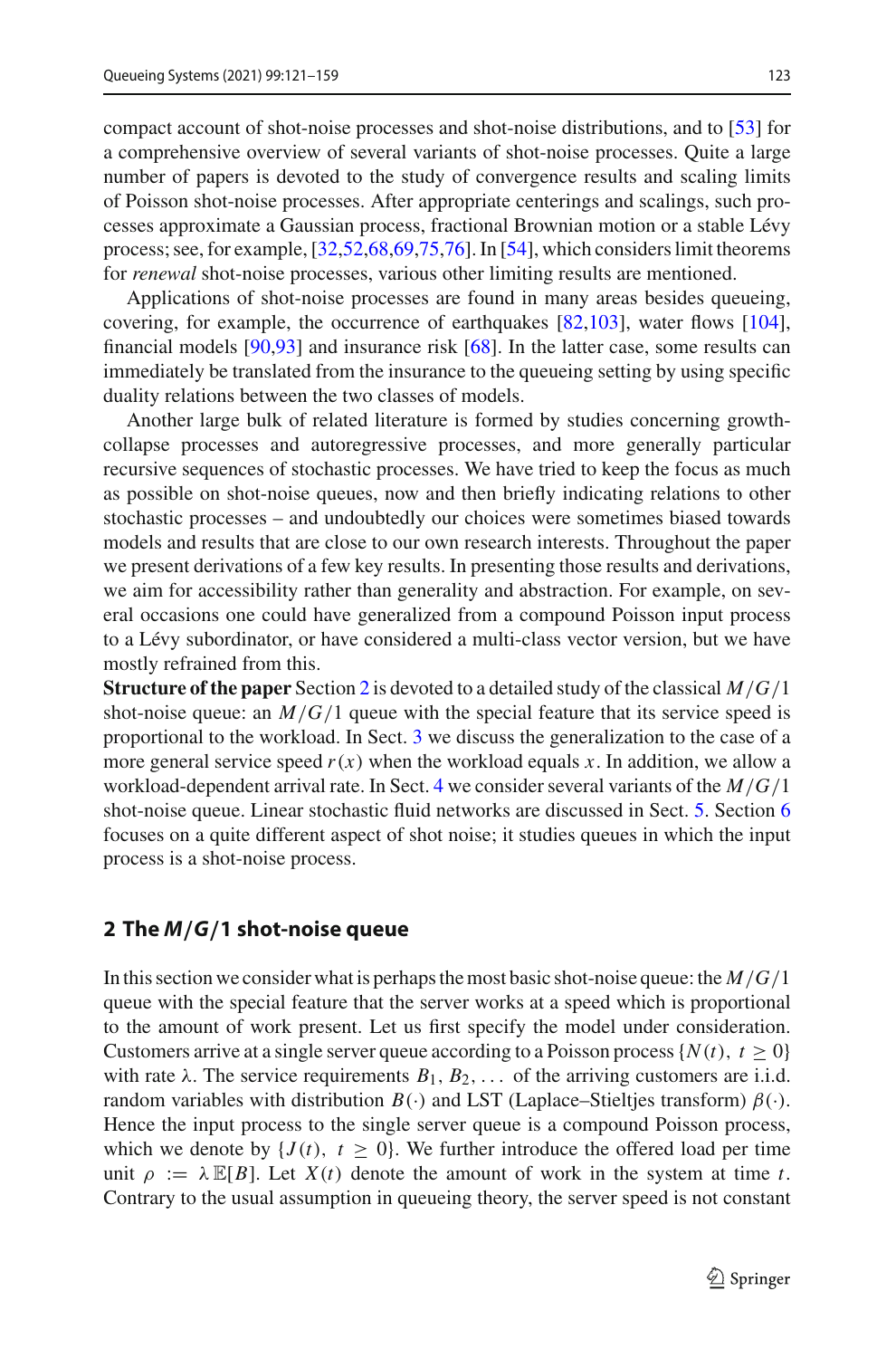

<span id="page-4-0"></span>**Fig. 1** Workload process *X*(*t*) in the shot-noise case

but proportional to the workload, viz., if  $X(t) = y$  then the server speed  $r(X(t))$  at time *t* equals  $r(X(t)) = ry$ , with  $r > 0$  some constant; see Figure [1.](#page-4-0)

It is readily seen that  $\{X(t), t \geq 0\}$  is a Markov process (cf. p. 393 of [\[87\]](#page-39-12)). Considering this Markov process during an infinitesimal length of time *h* shows that

<span id="page-4-3"></span>
$$
X(t + h) = X(t) - rX(t)h + J(t + h) - J(t) + o(h), \quad h \downarrow 0.
$$
 (1)

Dividing by *h* and letting *h* ↓ 0 yields

$$
dX(t) = -rX(t)dt + dJ(t).
$$
 (2)

Alternatively, one can define the workload process by the following stochastic integral equation:

<span id="page-4-2"></span>
$$
X(t) = X(0) + J(t) - r \int_0^t X(s) \, \mathrm{d}s, \quad t \ge 0. \tag{3}
$$

It can be shown (see, for example, Section [4](#page-20-0) of [\[66](#page-38-8)]) that the unique solution to this integral equation is given by

<span id="page-4-1"></span>
$$
X(t) = e^{-rt}X(0) + \int_0^t e^{-r(t-s)}dJ(s), \quad t \ge 0.
$$
 (4)

Indeed, that  $X(t)$  as given in [\(4\)](#page-4-1) is a solution to [\(3\)](#page-4-2) follows by integrating both sides of [\(4\)](#page-4-1) and changing the order of integration in the resulting double integral. To show the uniqueness, observe that the difference  $\Delta X(t)$  of two solutions satisfies  $\Delta X(t) = -r \int_0^t \Delta X(s) ds$  with  $\Delta X(0) = 0$ . It follows that  $\Delta X(t)$  is continuous and differentiable, and differentiation shows that it satisfies  $d\Delta X(t)/dt = -r\Delta X(t)$  with  $\Delta X(0) = 0$ . Hence  $\Delta X(t) \equiv 0$ . We refer to [\[67](#page-38-9)] for a general treatment of such uniqueness issues for a more general class of stochastic integral equations that covers the shot-noise process, as well as related growth-collapse and clearing processes, as special cases.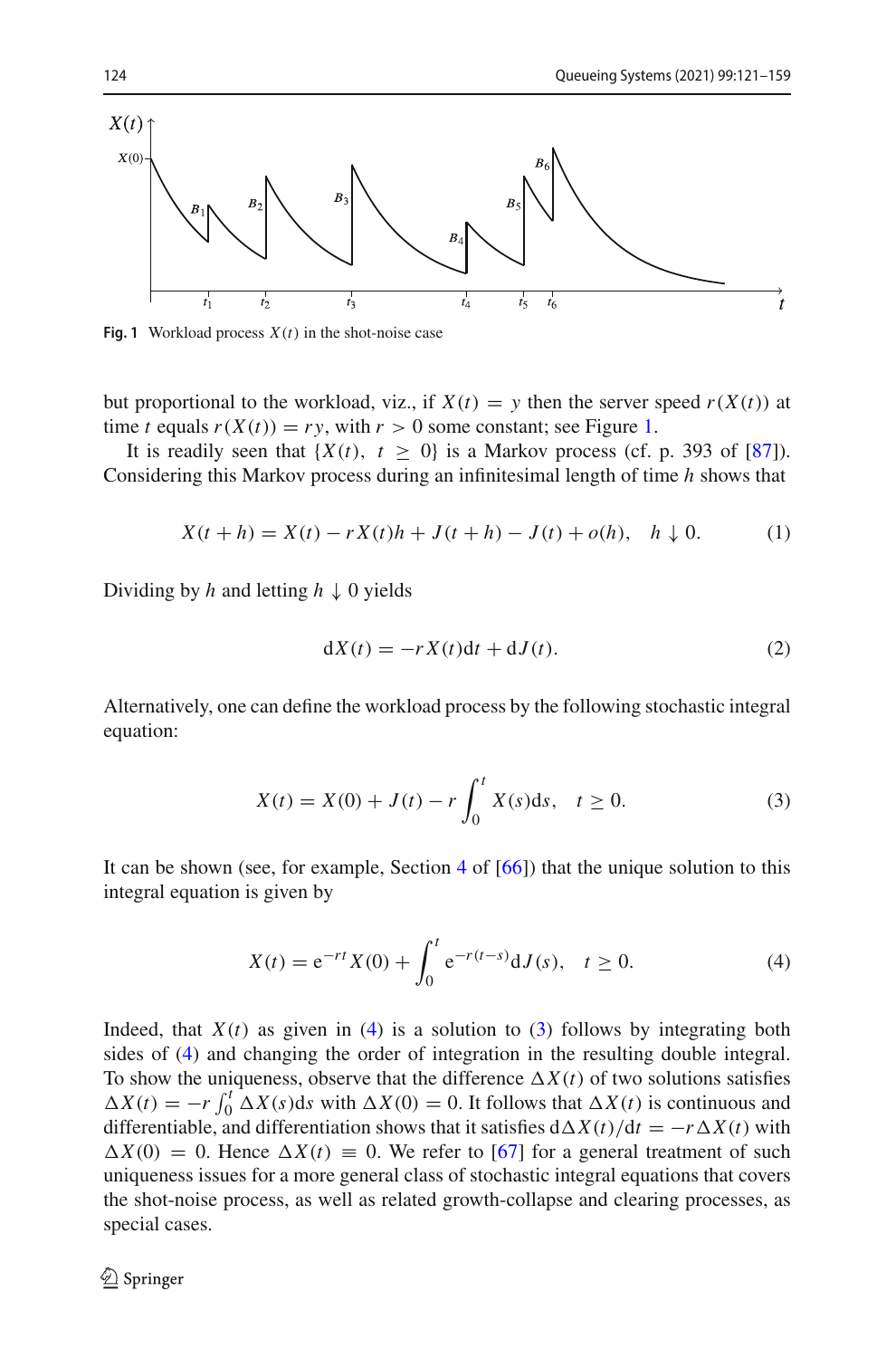Realizing that  ${J(t), t \ge 0}$  is a compound Poisson process, we can rewrite [\(4\)](#page-4-1) as follows:

<span id="page-5-1"></span>
$$
X(t) = e^{-rt} X(0) + \sum_{i=1}^{N(t)} e^{-r(t-t_i)} B_i, \quad t \ge 0,
$$
\n(5)

where  $t_1, t_2, \ldots, t_{N(t)}$  denote the successive arrival epochs of customers in [0,  $t$ ]. This expression has an important *interpretation*, that plays a role of paramount importance in the analysis of shot-noise queues: During an interval of any length  $v$ , each quantum of work that has size  $\Delta$  at the beginning of that interval, is at the end of that interval reduced to the amount  $\Delta e^{-rv}$ , independent of any other unit of work. That is of course not what is really happening when, for example, customers are served FCFS (actually, we do not specify the service discipline), but it is a valid interpretation when just considering the workload. The implication is that, for the analysis of the workload process in a shot-noise queue, one can treat different amounts of work, and in particular service requirements of different customers, as quantities which are processed independently of other workload quantities – very much the same as customers in an infinite-server queue are treated independently of each other. This similarity to the infinite-server queue was already observed by Kella and Whitt [\[66](#page-38-8)]. Moreover, De Graaf et al. [\[49](#page-37-7)] argue that the M/G/1 shot-noise queue can be seen as a limit of a certain class of infinite-server queues; we get back to this in Remark [2.2.](#page-5-0)

Another implication of [\(5\)](#page-5-1) is that the workload never becomes zero, each contribution to the workload decreasing exponentially. These two properties of shot-noise queues make the analysis of their workload relatively easy. In the next theorem, we obtain the LST of  $X(t)$ ; see, for example, Ross [\[87,](#page-39-12) p. 394].

**Theorem 2.1** *The LST of the workload X*(*t*) *in the M*/*G*/1 *shot-noise queue is, for*  $t \geq 0$ *, given by* 

<span id="page-5-4"></span><span id="page-5-2"></span>
$$
\mathbb{E}[e^{-sX(t)}] = \mathbb{E}[e^{-sX(0)e^{-rt}}] \exp\left(-\lambda \int_{se^{-rt}}^{s} \frac{1-\beta(w)}{w} dw\right).
$$
 (6)

*Proof* Our starting point is the representation [\(5\)](#page-5-1). Conditioning on  $N(t)$  and exploiting the fact that the jump epochs are uniformly distributed on  $(0, t)$  we have

<span id="page-5-3"></span>
$$
\mathbb{E}[e^{-sX(t)}] = \mathbb{E}[e^{-sX(0)e^{-rt}}] \sum_{n=0}^{\infty} e^{-\lambda t} \frac{(\lambda t)^n}{n!} \left[ \int_0^t \mathbb{E}[e^{-sB_t e^{-r(t-u)}}] \frac{du}{t} \right]^n
$$
  
\n
$$
= \mathbb{E}[e^{-sX(0)e^{-rt}}] \sum_{n=0}^{\infty} e^{-\lambda t} \frac{(\lambda t)^n}{n!} \left[ \int_0^t \beta (se^{-ru}) \frac{du}{t} \right]^n
$$
  
\n
$$
= \mathbb{E}[e^{-sX(0)e^{-rt}}] \exp\left(-\lambda \int_0^t (1 - \beta (se^{-ru})) du\right).
$$
 (7)

<span id="page-5-0"></span>The substitution  $w = s e^{-ru}$  yields [\(6\)](#page-5-2).

 $\mathcal{D}$  Springer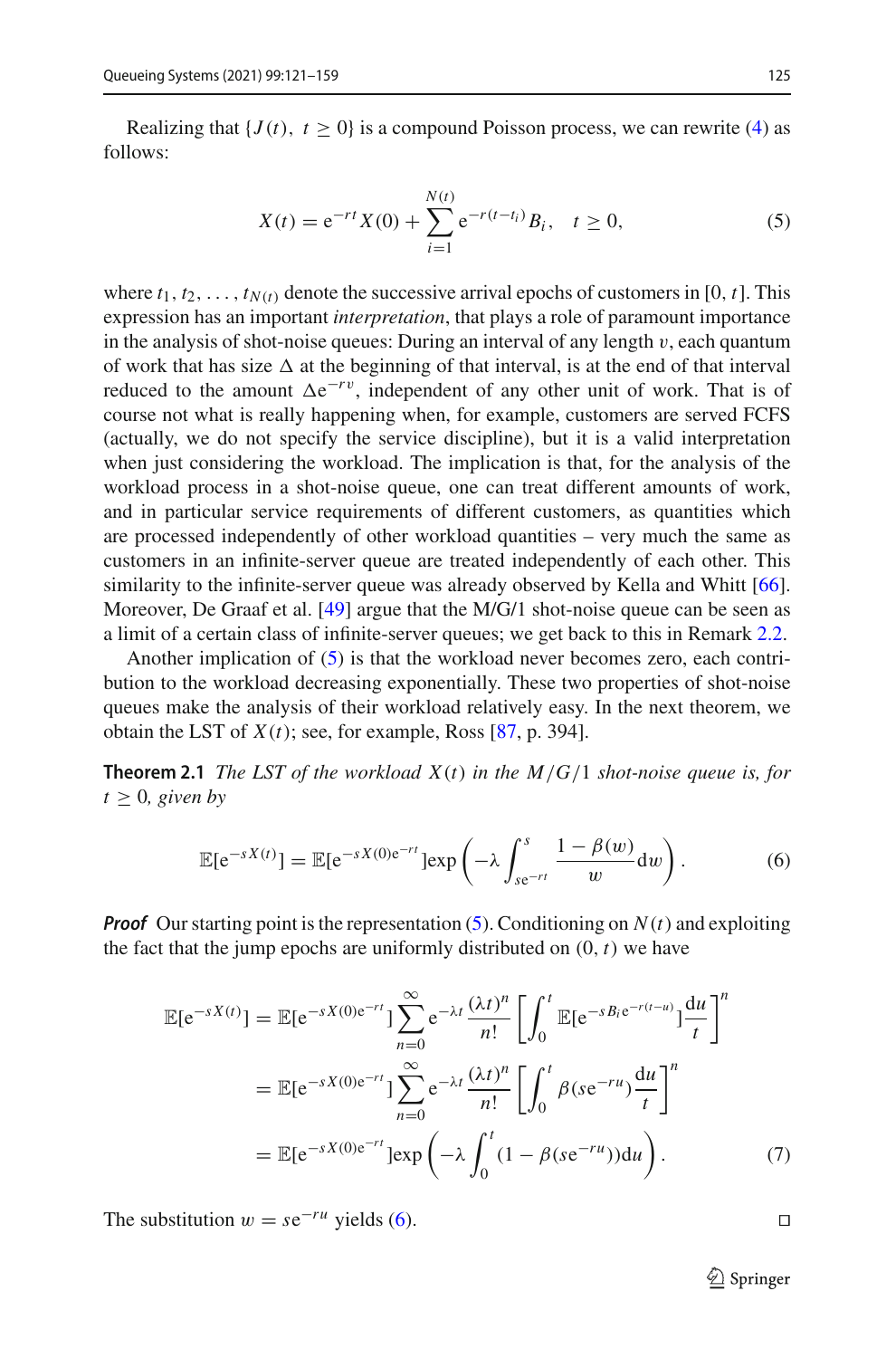*Remark 2.2* We could have obtained the same result by taking Laplace transforms already in Equation [\(1\)](#page-4-3), thus arriving at the following partial differential equation for  $\phi(s, t) := \mathbb{E}[e^{-sX(t)}]:$ 

$$
\frac{\partial}{\partial t}\phi(s,t) + rs\frac{\partial}{\partial s}\phi(s,t) = -\lambda(1-\beta(s))\phi(s,t).
$$

De Graaf et al. [\[49\]](#page-37-7) have followed this approach for a more general *M*/*G*/1 shot-noise queue, also allowing a time-dependent arrival rate  $\lambda(t)$  and time-dependent service requirement  $B(t)$  for an arrival at *t*, with LST  $\beta(s, t)$ . In the right-hand side of the above PDE,  $\lambda(1 - \beta(s))$  is then replaced by  $\lambda(t)(1 - \beta(s, t))$ , and solving the PDE yields [\(7\)](#page-5-3) with the exponent in its last line replaced by  $-\int_0^t \lambda(u)(1-\beta(se^{-r(t-u)}, u))du$ . In addition, it is through this PDE that [\[49](#page-37-7)] explores the above-mentioned relationship between the *M*/*G*/1 shot-noise queue and the infinite-server queue. More concretely, they introduce a sequence of  $M^{H_k(t)}/M/\infty$  infinite-server queues,  $k = 1, 2, \ldots$ , with batches arriving at rate  $\lambda(t)$  and with size  $H_k(t) = [kB(t)]$ ; each individual customer has a service requirement that has an exponential distribution with parameter  $k\mu$ , where it turns out that they need to choose  $\mu = r$ . They derive a PDE for the transform of the number of customers in the *k*-th system at time *t*, and prove convergence of these PDEs, as  $k \to \infty$ , to the PDE for the corresponding shot-noise queue. Their approach eventually leads to a proof of process-level convergence. eventually leads to a proof of process-level convergence.

*Remark 2.3* Theorem [2.1](#page-5-4) is a special case of the following well-known result:

$$
\log \mathbb{E}[e^{-\int_0^t h(s) dJ(s)}] = -\int_0^t \eta(h(s)) ds,
$$
\n(8)

where  $J(\cdot)$  is a non-decreasing Lévy process,  $\eta(s) = -\log \mathbb{E}[e^{-sJ(1)}]$ , and  $h(\cdot)$  is Borel and nonnegative. The latter result has in fact been further generalized in Sub-section 2.3 of the recent paper [\[22\]](#page-37-8).  $\Diamond$ 

*Remark 2.4* As it turns out, the result of Theorem [2.1](#page-5-4) can also be extended in other ways. One such extension, proven in pp. 44,45 of [\[72\]](#page-38-10), is the following: If  $f(\cdot, \cdot)$ is piecewise continuous in its first argument, with at most a countable number of discontinuities, then

<span id="page-6-0"></span>
$$
\mathbb{E} \exp \left( \int_0^t f(u, z) X(u) \mathrm{d}u - s X(t) \right)
$$
  
=  $\exp \left( \lambda \int_0^t (\beta (s e^{-r(t-v)} - e^{rv} \int_v^t f(u, z) e^{-ru} \mathrm{d}u) - 1) \mathrm{d}v \right).$  (9)

This result will be used later in this survey, in the context of infinite-server queues with a shot-noise arrival rate.  $\Diamond$ 

The fact that the server speed becomes proportionally higher with increasing workload makes it intuitively clear that the stationary distribution of the workload exists for all values of the offered load  $\rho$ . This property, proven in [\[37](#page-37-9)], concretely means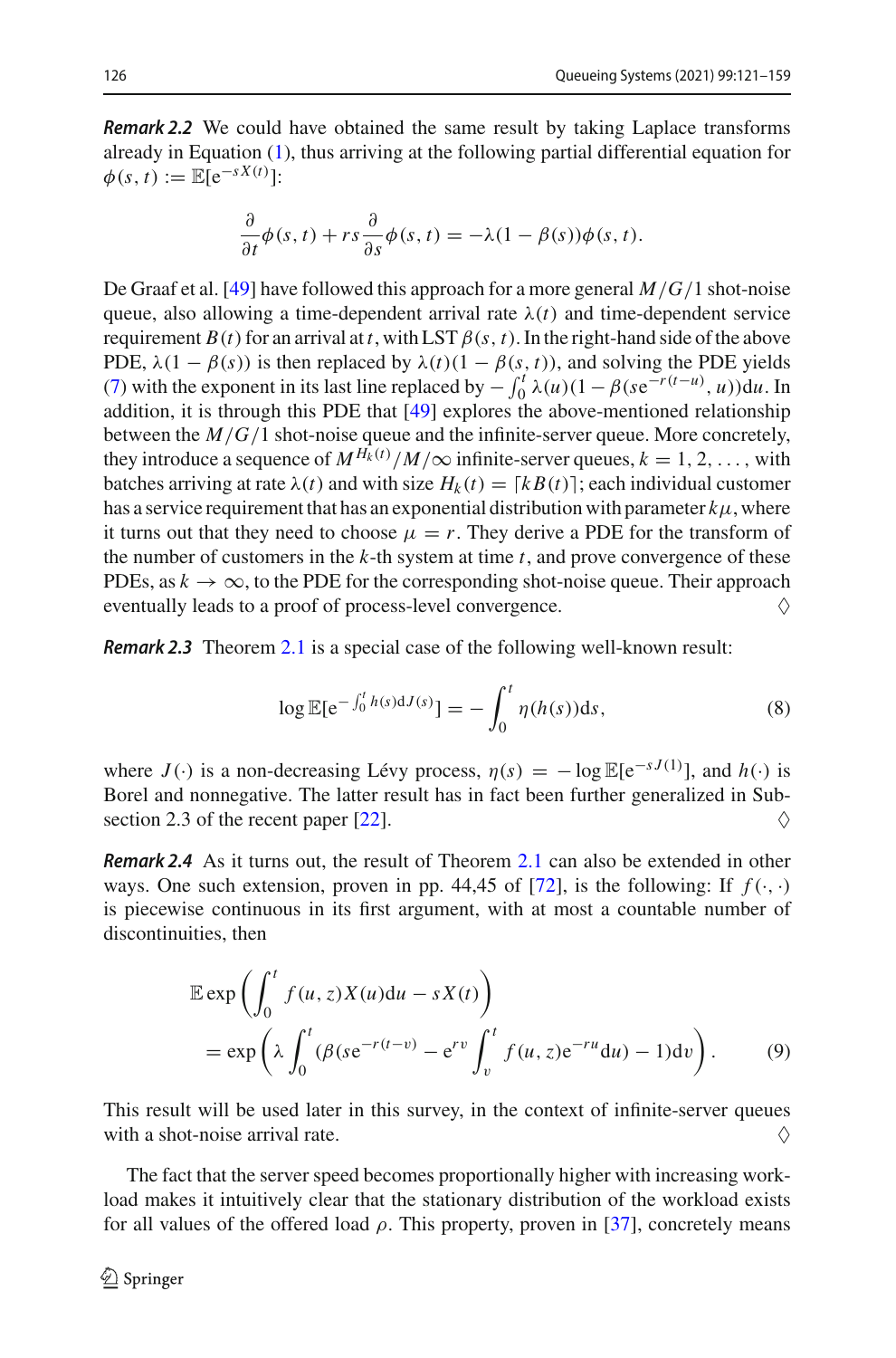that no condition needs to be imposed to make the  $M/G/1$  shot-noise queue stable. Letting *t* tend to infinity in [\(6\)](#page-5-2), we obtain the following expression for the LST of the steady-state workload *X*.

**Theorem 2.5** *The LST of the steady-state workload X in the M*/*G*/1 *shot-noise queue is given by*

<span id="page-7-4"></span><span id="page-7-0"></span>
$$
\mathbb{E}[e^{-sX}] = \exp\left(-\frac{\lambda}{r} \int_0^s \frac{1-\beta(w)}{w} dw\right).
$$
 (10)

This result can already be found in [\[60\]](#page-38-0). It is instructive to derive [\(10\)](#page-7-0) in a different way. Consider the workload process  $\{X(t), t \geq 0\}$  as depicted in Fig. [1](#page-4-0) and apply the *level crossing technique* (cf. [\[29](#page-37-10)[,38\]](#page-37-11)), which uses the fact that, in steady state, each level  $x > 0$  is just as often crossed from above as from below. This implies that, with  $v(x)$  the steady-state density of X,

<span id="page-7-1"></span>
$$
rxv(x) = \lambda \int_0^x \mathbb{P}(B > x - y)v(y)dy, \quad x > 0.
$$
 (11)

Here the left-hand side represents the rate of downcrossing *x* and the right-hand side represents the rate of upcrossing *x*. Introducing  $\phi(s) := \mathbb{E}[e^{-sX}]$ , multiplying both sides of [\(11\)](#page-7-1) by  $e^{-sx}$  and integrating over *x* from zero to infinity yields

<span id="page-7-2"></span>
$$
-r\frac{\mathrm{d}\phi(s)}{\mathrm{d}s} = \rho \frac{1-\beta(s)}{\mathbb{E}[B]s} \phi(s). \tag{12}
$$

Here we have used the following well-known facts: (i)  $\mathbb{P}(B > z)/\mathbb{E}[B]$  is the density of the residual  $B<sup>res</sup>$  of a service requirement  $B$ , (ii) the integral in the right-hand side of  $(11)$  (when divided by  $\mathbb{E}[B]$ ) is a convolution of two densities, (iii) the Laplace transform of such a convolution is the product of their two Laplace transforms, and (iv) the Laplace transform of the density  $\mathbb{P}(B > z)/\mathbb{E}[B]$  equals (applying integration by parts)

$$
\int_0^\infty e^{-sz} \frac{\mathbb{P}(B > z)}{\mathbb{E}[B]} dz = \frac{1 - \beta(s)}{\mathbb{E}[B]s}.
$$

Solving the first-order differential equation [\(12\)](#page-7-2), with initial condition  $\phi(0) = 1$ , immediately gives [\(10\)](#page-7-0).

*Remark 2.6* The first few moments of *X* can be easily obtained from [\(10\)](#page-7-0), by differentiation, or from  $(11)$ , by integration:

<span id="page-7-3"></span>
$$
\mathbb{E}[X] = \frac{\lambda \mathbb{E}[B]}{r}, \quad \mathbb{E}[X^2] = \frac{\lambda \mathbb{E}[B^2]}{2r} + \left(\frac{\lambda \mathbb{E}[B]}{r}\right)^2. \tag{13}
$$

A recursion for the moments can be set up in the standard way.

 $\mathcal{D}$  Springer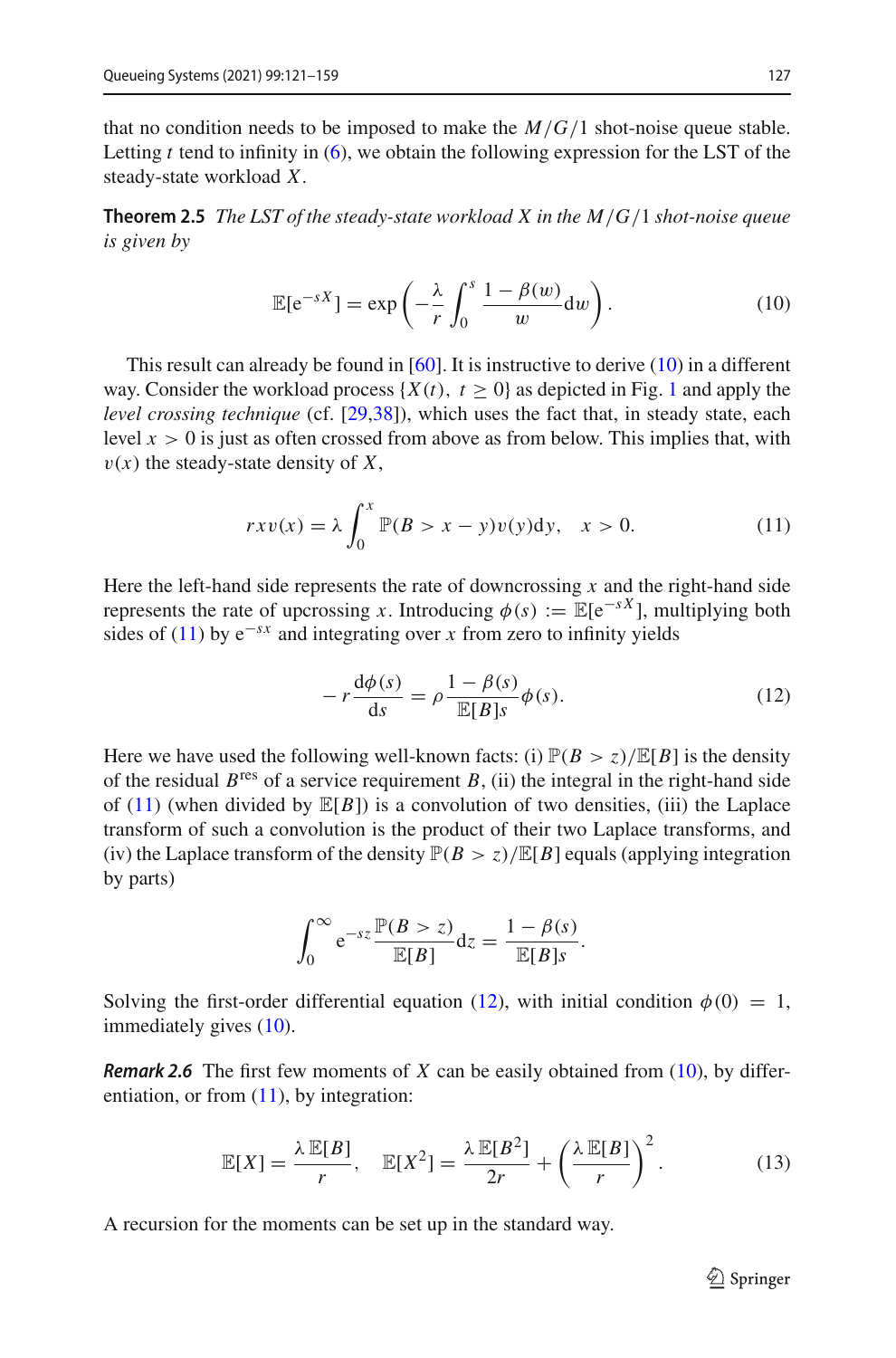Also, the time-dependent moments can be found. When  $\mathbb{E}[X(0)] < \infty$ , then  $\mathbb{E}[X(t)]$  may be computed in the following way, cf. Lemma 2.1 of [\[69](#page-38-4)]: By [\(3\)](#page-4-2),

$$
\mathbb{E}[X(t)] = \mathbb{E}[X(0)] + \lambda \mathbb{E}[B]t - r \int_0^t \mathbb{E}[X(s)]ds,
$$
\n(14)

and the same reasoning that led from  $(3)$  to  $(4)$  gives

$$
\mathbb{E}[X(t)] = e^{-rt} \mathbb{E}[X(0)] + \int_0^t e^{-r(t-s)} \lambda \mathbb{E}[B]ds = e^{-rt} \mathbb{E}[X(0)] + \frac{\lambda \mathbb{E}[B]}{r} (1 - e^{-rt}),
$$
\n(15)

which of course again yields the above expression for  $\mathbb{E}[X]$ . Higher time-dependent moments can be found along similar lines. moments can be found along similar lines.

*Remark 2.7* In the special case of exponentially distributed service requirements with parameter  $\mu$ ,  $\phi$ (*s*) is easily seen to reduce to

$$
\phi(s) = \mathbb{E}[e^{-sX}] = \left(\frac{\mu}{\mu + s}\right)^{\frac{\lambda}{r}}.
$$
\n(16)

Hence *X* is in this case Gamma $(\lambda/r, \mu)$  distributed; the density of *X* now is

<span id="page-8-1"></span>
$$
v(x) = \mu \frac{(\mu x)^{\frac{\lambda}{r}-1}}{\Gamma(\frac{\lambda}{r})} e^{-\mu x}, \quad x > 0.
$$
 (17)

Observe that, from the form of [\(11\)](#page-7-1), it is already clear that  $\lambda$  and r only appear as a ratio in the expressions for  $v(x)$  and its Laplace transform. In the special case  $\lambda = r$ , X turns out to be exp(u) distributed. *X* turns out to be  $exp(\mu)$  distributed.

*Remark 2.8* Let us take another look at the Gamma $(\lambda/r, \mu)$  result. Because of PASTA (Poisson Arrivals See Time Averages), the density of the workload *just before arrivals* is also  $v(.)$ . If we denote the workload just before the *n*-th arrival by  $W_n$  and the workload just after the *n*-th arrival by  $Y_n = W_n + B_n$ , and the interarrival time between the *n*-th and  $(n + 1)$ -st arrival by  $A_n$ , then we can write

<span id="page-8-0"></span>
$$
\mathbb{P}(W_{n+1} < u \mid Y_n = y) = \mathbb{P}(ye^{-rA_n} < u) \\
= \mathbb{P}\left(A_n > \frac{1}{r} \log \frac{u}{y}\right) = \left(\frac{u}{y}\right)^{\frac{\lambda}{r}}, \quad 0 < u < y. \tag{18}
$$

Now the fact that  $W_n$  has a Gamma $(\lambda/r, \mu)$  density makes sense;  $Y_n = W_n + B_n$  then has a Gamma $(\lambda/r + 1, \mu)$  density, and integrating in [\(18\)](#page-8-0) with respect to this density is readily seen to result in a Gamma $(\lambda/r, \mu)$  distribution. In particular, with U(0, *x*)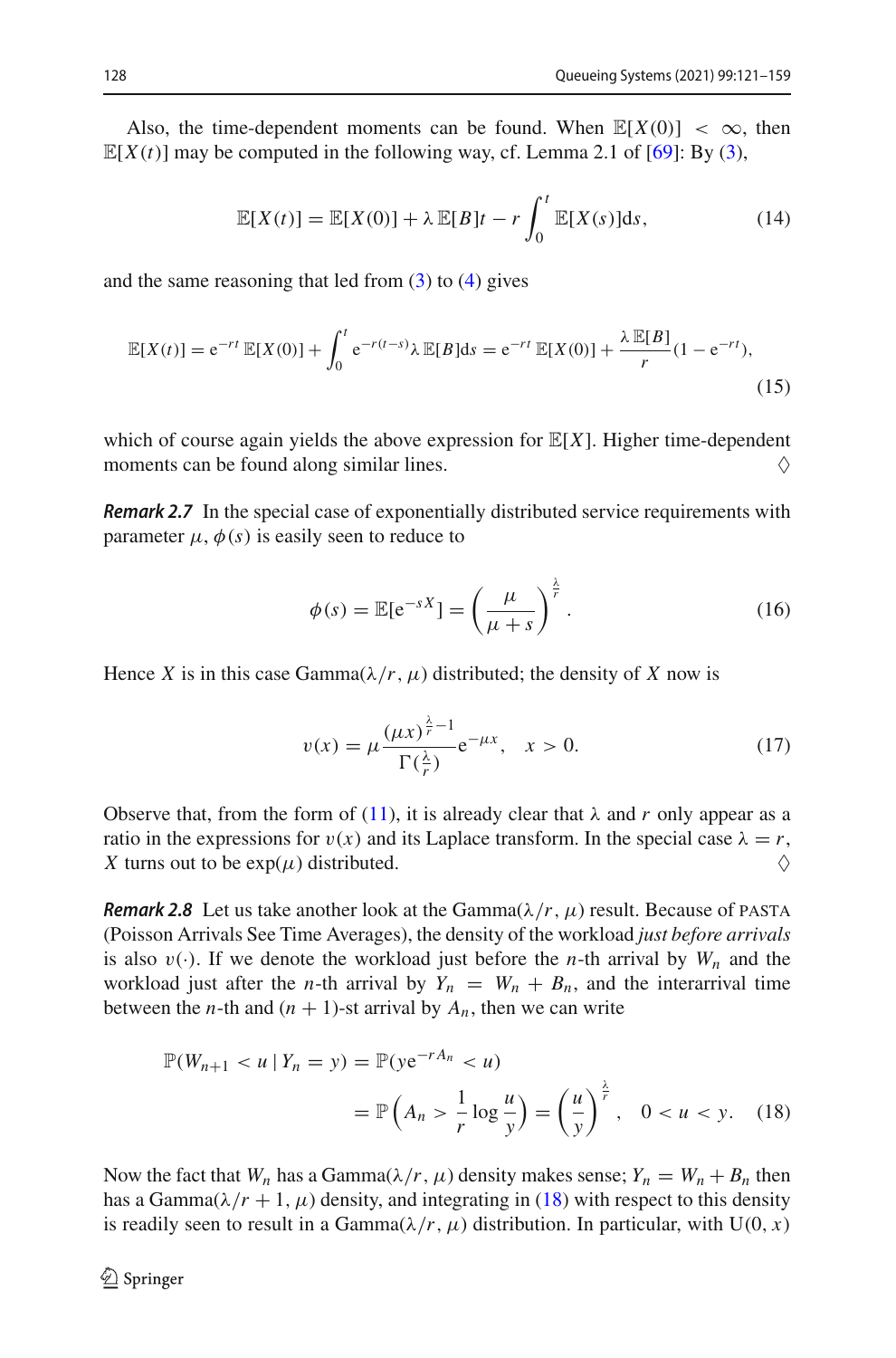denoting a random variable that is uniformly distributed on  $(0, x)$ , for  $\lambda = r$  one has  $W_{n+1} \sim U(0, Y_n)$ , and in steady state

<span id="page-9-0"></span>
$$
W \stackrel{d}{=} U(0, W + B), \tag{19}
$$

where  $\frac{d}{dx}$  denotes equality in distribution and where *W* and *B* are generic random variables having the same distribution as  $W_n$  and  $B_n$ , respectively. It is obvious from [\(19\)](#page-9-0) that *W* and *B* have the same distribution, and hence *W* is  $exp(\mu)$  distributed as well (cf. [\[15](#page-36-1)]). In this context we would like to mention that Chamayou [\[35\]](#page-37-12) has pointed out that the steady-state workload can be represented as

<span id="page-9-1"></span>
$$
X = \sum_{i=1}^{\infty} K_i B_i,
$$
 (20)

where  $K_i = \prod_{j=1}^i U_j^{r/\lambda}$  and  $U_j$  are i.i.d. Uniform(0, 1) random variables. In [\[35\]](#page-37-12) also a procedure is presented to efficiently simulate the workload process.  $\Diamond$ 

*Remark 2.9* We briefly discuss weak convergence results under a diffusion scaling. Suppose we work with arrival rate  $n\lambda$  rather than  $\lambda$ , focusing on the steady-state workload, say  $X_n$ , it can be shown that  $(X_n - \mathbb{E}[X_n]) / \sqrt{n}$  converges to a zero-mean normal random variable as *n* to  $\infty$ . Indeed, from [\(10\)](#page-7-0) and the expression for  $\mathbb{E}[X_n] =$  $nE[X]$  that follows from [\(13\)](#page-7-3), we obtain, as  $n \to \infty$ ,

$$
\mathbb{E} \exp\left(-s\frac{X_n - \mathbb{E}[X_n]}{\sqrt{n}}\right) = e^{s\sqrt{n}\mathbb{E}[X]} \exp\left(-\frac{n\lambda}{r} \int_0^{s/\sqrt{n}} \frac{1 - \beta(w)}{w} dw\right)
$$

$$
= e^{s\sqrt{n}\mathbb{E}[X]} \exp\left(-\frac{\lambda}{r} \sqrt{n} \int_0^s \frac{1 - \beta(u/\sqrt{n})}{u/\sqrt{n}} du\right)
$$

$$
= e^{s\sqrt{n}\mathbb{E}[X]} \exp\left(-\frac{\lambda}{r} \int_0^s (\sqrt{n}\mathbb{E}[B] - \frac{1}{2}\mathbb{E}[B^2]u) du + O\left(n^{-1/2}\right)\right)
$$

$$
\to \exp\left(\frac{1}{2}\frac{\lambda \mathbb{E}[B^2]}{2r} s^2\right).
$$

Recognize in the limiting LST the expression for the variance Var *X* that follows from [\(13\)](#page-7-3) and the LST of a zero-mean normal random variable, and finally apply the Lévy convergence theorem. In line with this asymptotic normality, using the martingale central-limit theorem, it can be proven that the process  $X_n(t)$  converges to an Ornstein– Uhlenbeck process.

Such an Ornstein–Uhlenbeck limiting result is also known to hold for the  $M/G/\infty$ queue. This agreement is not surprising: the shot-noise queue and the infinite-server queue exhibit a very similar so-called *mean-reverting* behavior, i.e., the further the process is away from its mean, the stronger, proportionally, is the drift towards that equilibrium – which is the defining feature of the Ornstein–Uhlenbeck diffusion process. Eliazar and Klafter [\[42\]](#page-37-13) obtained an Ornstein–Uhlenbeck limiting process after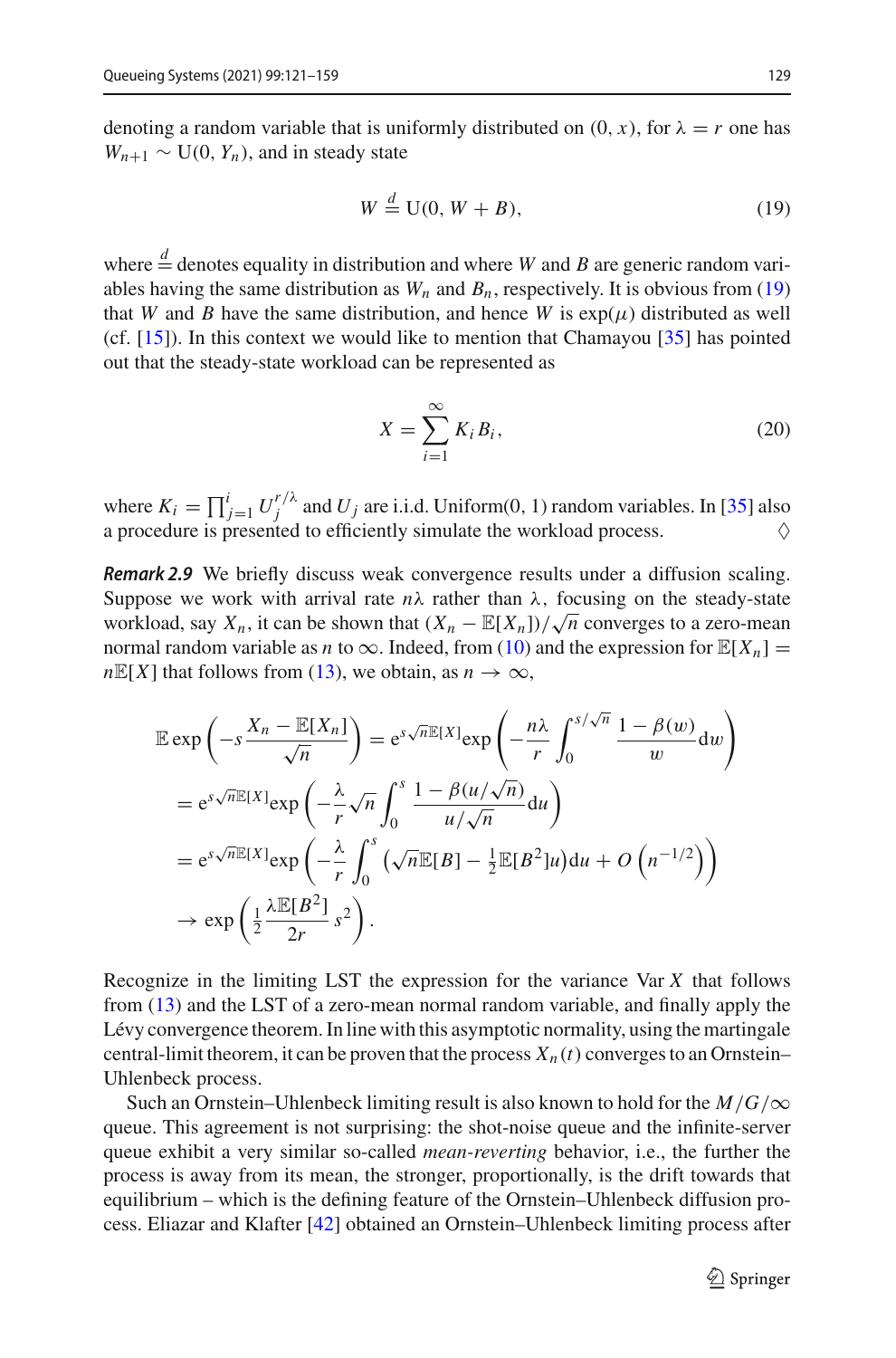scaling particular growth-collapse processes, which in turn are related to shot noise (see also Remark [4.11\)](#page-29-0).  $\diamondsuit$ 

For the case of the *M*/*M*/1 shot-noise queue, Kella and Stadje [\[62\]](#page-38-11) determined the LST  $\mathbb{E}_x[e^{-sT_a}]$  of the hitting time  $T_a$  of level *a*, starting from level *x*. They distinguished between the cases  $a \leq x$  and  $a > x$ . Using a martingale argument they showed that, for  $a \le x$ , one has  $\mathbb{E}_x[e^{-sT_a}] = f_s(x)/f_s(a)$ , where  $f_s(x)$  satisfies the following second-order differential equation, called *Kummer's equation*:

<span id="page-10-0"></span>
$$
rxf''_s(x) + (\lambda + s + r - \mu rx)f'_s(x) - \mu sf_s(x) = 0.
$$
 (21)

When  $a > x$ , the hitting time can be written as the sum of two independent components: the time until level *a* is upcrossed (the overshoot of course is  $exp(\mu)$ ), and the subsequent time to downcross *a*. With the appropriate boundary conditions to solve [\(21\)](#page-10-0), this yields the following result.

**Theorem 2.10** *For the M*/*M*/1 *shot-noise queue,*

$$
\mathbb{E}_x[e^{-sT_a}] = \frac{\int_0^\infty e^{-\mu xt} t^{(s/r)-1} (1+t)^{\lambda/r} dt}{\int_0^\infty e^{-\mu at} t^{(s/r)-1} (1+t)^{\lambda/r} dt},\tag{22}
$$

*if* 0 < *a* ≤ *x, and*

$$
\mathbb{E}_x[e^{-sT_a}] = \frac{\int_0^1 e^{\mu xt} t^{(s/r)-1} (1-t)^{\lambda/r} dt}{\int_0^1 e^{\mu at} t^{(s/r)-1} (1-t)^{(\lambda/r)-1} dt} \times \frac{\int_0^\infty e^{-\mu at} t^{(s/r)-1} (1+t)^{(\lambda/r)-1} dt}{\int_0^\infty e^{-\mu at} t^{(s/r)-1} (1+t)^{\lambda/r} dt},\tag{23}
$$

*if*  $0 < x < a$ .

Even in this  $M/M/1$  setting, the expression for the mean hitting time turns out to be rather complicated, as seen from the following result.

**Corollary 2.11** *For the M*/*M*/1 *shot-noise queue,*

$$
\mathbb{E}_x[T_a] = \begin{cases} \int_0^\infty \frac{e^{-\mu a t} - e^{-\mu x t}}{rt} (1+t)^{\lambda/r} dt, & \text{if } 0 < a \le x, \\ \int_0^1 \frac{e^{\mu a t} - e^{\mu x t}}{rt} (1-t)^{\lambda/r} dt + \frac{e^{\mu a} \Gamma(\lambda/r)}{r(\mu a)^{\lambda/r}}, & \text{if } 0 < x < a. \end{cases}
$$
(24)

**Tail asymptotics** One can readily surmise the tail behavior of *X* for the following case of heavy-tailed service times, using a technique that extracts this tail behavior from the behavior of the LST around zero. Suppose that the service times are regularly varying of index  $-v$  (usually abbreviated to:  $B \in \text{RV}(-v)$ ), i.e.,

<span id="page-10-1"></span>
$$
\mathbb{P}(B > x) = x^{-\nu} L(x),\tag{25}
$$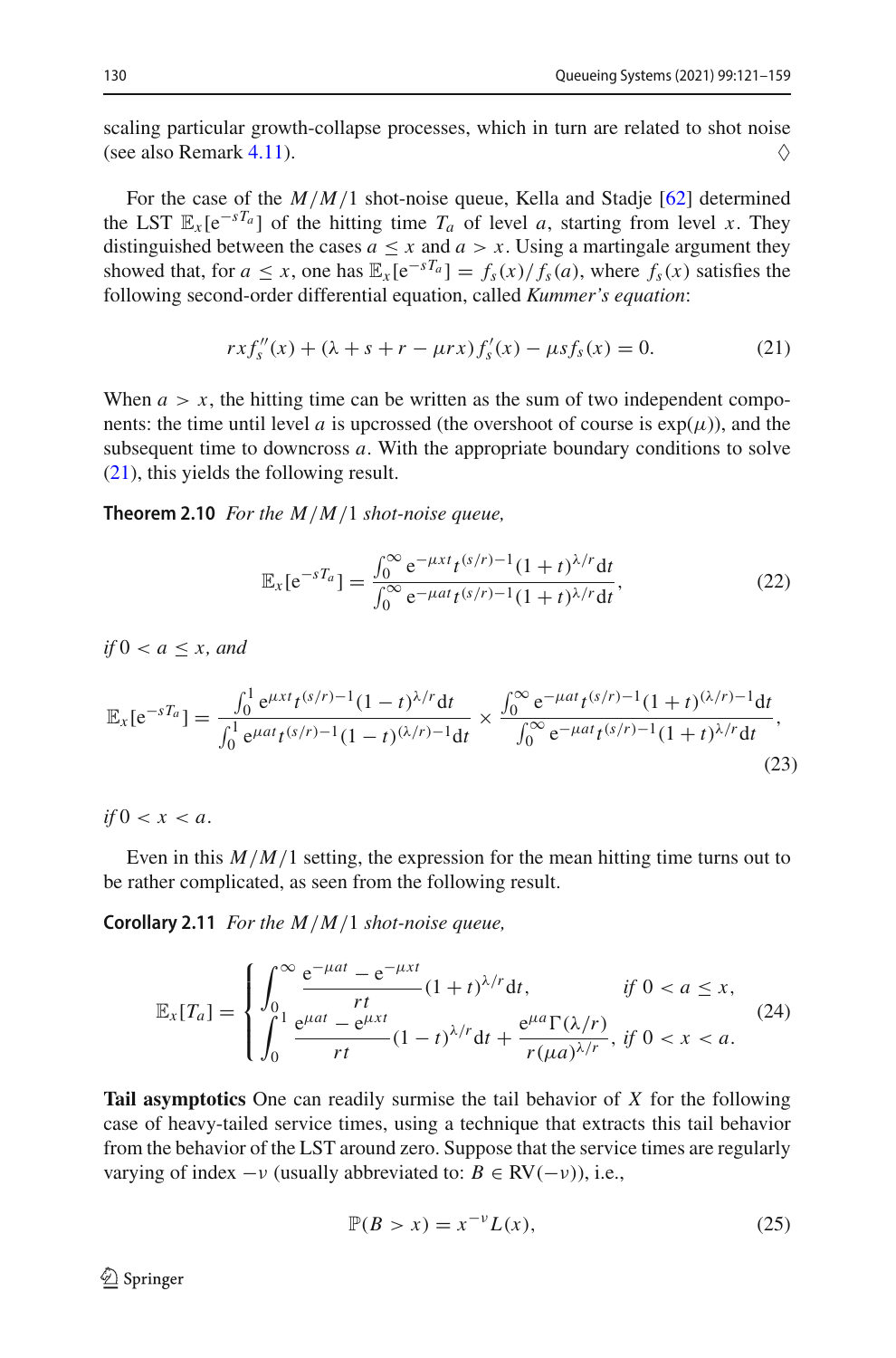with  $L(\cdot)$  a slowly varying function at infinity, i.e.,  $L(bx)/L(x) \to 1$  when  $x \to \infty$ , for all  $b > 0$ . In the ordinary  $M/G/1$  queue with constant service speed, it is known that the workload and waiting time are now regularly varying of index  $1 - v$ , so their tail is one degree heavier. In the shot-noise case, one can apply the above-mentioned relation between the tail behavior of *X* and the behavior of its LST near zero, so as to prove that  $X \in \text{RV}(-\nu)$  if  $B \in \text{RV}(-\nu)$ : notably, for the M/G/1 shot-noise queue the tails of *B* and *X* are *equally heavy*.

In particular, if [\(25\)](#page-10-1) holds with  $v \in (1, 2)$  then, according to Theorem 8.1.6 of [\[17](#page-36-2)], with  $\Gamma(\cdot)$  the Gamma function,

$$
\beta(s) - 1 + s \mathbb{E}[B] \sim -\Gamma(1 - v)s^{\nu}L(1/s), \quad s \downarrow 0,
$$

and hence, using  $(10)$  and  $(13)$ ,

$$
\mathbb{E}[e^{-sX}] - 1 + s \mathbb{E}[X] \sim \frac{\lambda}{r} \Gamma(-\nu) s^{\nu} L(1/s), \quad s \downarrow 0.
$$

Another application of Theorem 8.1.6 of [\[17\]](#page-36-2) (now in the reverse direction) implies that

$$
\mathbb{P}(X > x) \sim \frac{\lambda}{r\nu} x^{-\nu} L(x), \quad x \to \infty.
$$
 (26)

Of course, the fact that a very large jump upward results in a very fast service speed is instrumental in this; and the fact that  $\mathbb{E}[X]$  only involves the *first* moment of *B* already is an indication that both tails might be equally heavy. The above result was first obtained, in the dual setting of insurance risk, by Klüppelberg and Stadtmüller [\[70](#page-38-12)]. Asmussen [\[6](#page-36-3)] has proved, for the more general case of service speed  $r(x)$  and *B* subexponential, with  $v(x)$  the workload density, that

$$
v(x) \approx \frac{\lambda}{r(x)} \mathbb{P}(B > x), \quad x \to \infty,
$$
 (27)

showing that the workload tail depends crucially on the rate at which the system decreases from high levels, since this strongly affects the time spent above a high level *x*.

We close the section with a number of unsolved problems which could be of considerable interest.

**Open Problem 2.12** One of the most challenging problems which we have encountered in shot-noise queues is the determination of the *queue length* distribution. We restrict ourselves to the FCFS discipline. The *M*/*D*/1 shot-noise queue in that case forms an exception, as the number of customers can immediately be inferred from the workload. But even for the *M*/*M*/1 FCFS shot-noise queue hardly any queue length result appears to be known. Koops (pp. 11–12 of [\[72\]](#page-38-10)) has proven for this queue that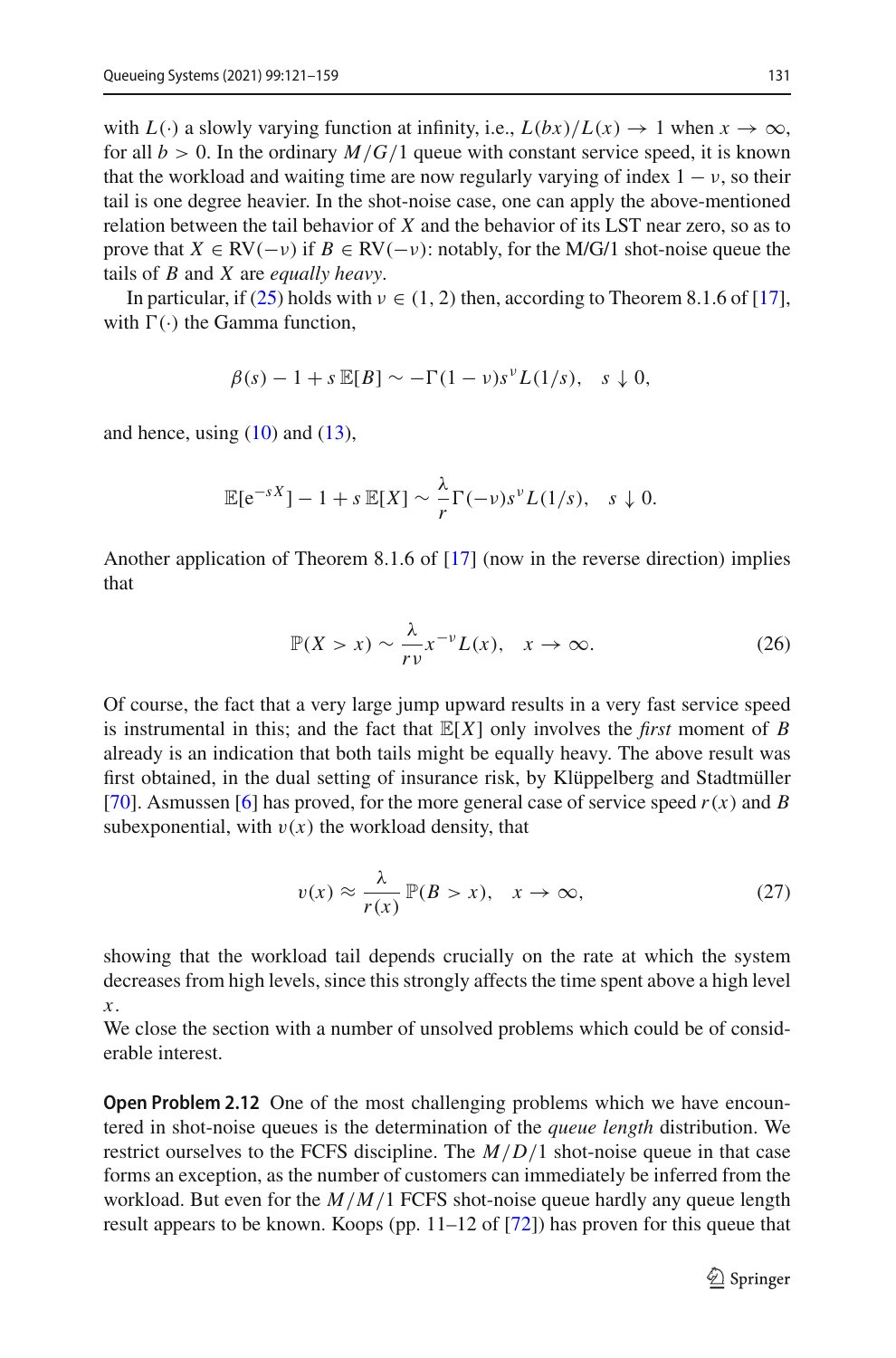the steady-state probability of having  $N = 1$  customer in the system equals

$$
\mathbb{P}(N=1) = \frac{\Gamma(\frac{\lambda}{r}+1)}{\Gamma(\frac{\lambda}{r}+\frac{1}{2})} \frac{\sqrt{\pi}}{4^{\frac{\lambda}{r}}},
$$

which reduces to  $\mathbb{P}(N = 1) = 1/2$  for  $\lambda = r$ . Remarkably, this probability appears not to depend on the service rate  $\mu$ .

What makes the queue length problem hard? Although the service requirement is memoryless, this is not the case for the service *time*. The service time strongly depends on future arrival intervals and future service requirements, which seems to be the main complication. In this context, remember that the system never gets empty, so that there is always at least one customer present. Hence the service time of a customer who is the only customer in the system will at least be extended until the next arrival. In particular, if  $\lambda = 0$  and at time zero there is one customer, then its service time is infinite, regardless of its actual service requirement or its distribution. A more tractable open problem might be to study the conditional queue length distribution, given that the workload exceeds some large value *x*. Here one should distinguish between light-tailed and heavy-tailed service requirement distributions.

**Open Problem 2.13** Just like service time is a significantly more complex quantity than service requirement, waiting (sojourn) time is intrinsically more complex than workload just before (just after) an arrival epoch. We are not aware of any sojourn time distribution results in non-trivial shot-noise models. See [\[31\]](#page-37-14) for sufficient conditions for the delay and the sojourn time to have a finite *k*-th moment, in a class of shot-noise queues which is far more general than the one of the present section; they allow a general service speed function  $r(x)$  and work modulation.

When it comes to sojourn time calculations in shot-noise queues, *D*/*G*/1 might be the most accessible case. Taking the arrival times to be  $nT$ , and denoting the amount of work just after time  $nT$  by  $Y_n$ , the amount of work done at time  $nT$  by  $D_n$ ,  $n = 1, 2, \ldots$ , and the amount of work at time  $0+$  by *u*, we have

$$
Y_n = u e^{-nrT} + \sum_{j=0}^{n-1} B_{n-j} e^{-jrT}, \quad D_n = u(1 - e^{-nrT}) + \sum_{j=1}^{n-1} B_{n-j}(1 - e^{-jrT}),
$$
\n(28)

with  $Y_n + D_n = u + \sum_{j=1}^n B_j$ . We always have  $D_1 < u$ , and for  $n \ge 2$  we have that  $D_n < u$  iff

$$
ue^{-nrT} > \sum_{j=1}^{n-1} B_{n-j}(1 - e^{-jrT}),
$$
 (29)

 $\textcircled{2}$  Springer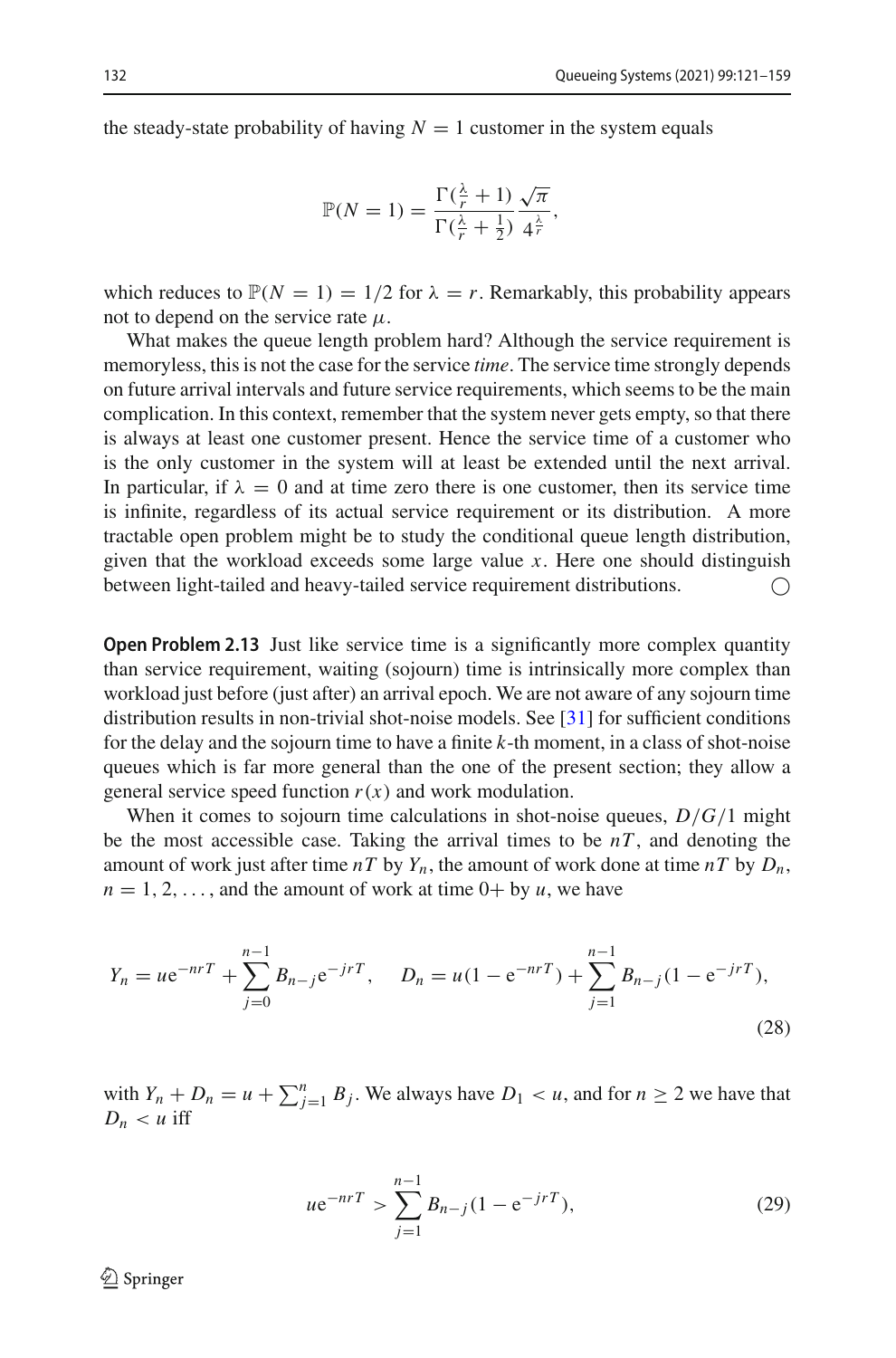or equivalently, with  $a := e^{-rT}$ , iff

<span id="page-13-0"></span>
$$
\sum_{j=1}^{n-1} B_j (1 - a^j) < ua^n. \tag{30}
$$

If  $B_i \equiv b$  (i.e., the *D*/*D*/1 shot-noise queue!) we thus have  $D_n < u$  iff

$$
u > ba^{-n} \big[ (n-1) - \frac{a-a^n}{1-a} \big].
$$

Now suppose that

$$
\frac{u}{b} \in \left(a^{-n}\big[(n-1) - \frac{a-a^n}{1-a}\big], a^{-n-1}\big[n - \frac{a-a^{n+1}}{1-a}\big]\right).
$$

Then  $Y_n - nb$  work needs to be served until *u* has been completely served. Starting at *Y<sub>n</sub>* this takes time  $\Delta := r^{-1} \ln[Y_n/(nb)]$ ; cf. [\(31\)](#page-14-1) below, and the sojourn time *T* (*u*) to remove the initial work *u* equals  $T(u) = nT + \Delta$ .

If  $B_j \sim \exp(\mu)$  then the terms  $B_j(1-a^j)$  in [\(30\)](#page-13-0) are exponentially distributed with parameter  $\mu/(1 - a^j)$ . Their sum is hypo-exponentially distributed, with a density as given in, for example, Section 5.2 of [\[88](#page-39-13)]. So this is another case for which the sojourn time distribution can be obtained.  $\bigcap$ 

**Open Problem 2.14** In terms of workload analysis, the above-mentioned *D*/*G*/1 shotnoise queue is a very easy variant of the *M*/*G*/1 shot-noise queue. It is readily verified that, with interarrival time  $T$ , the steady-state workload  $W$  just before an arrival satisfies

$$
W \stackrel{d}{=} (W + B)e^{-rT}.
$$

Introducing  $\omega(s) := \mathbb{E}[e^{-sW}]$ , and again taking  $a = e^{-rT}$ , this leads to the recursion  $\omega(s) = \beta(as)\omega(as)$ . Hence, after iteration,

$$
\omega(s) = \prod_{i=1}^{\infty} \beta(a^i s).
$$

Here the *i*-th term in the infinite product represents the contribution to *W* from an arrival that occurred *i* arrivals before the present one. In contrast to this  $D/G/1$  case, and the *M*/*G*/1 case, almost any other interarrival time distribution seems to lead to a challenging functional equation for  $\omega(s)$ . The case in which the interarrival time  $A_i$ equals one of *M* different constants  $T_1, \ldots, T_M$  appears to be tractable [\[1](#page-36-4)], adapting an idea of [\[2\]](#page-36-5).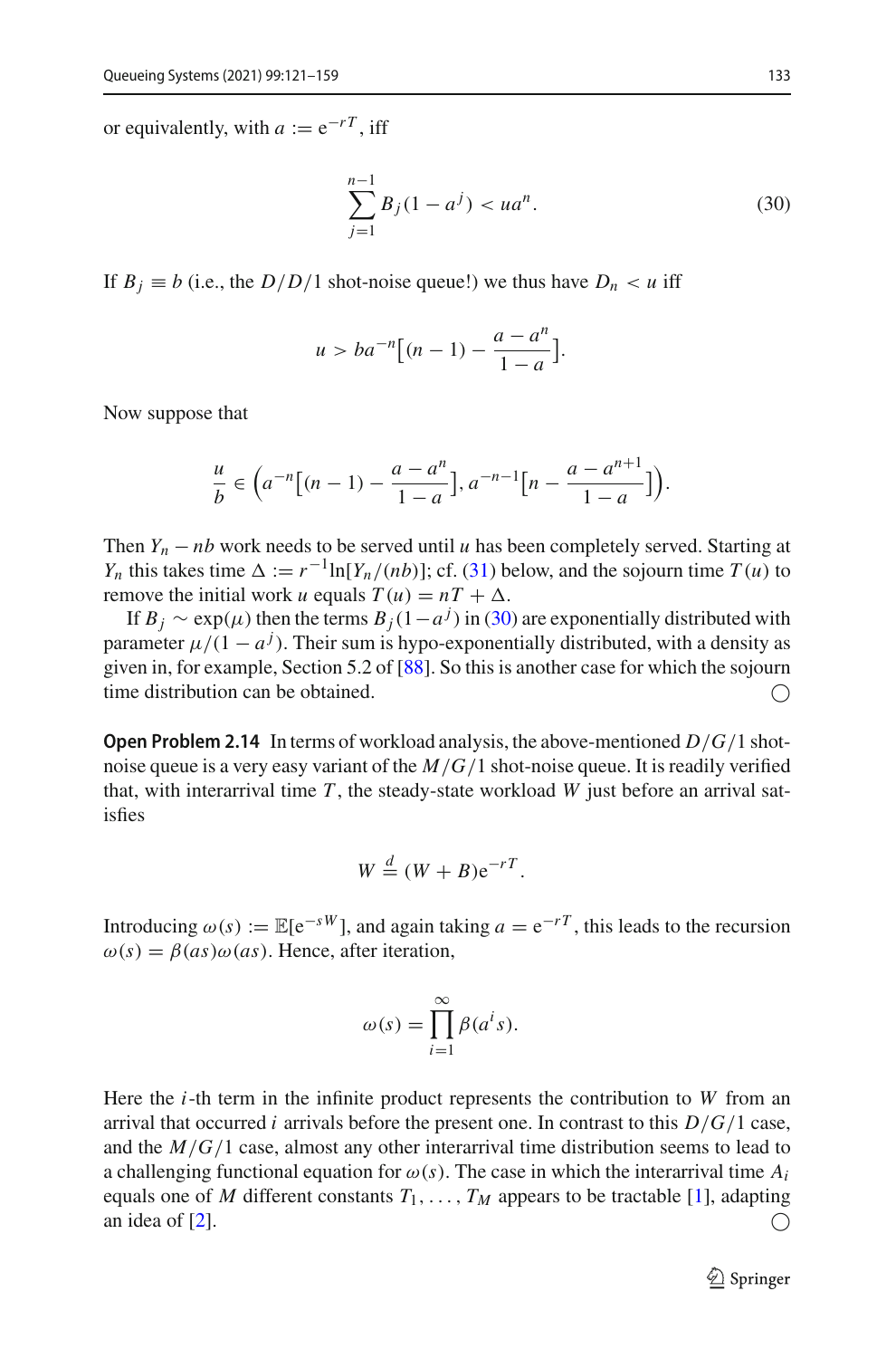#### <span id="page-14-0"></span>**3 Workload-dependent service speed and arrival rate**

In this section we consider a fundamental extension of the *M*/*G*/1 shot-noise queue discussed in the previous section, by allowing a more general service speed function (Sect. [3.1\)](#page-14-2) and, in addition, a workload-dependent arrival rate (Sect. [3.2\)](#page-17-0).

#### <span id="page-14-2"></span>**3.1 Workload-dependent service speed**

Consider the  $M/G/1$  queue with service speed  $r(x)$  when the workload equals *x*. We assume that  $r(0) = 0$  and that otherwise  $r(\cdot)$  is strictly positive;  $r(\cdot)$  is further assumed to be left-continuous and to have a strictly positive right limit on  $(0, \infty)$ . If there is no arrival in  $(0, t)$ , then the workload process decreases according to the formula  $X(t) = X(0) - \int_0^t r(X(u))du$ . It is readily verified that the time to go from level *x* to level  $y < x$ , in the absence of arrivals, is

<span id="page-14-1"></span>
$$
R(x, y) := \int_{y}^{x} \frac{1}{r(u)} \mathrm{d}u. \tag{31}
$$

In particular, it follows that the origin can be reached in finite time if  $R(x, 0) < \infty$ . An influential early paper on dams with content-dependent release rate is the one by Gaver and Miller [\[48\]](#page-37-4). They constructed the Kolmogorov forward equations for several model variants. In one of their variants, the release rate was  $r_1$  when  $X(t) < R$  and  $r_2$ otherwise. For this case they presented a beautiful approach towards determining the steady-state workload distribution, based on an idea for the inversion of the product of two Laplace transforms. A second variant was the shot-noise case  $r(x) = rx$  of the previous section, which had already been treated by Keilson and Mermin [\[60](#page-38-0)].

Moran [\[81\]](#page-39-14) proved that sample paths of the workload process  $\{X(t), t \geq 0\}$  satisfy the so-called *storage equation* (see also [\(3\)](#page-4-2))

<span id="page-14-3"></span>
$$
X(t) = X(0) + J(t) - \int_0^t r(X(s))ds,
$$
\n(32)

with  ${J(t), t \geq 0}$  the compound Poisson input process. For the special case of constant service speed, Reich [\[86\]](#page-39-15) had obtained a similar equation. Çinlar and Pinsky [\[37](#page-37-9)] have studied [\(32\)](#page-14-3) and proved that, under certain conditions (a finite jump rate and a continuous non-decreasing  $r(\cdot)$ ), the sample paths of  $\{X(t), t \geq 0\}$  are uniquely defined by [\(32\)](#page-14-3). They also proved that a limiting distribution exists if  $\sup_{x>0} r(x)$  $EJ(1)$ .

Harrison and Resnick [\[50](#page-38-13)] relaxed the assumption on  $r(\cdot)$ . Under the assumption that  $R(x, 0) < \infty$ , so that the workload has an atom  $V(0)$  at zero, they provided necessary and sufficient conditions for the existence of a stationary workload distribution. In view of the importance and general applicability of their study, we provide some details. The starting point is the following relation for the steady-state workload density which can, for example, be obtained using the level crossing technique, and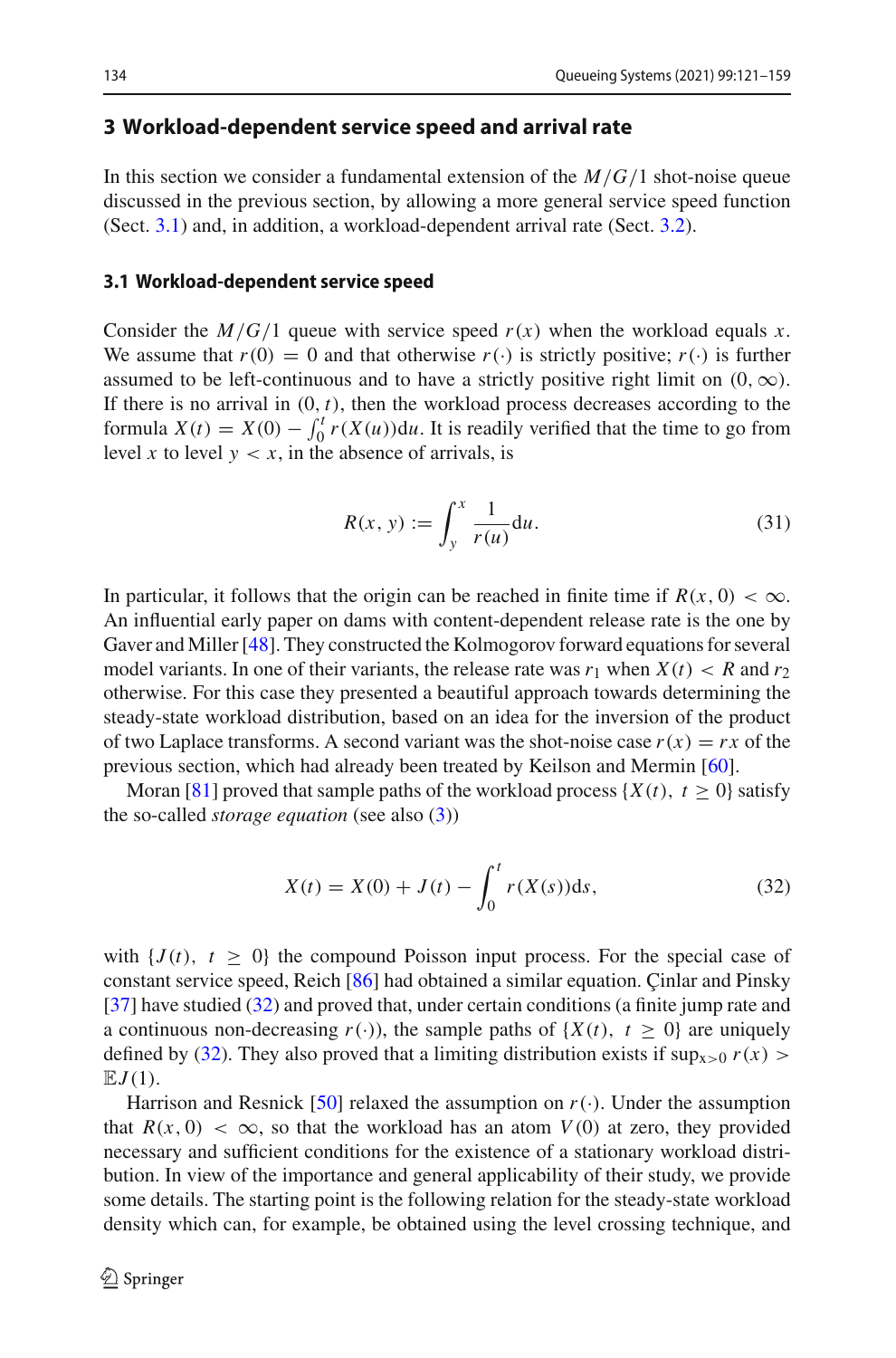which is a straightforward generalization of  $(11)$ :

<span id="page-15-2"></span>
$$
r(x)v(x) = \lambda V(0) \mathbb{P}(B > x) + \lambda \int_0^x \mathbb{P}(B > x - y)v(y)dy, \quad x > 0.
$$
 (33)

Introducing  $Q(x) := \lambda P(B > x)$  and the *kernel*  $K(x, y) := Q(x - y)/r(x)$  for  $0 \leq y < x < \infty$ , we have

<span id="page-15-0"></span>
$$
v(x) = K(x, 0)V(0) + \int_0^x K(x, y)v(y)dy.
$$
 (34)

Introducing *K*<sub>1</sub>(*x*, *y*) := *K*(*x*, *y*) and *K<sub>n</sub>*(*x*, *y*) :=  $\int_{y}^{x} K_{n-1}(x, z) K(z, y) dz$  for 0 ≤  $y < x < \infty$  and  $n \ge 2$ , the well-known Picard iteration applied to the second-order Volterra integral equation [\(34\)](#page-15-0) gives

<span id="page-15-1"></span>
$$
v(x) = K(x, 0)V(0) + \int_0^x K(x, y)[K(y, 0)V(0) + \int_0^y K(y, z)v(z)dz]dy = \dots
$$
  
=  $V(0) \sum_{n=1}^{\infty} K_n(x, 0).$  (35)

The convergence of the sum follows by observing that

$$
K_n(x, y) \leq \frac{\lambda^n R(x, y)^{n-1}}{r(x)(n-1)!};
$$

hence  $K^*(x, y) := \sum_{n=1}^{\infty} K_n(x, y)$  is well-defined. Harrison and Resnick [\[50](#page-38-13)] concluded that the workload process has a stationary distribution iff

<span id="page-15-3"></span>
$$
\frac{1}{V(0)} = 1 + \int_0^\infty K^*(x, 0) dx < \infty. \tag{36}
$$

Brockwell et al. [\[30](#page-37-15)] extended the work of [\[50\]](#page-38-13) in various ways. These extensions include cases in which level 0 is never reached, so that the workload does not have an atom at zero, as is for example the case when  $r(x) = rx$ . They proved that, if  $R(x, 0) =$  $\infty$  (for any, and hence for all,  $x > 0$ ), the workload process is positive recurrent iff  $\int_{a}^{\infty} K^{*}(x, a) dx < \infty$  for some (and then for all)  $a > 0$ ; see also the exposition in Section XIV.1 of [\[7\]](#page-36-6). Kaspi and Perry [\[59\]](#page-38-14) considered a storage/production model that is in a sense dual to the model of Harrison and Resnick: the process level *increases* gradually in a state-dependent way, in between jumps downward (demands). They also employed the Picard iteration procedure to determine the steady-state process level. Miyazawa [\[80](#page-39-16)] used rate conservation laws to describe the time-dependent behavior of storage models with state-dependent release rate and with a stationary marked point process as input. Asmussen and Kella [\[9](#page-36-7)] studied a shot-noise queue in which the service speed depends both on the workload and on a background state. They used duality with a risk process to obtain conditions for the existence of a limiting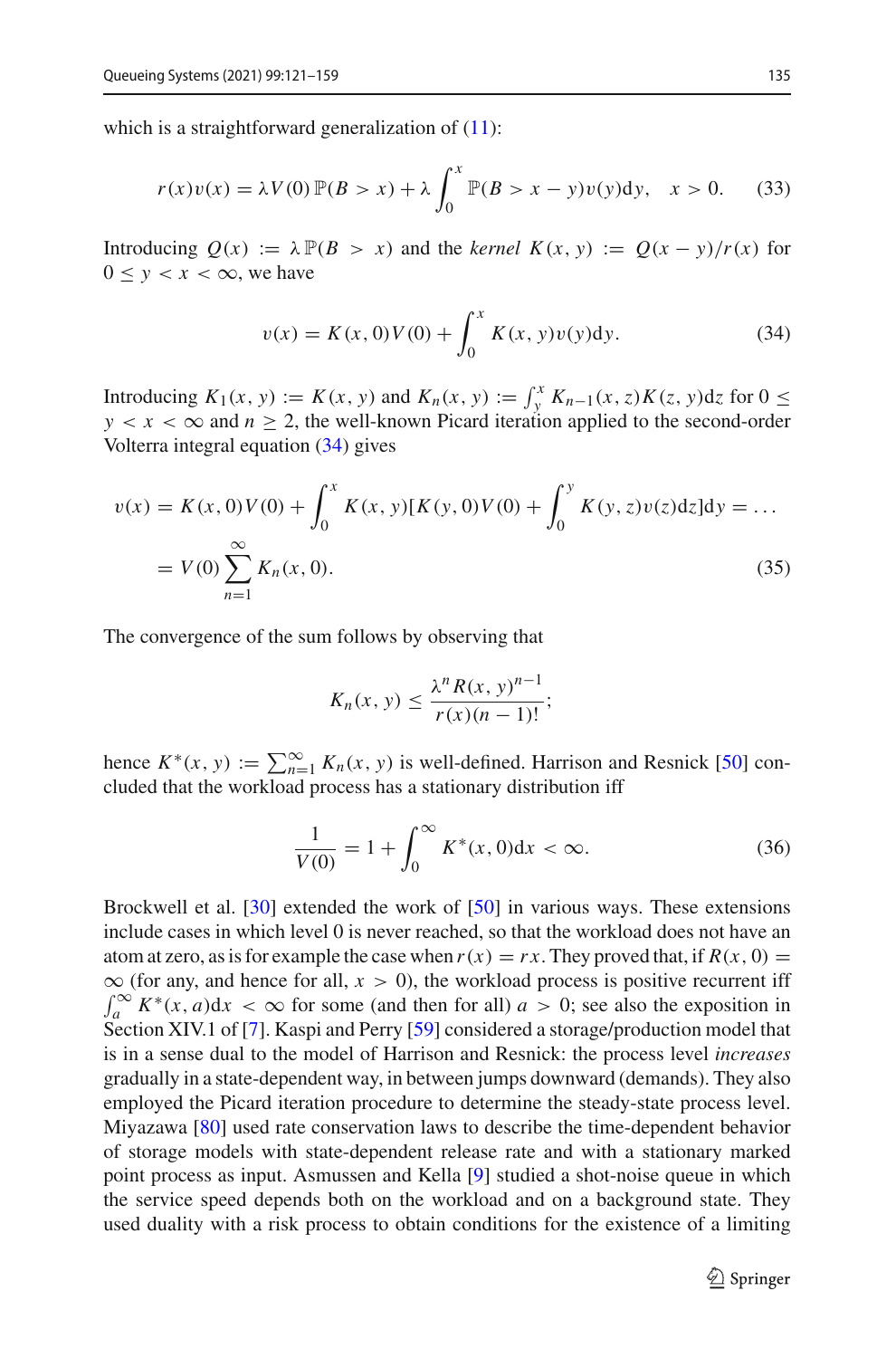distribution. We conclude this brief literature overview by mentioning that Eliazar and Klafter [\[43](#page-37-16)] have introduced a different class of nonlinear shot-noise models that is amenable to mathematical analysis.

In special cases, like  $r(x) \equiv r$  (the classical  $M/G/1$  queue) or exponentially distributed service times, Formula [\(35\)](#page-15-1) can be rewritten into a more explicit expression for the steady-state workload density. Below we follow a more straightforward approach for the latter case. Taking  $B_i \sim \exp(\mu)$ , [\(33\)](#page-15-2) reduces to

$$
r(x)v(x) = \lambda V(0)e^{-\mu x} + \lambda \int_0^x e^{-\mu(x-y)}v(y)dy, \quad x > 0.
$$
 (37)

Introducing  $z(x) := r(x)v(x)e^{\mu x}$ , we obtain by multiplying both sides by  $e^{\mu x}$  that

$$
z(x) = \lambda V(0) + \lambda \int_0^x \frac{z(y)}{r(y)} dy, \quad x > 0.
$$
 (38)

Differentiation with respect to *x* yields

$$
z'(x) = \lambda \frac{z(x)}{r(x)}, \quad x > 0,
$$
\n(39)

and hence

<span id="page-16-0"></span>
$$
z(x) = \exp\left(\lambda \int^x \frac{1}{r(y)} dy\right) = C e^{\lambda R(x,1)}, \quad x > 0.
$$
 (40)

Remember that  $R(x, 0) < \infty$  is the condition to have an atom at zero. To leave the "no atom" option open, we wrote  $R(x, 1)$  and introduced a constant C. Harrison and Resnick [\[50](#page-38-13)] concluded that, in the "atom at zero" case, and with  $\rho(x) := \lambda / (\mu r(x))$ , one has

$$
K^*(x, 0) = \mu \rho(x) \exp\left(-\mu \int_0^x (1 - \rho(z)) dz\right),
$$

and that a necessary and sufficient condition for existence of a stationary workload distribution is, cf.  $(36)$ ,

$$
\int_0^\infty \rho(x) \exp\left(-\mu \int_0^x (1 - \rho(z)) \mathrm{d}z\right) \mathrm{d}x < \infty. \tag{41}
$$

If there is no atom at zero, like in the case  $r(x) = rx$ , then it follows from [\(40\)](#page-16-0), using the normalization condition, that

<span id="page-16-1"></span>
$$
v(x) = \frac{(r(x))^{-1} e^{-\mu x + \lambda R(x, 1)}}{\int_0^\infty (r(y))^{-1} e^{-\mu y + \lambda R(y, 1)} dy}, \quad x > 0.
$$
 (42)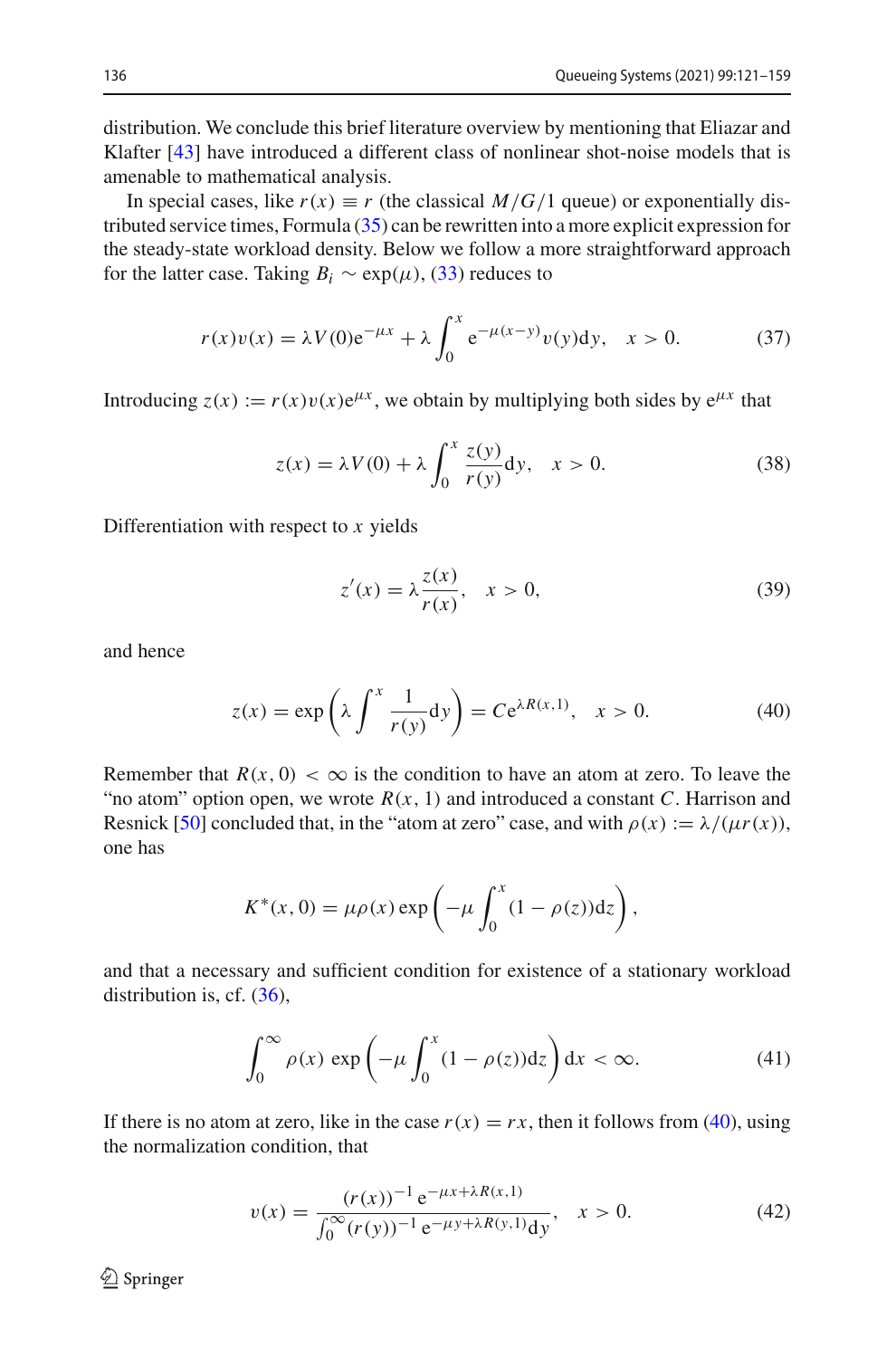When  $r(x) = rx$ , this simplifies to

$$
v(x) = \frac{\mu^{\frac{\lambda}{r}}}{\Gamma(\frac{\lambda}{r})} x^{\frac{\lambda}{r}-1} e^{-\mu x},
$$

in agreement with [\(17\)](#page-8-1).

#### <span id="page-17-0"></span>**3.2 Workload-dependent service speed and arrival rate: Proportionality relations**

Next, to the assumptions on the workload-dependent service speed  $r(\cdot)$ , which were discussed in the previous subsection, we now also assume the following about the arrival rate: If *A* is the time until the next arrival, starting from some initial workload w, then  $\mathbb{P}(A > t) = \exp(-\int_0^t \lambda(X(s))ds)$ , where (as before) *X*(*s*) decreases deterministically from level w. We assume that  $\lambda(\cdot)$  is nonnegative, left-continuous, and has a right limit on [0,  $\infty$ ). Of course, if  $\lambda(x) \equiv \lambda$ , then the arrival process is the Poisson( $\lambda$ ) process of the previous subsection. In the present subsection, we assume that the workload process is ergodic and has a stationary distribution.

The following discussion is based on  $[15]$ . The starting point is the following integral equation for the steady-state workload density – a generalization of [\(33\)](#page-15-2) to the  $\lambda(x)$ case, that again can be obtained via the level crossing technique:

<span id="page-17-2"></span>
$$
r(x)v(x) = \lambda(0)V(0)\mathbb{P}(B > x) + \int_0^x \mathbb{P}(B > x - y)\lambda(y)v(y)dy, \quad x > 0.
$$
\n(43)

Alternatively, this relation can be obtained by extending an argument of Takács [\[98\]](#page-39-17) for workload-dependent arrival rates to the case in which also the service speed is workload-dependent.

Let us now consider two model variants, which only differ from each other by having  $\lambda_1(x)$  and  $r_1(x)$  as rate functions in Model 1, and  $\lambda_2(x)$  and  $r_2(x)$  in Model 2. We use indices 1 and 2 for all quantities in these two model variants. Now assume that

<span id="page-17-1"></span>
$$
\frac{\lambda_1(x)}{r_1(x)} = \frac{\lambda_2(x)}{r_2(x)}, \quad \forall x > 0.
$$
\n(44)

We consider both the case

$$
h(x) := \int_0^x \frac{\lambda_i(y)}{r_i(y)} dy < \infty
$$

<span id="page-17-3"></span>for all  $0 < x < \infty$  (which here is the condition for having an atom at zero) and the case in which  $h(x)$  is infinite for some  $0 < x < \infty$ . The following theorem is proven in [\[15](#page-36-1)].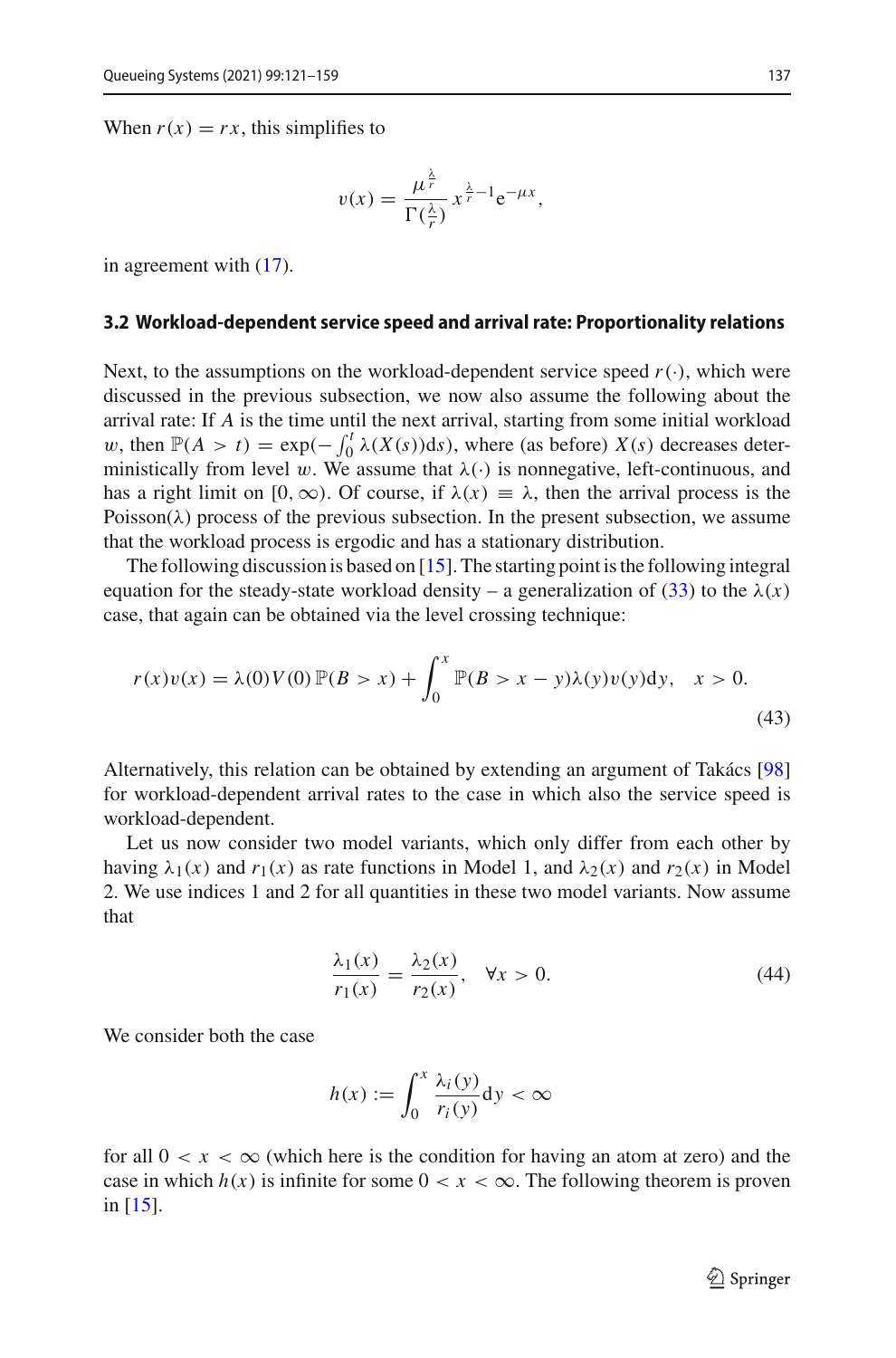**Theorem 3.1** *For all*  $x > 0$ *,* 

<span id="page-18-0"></span>
$$
\frac{v_1(x)}{v_2(x)} = C \frac{r_2(x)}{r_1(x)} = C \frac{\lambda_2(x)}{\lambda_1(x)},
$$
\n(45)

*with*  $C := \frac{\lambda_1(0)V_1(0)}{\lambda_2(0)V_2(0)}$  *if*  $h(x) < \infty$  *for all*  $0 < x < \infty$  *and else*  $C := 1$ *.* 

*Proof* This result is proven by defining  $z_i(x) := r_i(x)v_i(x)$ ,  $i = 1, 2$ , and applying the Picard iteration procedure (cf.  $(35)$ ) to

<span id="page-18-1"></span>
$$
z_i(x) = \lambda_i(0) V_i(0) \mathbb{P}(B > x) + \int_0^x \mathbb{P}(B > x - y) \frac{\lambda_i(y)}{r_i(y)} z_i(y) dy, \quad i = 1, 2, \quad x > 0.
$$
\n(46)

Because of [\(44\)](#page-17-1), the resulting *kernel*

$$
K^{(i)}(x, y) := \mathbb{P}(B > x - y) \frac{\lambda_i(y)}{r_i(y)}
$$

is the same for both model variants. This directly leads to the conclusion that  $z_1(x)$ and  $z_2(x)$  only differ by a multiplicative constant *C*, giving [\(45\)](#page-18-0). More intuitively, switching between models 1 and 2 is essentially a matter of rescaling time. If in model variant *i* the speed of time is  $1/r_i(x)$  when the workload is *x*, for  $i = 1, 2$ , then model variants 1 and 2 are equivalent. Actually we had already seen something similar in the special case of constant rates  $\lambda$  and  $r$ : they only appear in the workload expressions as a ratio.  $\square$ 

One implication of [\(45\)](#page-18-0) is that it becomes possible to translate results for a particular model to results for a class of related models. For example, the steady-state workload density for the  $M/G/1$  shot-noise model of Sect. [2,](#page-3-0) with  $\lambda(x) \equiv \lambda$  and  $r(x) = rx$ , immediately gives us the steady-state workload density when  $\lambda(x)$  becomes  $\lambda x^{\alpha}$  and simultaneously  $r(x)$  becomes  $rx^{\alpha+1}$  (divide by  $x^{\alpha}$ ).

We now turn to the workload *W* just before an arrival – which would be a waiting time if  $r(x) \equiv 1$ . Denote its steady-state density by  $w(\cdot)$  and its atom at zero (if there is one) by  $W(0)$ ; and for the two model variants, use  $w_i(\cdot)$  and  $W_i(0)$ . One has the following recursion for the workloads at two successive arrival epochs:

$$
W_{n+1} = \max(0, W_n + B_n - A_{n, W_n + B_n}), \quad n = 1, 2, ..., \tag{47}
$$

with  $A_{n,y}$  the workload decrement between the *n*-th and  $(n + 1)$ -st arrival, when the workload equals *y* after the *n*-th arrival. This is a Lindley recursion, but with a dependence structure between  $W_n + B_n$  and  $A_{n, W_n + B_n}$ . It is readily seen [\[15\]](#page-36-1) that the distribution of  $A_{n,M_n+B_n}$  only depends on  $\lambda(\cdot)$  and  $r(\cdot)$  via their ratio; in fact,

$$
\mathbb{P}(A_{n,y} > v) = \exp\left(-\int_{y-v}^{y} \frac{\lambda(u)}{r(u)} \mathrm{d}u\right), \quad 0 < v < y. \tag{48}
$$

 $\textcircled{2}$  Springer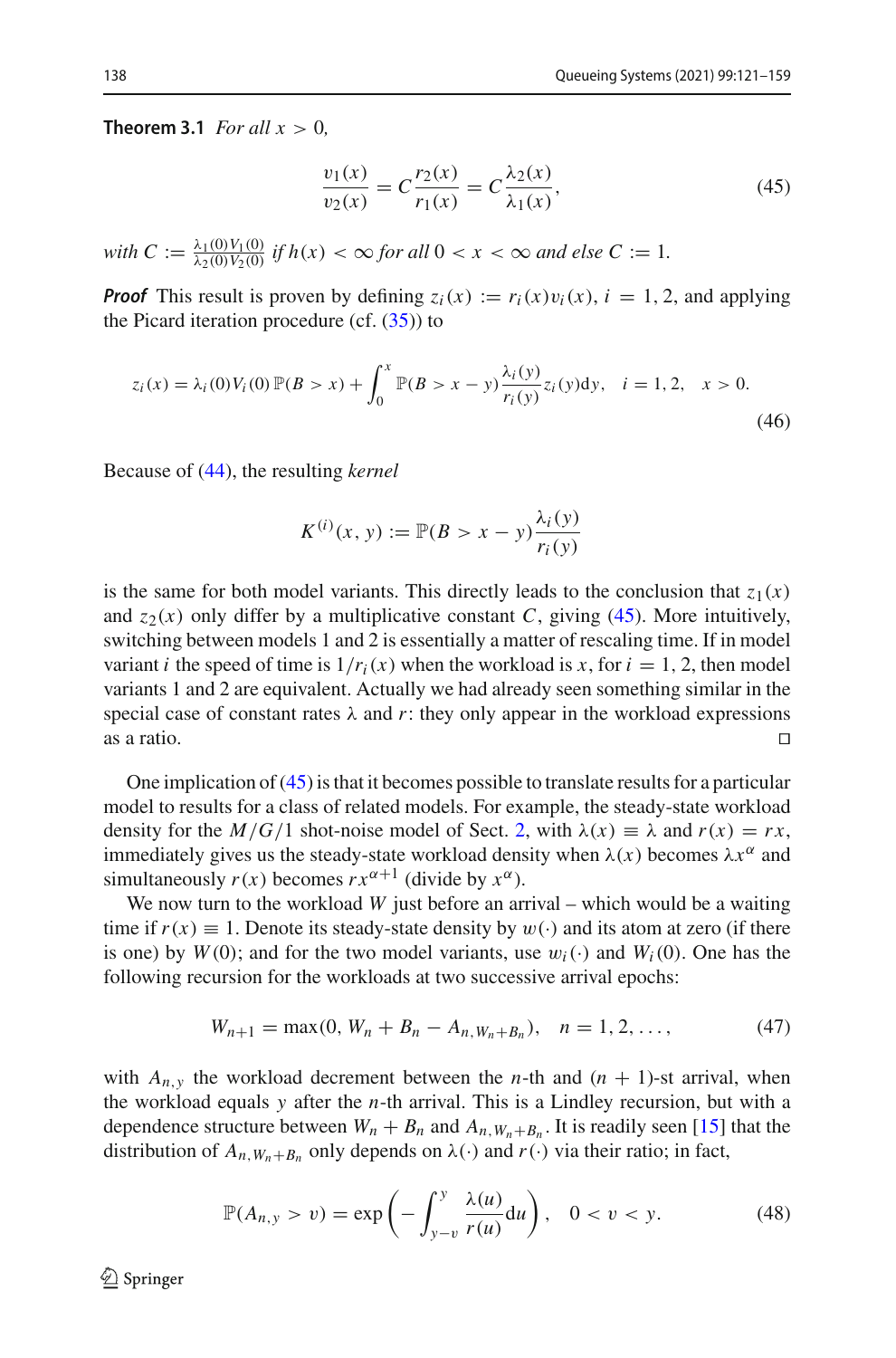One thus arrives at the following theorem.

#### **Theorem 3.2**

<span id="page-19-2"></span><span id="page-19-1"></span>
$$
w_1(x) = w_2(x), \quad x > 0,
$$
\n(49)

*and if there is an atom at zero, then*  $W_1(0) = W_2(0)$ *.* 

Finally, there is the following relation between  $w(x)$  and  $v(x)$ .

#### **Theorem 3.3**

<span id="page-19-0"></span>
$$
w(x) = \frac{\lambda(x)v(x)}{\bar{\lambda}}, \quad x > 0,
$$
\n(50)

*with*

$$
\bar{\lambda} := \lambda(0)V(0) + \int_0^\infty \lambda(y)v(y)dy.
$$
 (51)

Notice that  $(50)$  is consistent with  $(45)$  and  $(49)$ . In [\[15\]](#page-36-1) one finds a rigorous proof of [\(50\)](#page-19-0), and also the following intuitive argument:

$$
\mathbb{P}(W > x) = \lim_{\Delta \to 0} \mathbb{P}(V > x \mid \text{arrival in next } \Delta)
$$
  
= 
$$
\lim_{\Delta \to 0} \frac{\mathbb{P}(V > x, \text{ arrival in next } \Delta)}{\mathbb{P}(\text{arrival in next } \Delta)} = \frac{\int_x^{\infty} \lambda(y)v(y) \, dy}{\bar{\lambda}}, \quad x > 0.
$$
 (52)

Differentiation gives [\(50\)](#page-19-0). We finally observe that  $w(x) = v(x)$  when  $\lambda(x) \equiv \lambda$ , which is in agreement with the pasta property; one could view [\(50\)](#page-19-0) as a generalization of pasta.

In [\[15\]](#page-36-1) also an alternative method for deriving relations between *V* and *W* is outlined, for the  $M/G/1$  shot-noise queue with general  $r(\cdot)$  and  $\lambda(\cdot)$ . Based on Palmtheoretic principles, applying Campbell's formula (see [\[11](#page-36-8)], Sects. 1.2 and 1.3), one obtains the following stochastic mean-value formula:

$$
\mathbb{E}[f(V)] = \frac{1}{\mathbb{E}[A]} \mathbb{E}\left[\int_{t=0}^{A} f(V_t)dt\right],\tag{53}
$$

with *A* an arbitrary interarrival time and  $f(.)$  such that the considered expectations exist and are finite. In [\[15\]](#page-36-1) this is shown to imply that, for such functions  $f(\cdot)$ ,

$$
\mathbb{E}[f(V)] = \frac{\mathbb{E}[\frac{f(W)}{\lambda(W)}]}{\mathbb{E}[\frac{1}{\lambda(W)}]}.
$$
\n(54)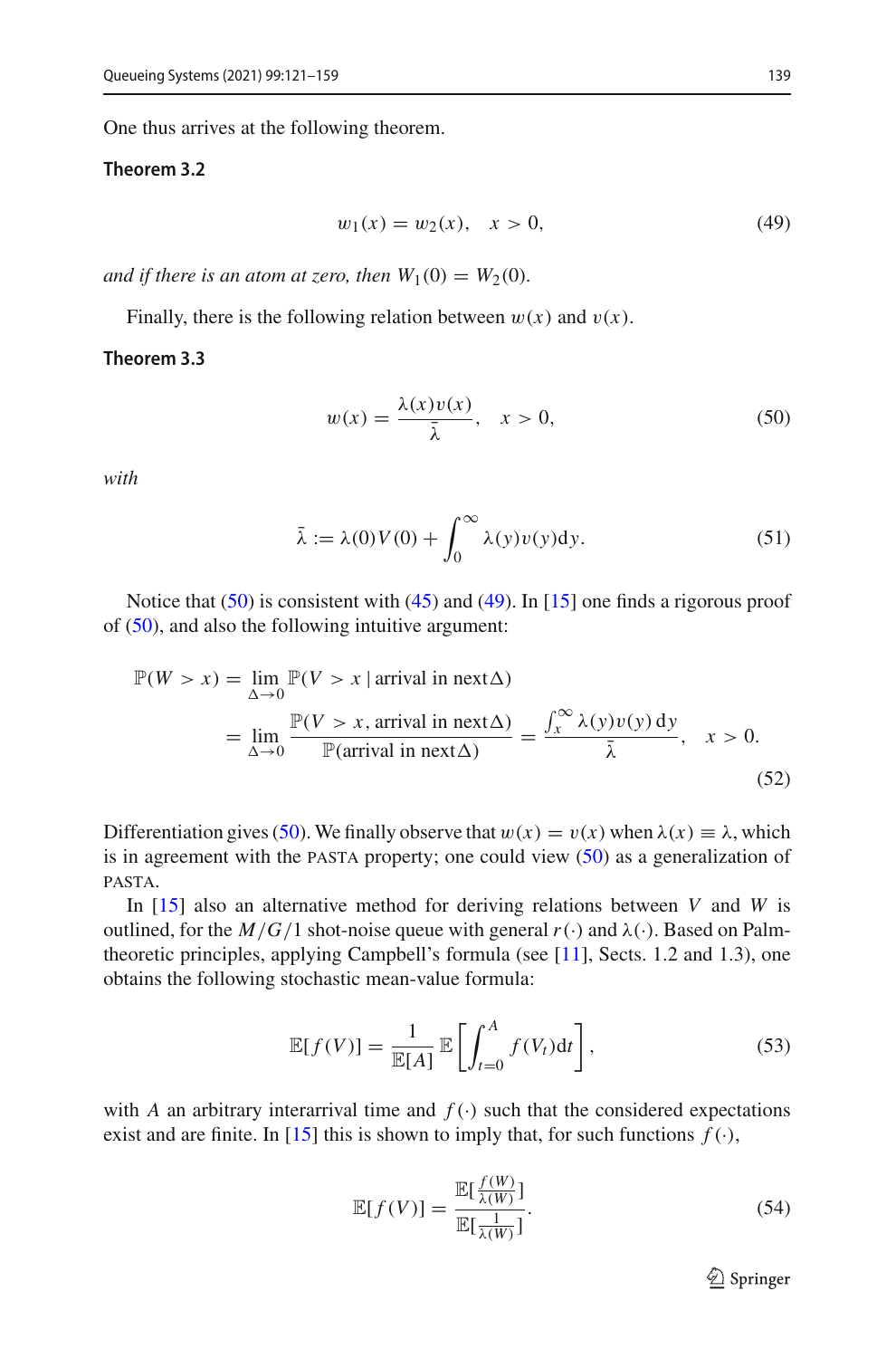Taking  $f(x) = \lambda(x)$  gives

$$
\mathbb{E}[\lambda(V)] = \left(\mathbb{E}\left[\frac{1}{\lambda(W)}\right]\right)^{-1},\tag{55}
$$

and taking  $f(x) = \lambda(x)g(x)$  subsequently implies that

$$
\mathbb{E}[g(W)] = \frac{\mathbb{E}[\lambda(V)g(V)]}{\mathbb{E}[\lambda(V)]}.
$$
\n(56)

Subsequently taking  $g(x) = e^{-sx}$  yields

$$
\mathbb{E}[e^{-sW}] = \frac{\mathbb{E}[\lambda(V)e^{-sV}]}{\mathbb{E}[\lambda(V)]},\tag{57}
$$

in agreement with  $(50)$ . In [\[15\]](#page-36-1), this Palm-theoretic approach is extended to obtain some relations between *V* and *W* in the case of general interarrival intervals.

We finally mention that (i) Browne and Sigman [\[31\]](#page-37-14) have obtained new and simplified stability proofs for queueing models with workload-dependent arrival rates and service speeds, and that (ii) Stadje [\[96\]](#page-39-18) has also studied the model with state-dependent arrival rate and service speed, in addition allowing for state-dependent service requirements. He focused on the number of arrivals, and the number of workload record values, before a certain level *x* is first reached.

**Open Problem 3.4** From a design point of view, it would be interesting to develop methods for selecting the service speed  $r(\cdot)$  such that the system exhibits certain desirable behavior. One could think of objective functions that somehow minimize the fluctuations of the workload level.  $\bigcap$ 

#### <span id="page-20-0"></span>**4 Variants and generalizations of the** *M/G/***1 shot-noise queue**

This section contains five subsections in which we discuss the following variants and generalizations of the *M*/*G*/1 shot-noise queue:

- Subsection [4.1:](#page-20-1) Insurance risk models with interest rate *r* when the insurance company invests its money.
- Subsection [4.2:](#page-22-0) a two-sided shot-noise model of a bloodbank.
- Subsection [4.3:](#page-23-0) shot-noise models with a finite buffer.
- Subsection [4.4:](#page-25-0) shot-noise vacation and polling models.
- Subsection [4.5:](#page-28-0) fluid queues with state-dependent rates.

#### <span id="page-20-1"></span>**4.1 Affine storage models and insurance risk models**

The main reason for devoting a subsection of this paper to insurance risk models is that an important connection, a form of duality, has been established between a class of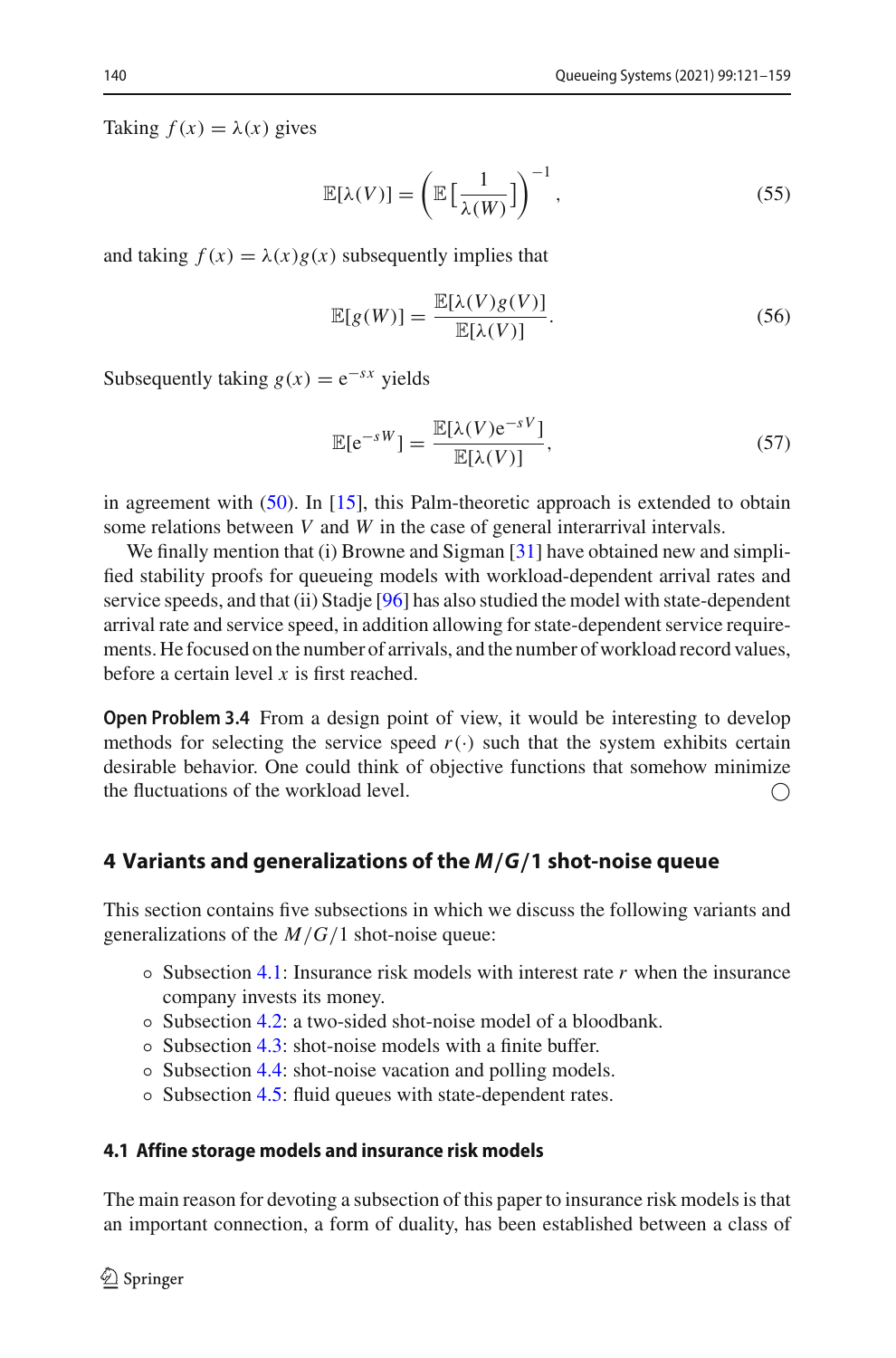insurance risk models and a class of queueing and storage models. In its most simple form, it relates the ordinary *M*/*G*/1 queue and the Cramér–Lundberg model (which has a Poisson arrival process of claims, general claim size distribution and in between claims a linear increase of the capital due to a constant insurance premium rate), under the assumptions that both models feature the same arrival rates and same jump distributions (of service requirements and of claims, respectively), and with service speed equaling the insurance premium rate. The duality result then states that, for any *u*, the steady-state complementary cumulative workload distribution  $\mathbb{P}(X > u)$  in the queueing model equals the ruin probability in the insurance risk model with initial capital *u*. Harrison and Resnick [\[51](#page-38-15)] have proven that this steady-state duality also holds when generalizing the service speed (insurance premium rate, respectively) to the level-dependent function  $r(x)$ .

We refer to Section III.2 of [\[8\]](#page-36-9) for a beautiful exposition of the duality concept, based on sample path arguments, and an extension of the above-mentioned duality results to the time-dependent case (equating the complementary cumulative workload distribution at some time *t*, when starting from an empty system, and the probability of ruin before  $t$ ). See also  $[10]$  for the first proof of that time-dependent duality in the case of service speed (premium rate, respectively)  $r(x)$ .

The implication of the above is that several results from queueing, as mentioned in the present survey, are relevant to the insurance risk community – and vice versa. For the latter, we mainly refer to Chapter VIII of [\[8\]](#page-36-9). In particular, the case  $r(x) = rx + \alpha$ is studied in some detail in its Section VIII.2; importantly, taking  $\alpha > 0$  complicates matters substantially. Here  $\alpha$  can be interpreted as the fixed premium rate, and r as the interest rate when the insurance company invests its money. This particular case was already studied in [\[95](#page-39-19)] and in [\[84](#page-39-20)]. The latter paper not only allowed exponential claim sizes, finding an explicit expression for the ruin probability in terms of an incomplete gamma function; it also provided the ruin probability for the cases of Erlang-2 claim sizes (in terms of Bessel functions) and hyperexponential-2 claim sizes (in terms of confluent hypergeometric functions). Albrecher et al. [\[5\]](#page-36-11) obtained the finite-time ruin probability in the case of exponential claim sizes and the arrival rate being an integer times *r*. Knessl and Peters [\[71](#page-38-16)] studied the asymptotic behavior of that finite-time ruin probability, again in the case of exponential claim sizes. In [\[4](#page-36-12)], among other things, special choices of  $r(x)$  were considered for which the ruin probability can be calculated in an explicit way when the claim sizes are exponentially distributed:  $r(x) = c(1 + e^{-x})$ ,  $r(x) = c + 1/(1 + x)$  and  $r(x) = c + x^2$ . Via duality, this also gives workload results for specific  $M/M/1$  shot-noise queues; see [\(42\)](#page-16-1) for a different representation.

In [\[26](#page-37-17)] the duality between queueing/storage and insurance risk models with speed/rate  $r(x) = rx + \alpha$  was extended to the case of two-sided jumps: the queueing/storage model and the risk model both have an additional compound Poisson input process, now with exponentially distributed *downward* (*upward*) jumps in the storage (risk) model. For the risk model the joint transform of the time to ruin, the capital just before ruin and the loss at ruin was determined. See the graphical illustration of Fig. [2;](#page-22-1) here  $\tau_x$  is the time to ruin given the initial level  $X(0)$  is x. It was also shown how some of the exponentiality assumptions of the paper can be relaxed. We further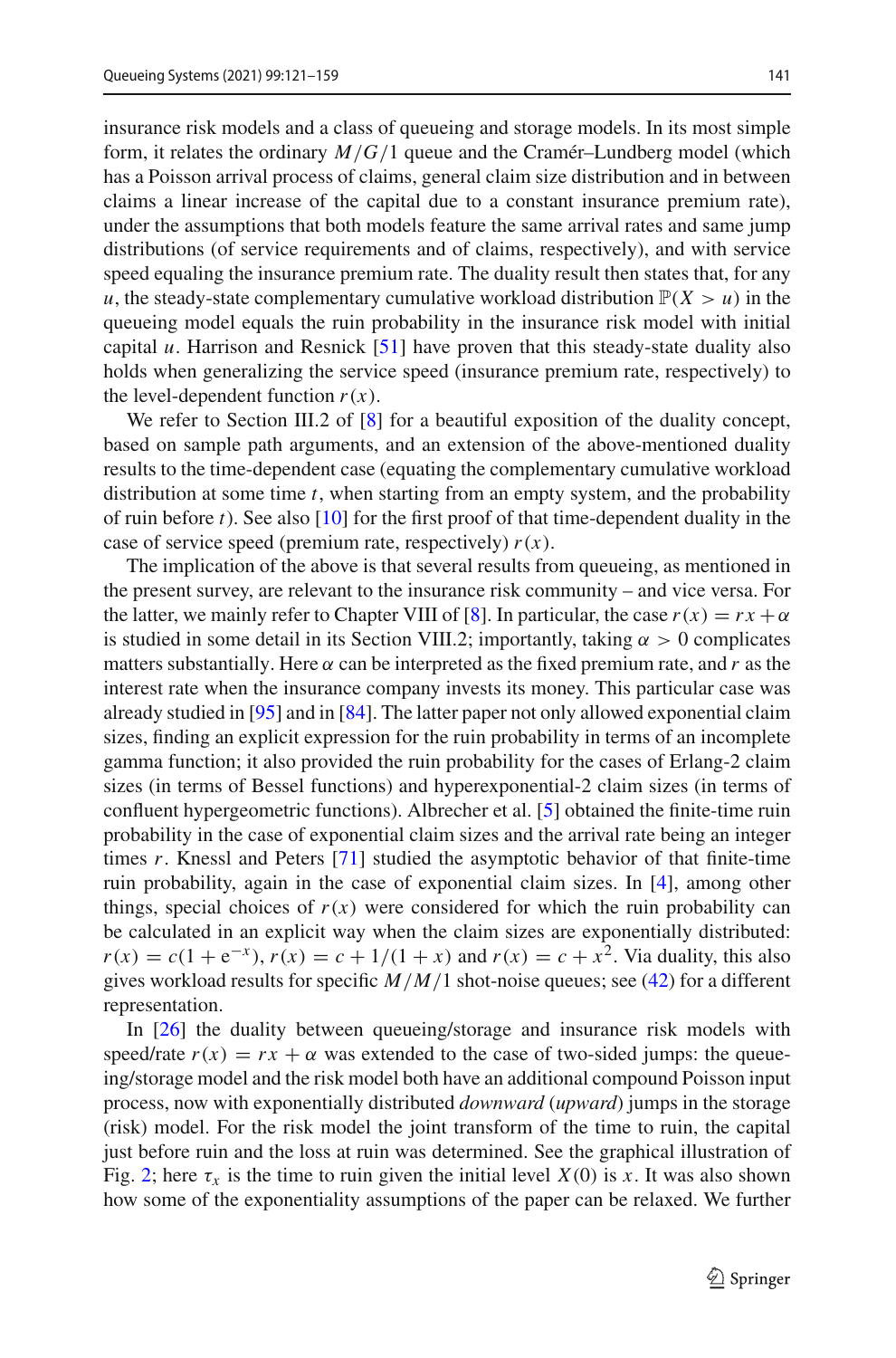point out that Jacobsen and Jensen [\[55\]](#page-38-17) also have allowed both positive and negative jumps, for the case  $r(x) = rx$ .

**Open Problem 4.1** In [\[25](#page-37-18)], a reflected autoregressive process of the following form is studied:

$$
Y_{n+1} = \max(S_n(Y_n) + C_n, 0),
$$

with  $C_n$  the difference of two positive random variables and  $S_n(t)$  a sequence of i.i.d. subordinators with  $\mathbb{E}[S_n(1)] < 1, n = 1, 2, \ldots; S_n(Y_n)$  performs a "Lévy thinning" of *Yn*. The analysis of this autoregressive process, so as to obtain its steady-state distribution, bears similarities to that of the above-described affine storage process with two-sided jumps, just after the *n*-th jump:

$$
Y_{n+1} = \max(e^{-rA_n}Y_n + C_n, 0),
$$

where  $C_n$  denotes the size of the *n*-th jump (up or down). It would be interesting to explore this relation further, perhaps linking reflected autoregressive processes to generalizations of shot-noise queues. See also Remark [4.11](#page-29-0) below for relations between shot-noise queues in which the origin is never reached, growth-collapse processes and autoregressive processes.

#### <span id="page-22-0"></span>**4.2 A two-sided shot-noise model**

In [\[12](#page-36-13)] the following model for a blood bank with perishable blood and demand impatience was studied: Amounts of blood and demands for blood arrive at a blood bank according to two independent compound Poisson processes with jump rates  $\lambda_b$ ,  $\lambda_d$  and with the offered amounts and demanded amounts generically denoted by *B* and *D*. If there is enough blood in inventory for a demand, then that demand is instantaneously satisfied; otherwise it is partially satisfied, and not at all if the inventory is empty. Blood has a finite expiration date. Because of this, it was assumed in [\[12\]](#page-36-13) that blood is discarded at a rate  $r_b x + \alpha_b$  if the amount present is *x*. Furthermore,



<span id="page-22-1"></span>**Fig. 2** Sample path of the surplus process *X*(*t*) until ruin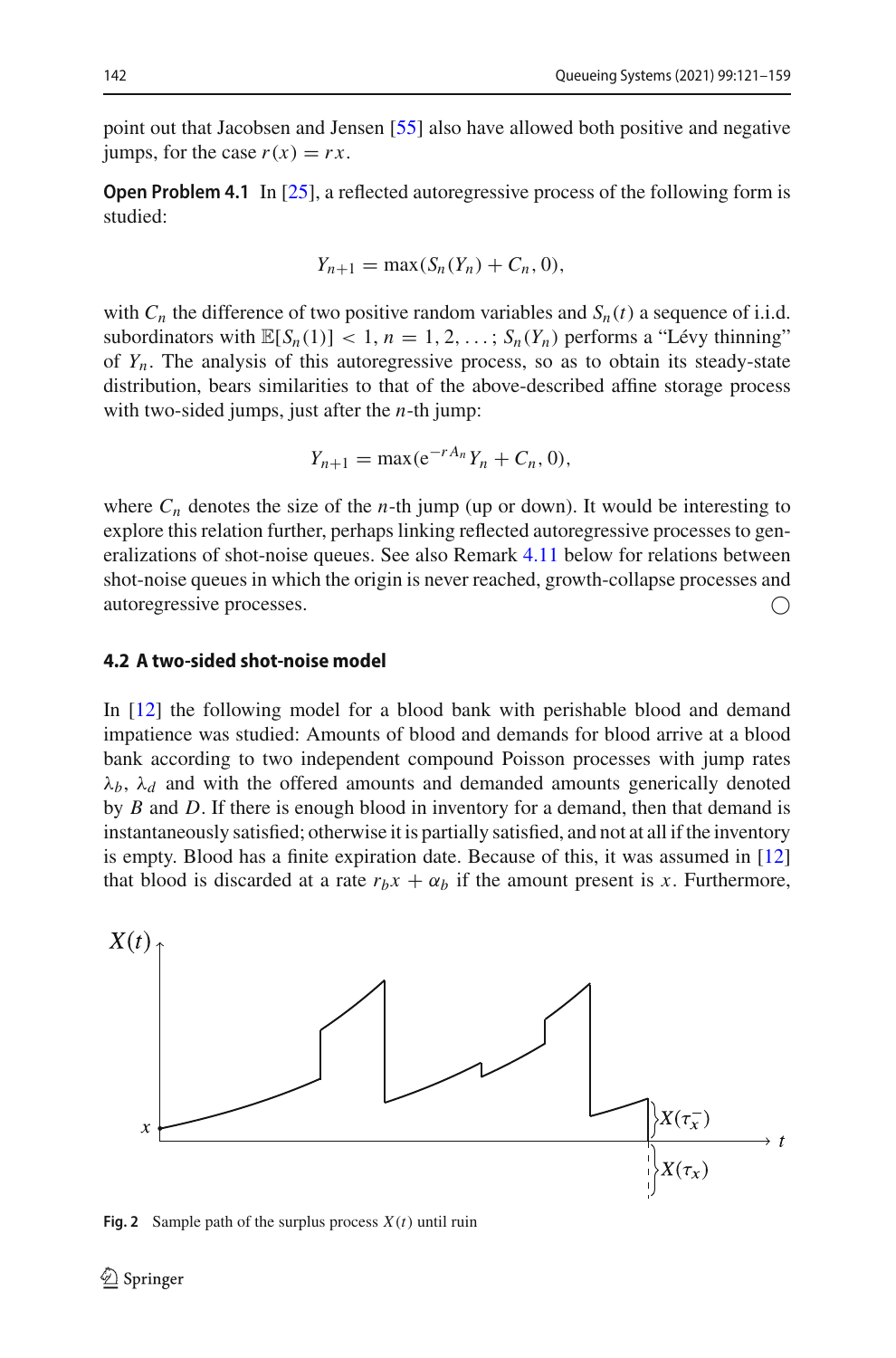because blood demands have a finite patience, blood disappears from the inventory at a rate  $r_d x + \alpha_d$  when the total amount of demand is *x*.

The process  $\{X(t), t \geq 0\} = \{(X_b(t), X_d(t)), t \geq 0\}$  of total amount of blood present and total amount of blood demand present at time *t* is a two-sided process. At most one of  $X_b(t)$  and  $X_d(t)$  is nonzero at any time *t*. The level crossing technique was used to show that the densities  $v_b(\cdot)$  and  $v_d(\cdot)$  of amounts of blood in inventory and of demand satisfy the following two integral equations: firstly, for level *x* of the amount of blood in inventory:

$$
(r_b x + \alpha_b) v_b(x) + \lambda_d \int_x^{\infty} v_b(y) \mathbb{P}(D > y - x) dy
$$
\n
$$
= \lambda_b \int_0^x v_b(y) \mathbb{P}(B > x - y) dy + \lambda_b \int_0^{\infty} v_d(y) \mathbb{P}(B > x + y) dy + \pi_0 \lambda_b \mathbb{P}(B > x),
$$
\n(58)

and a completely symmetrical equation for the total amount of demand. These equations were solved for the case of Coxian distributed  $B$ ,  $D$ , tackling these two integral equations with Laplace transforms. For exponentially distributed *B*, *D*, and  $\alpha_b = \alpha_d = 0$ , a more explicit solution was obtained, without resorting to Laplace transforms. A second-order Kummer differential equation was derived, similarly to [\(21\)](#page-10-0), where it featured in the case of first-exit probabilities of an *M*/*M*/1 shot-noise queue. The Kummer second-order differential equation appears to be a natural differential equation for the  $M/M/1$  shot-noise queue, just like a specific Bessel differential equation is natural for the ordinary  $M/M/1$  queue. Finally, [\[12\]](#page-36-13) also studied the model variant with  $\alpha_b = \alpha_d = 0$  from an asymptotic perspective, obtaining the fluid and diffusion limits of the blood inventory process. It was shown that the process after an appropriate centering and scaling converges to an Ornstein–Uhlenbeck process; cf. our account of the weak convergence results under a diffusion scaling, in Sect. [2.](#page-3-0)

**Open Problem 4.2** In the above model it is assumed that there is only one type of blood. It would be interesting to extend the above model and its analysis to the realistic case of several blood types.

#### <span id="page-23-0"></span>**4.3 Finite buffer**

Bekker [\[14](#page-36-14)] has considered a class of *M*/*G*/1-type queues with workload-dependent arrival and service rates, with restricted accessibility. When a customer arrives to find an amount of work *y*, this customer is only fully accepted if the sum of *y* and her service time *B* does not exceed a value *K*. If  $y + B > K$ , there are various options. In the case of *partial rejection*,  $K - y$  is accepted and the remainder of the service requirement is rejected; in the case of complete rejection, such a customer is not at all admitted to the system; and in the case of impatience, it is assumed that the full service requirement is accepted if  $y \lt K$ . Introducing the function  $g(y, B, K)$  as  $\min(y + B, K)$  for the case of partial rejection, as  $y + BI(y + B \le K)$  with  $I(\cdot)$  an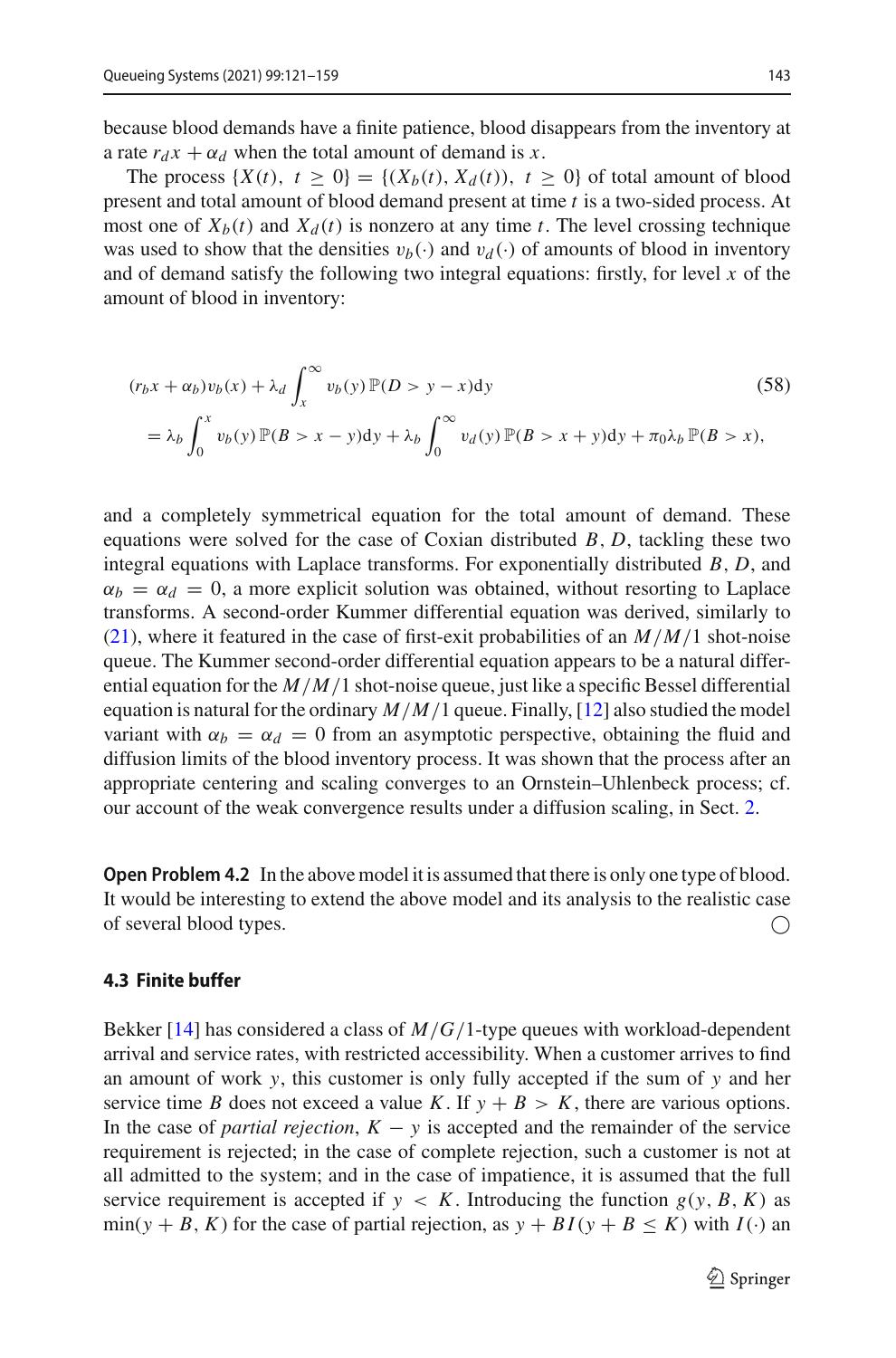indicator function for the case of complete rejection, and as  $y + BI(y \leq K)$  for the case of impatience, Bekker [\[14](#page-36-14)] extended [\(43\)](#page-17-2) to the following integral equation:

$$
r(x)v(x) = \lambda(0)V(0)\mathbb{P}(g(0, B, K) > x) + \int_0^x \mathbb{P}(g(y, B, K) > x)\lambda(y)v(y)dy, \quad x > 0.
$$
\n(59)

Subsequently two model variants were compared, with arrival rate  $\lambda_i(x)$  and service speed  $r_i(x)$  in model variant  $i, i = 1, 2$ , and with  $\lambda_1(x)/r_1(x) = \lambda_2(x)/r_2(x), \forall x > 0$ ; cf. [\(44\)](#page-17-1). Replacing the kernel  $K(x, y) = \mathbb{P}(B > x - y)\lambda(y)/r(y)$  as introduced below  $(46)$  by

$$
K(x, y) := \mathbb{P}(g(y, B, K) > x) \frac{\lambda(y)}{r(y)},
$$

a Picard iteration procedure could be used, just as it was applied to [\(46\)](#page-18-1), thus showing that Theorems [3.1](#page-17-3)[-3.3](#page-19-2) still hold. The implication is that, if one is able to prove a workload result for, say, a restricted accessibility model variant with constant arrival rate  $\lambda$  and shot-noise service speed  $r(x) = rx$ , then one can easily translate that to a workload result for another model variant with  $\lambda(x)/r(x) = \lambda/(rx)$ .

One example is the following result, which can also be found in [\[14\]](#page-36-14): Consider the partial-rejection rule, and let  $X^K$  denote the steady-state workload in the  $M/G/1$ queue with finite buffer *K*, arrival rate  $\lambda$  and service speed  $r(x) = rx$ . *X* denotes the workload in the corresponding model with infinite buffer. The LST of *X* was derived in Sect. [2;](#page-3-0) for  $B \sim \exp(\mu)$ , *X* was shown to have a Gamma $(\lambda/r, \mu)$  distribution. Bekker [\[14](#page-36-14)] proved that

$$
\mathbb{P}(X^K \le x) = \frac{\mathbb{P}(X \le x)}{\mathbb{P}(X \le K)}, \quad 0 \le x \le K. \tag{60}
$$

The proof is based on a sample path argument, in which, in the *infinite* buffer model, the parts of the sample path are deleted between each upcrossing of level *K* and the subsequent downcrossing of that level.

We finally remark that in [\[14\]](#page-36-14) also the loss probability of an arbitrary customer is determined, which is then related to the probability  $\mathbb{P}(C_{\text{max}} \geq K)$  that the cycle maximum in the corresponding *infinite* buffer model exceeds *K*. Furthermore, firstexit probabilities in infinite buffer queues are obtained, by combining (i) the fact that one may restrict oneself to a model variant with constant arrival rate  $\lambda$  with (ii) firstexit results from [\[50\]](#page-38-13) for the latter case, in addition exploiting a clever relation to finite buffer queues. Another first-exit result was obtained by Yeo [\[106\]](#page-39-21): for the *M*/*D*/1 and *M*/*M*/1 shot-noise queue he derived the first-passage time distribution of a barrier *K* when starting from an empty system.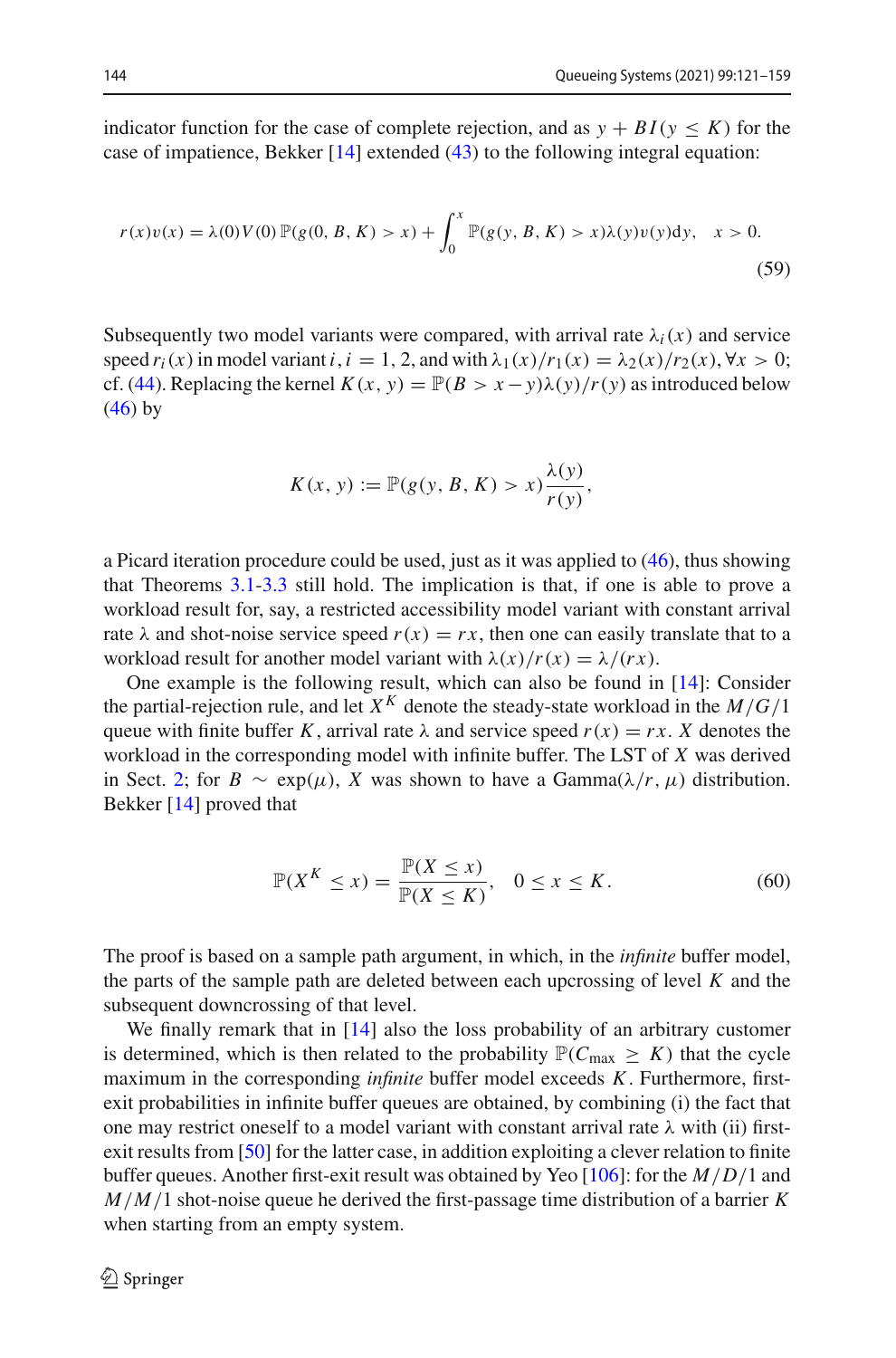#### <span id="page-25-0"></span>**4.4 Vacation queues and polling**

In this subsection we consider an *M*/*G*/1 shot-noise queue with workload-dependent speed  $r(x) = rx$ , with the special feature that the server alternately spends a visit time at the queue and takes a vacation. All visit times and vacation times are independent.  $C_1$  denotes a generic visit time, and  $C_2$  a generic vacation time. As before the customer Poisson arrival process has intensity  $\lambda$ , and  $\beta(s)$  is the LST of an arbitrary service requirement. We focus on the steady-state workload *Z* at the start of a visit. We first consider the case of exponentially distributed visit times, and then the case of constant visit times. See [\[89](#page-39-22)] for another vacation queue with workload-dependent service speed  $r(x)$ .

**Case 1**:  $C_1 \sim \exp(c)$ . We generalize the approach of Subsect. 7.1 of [\[27\]](#page-37-19) from exponential vacation times to generally distributed vacation times with LST  $\gamma(\cdot)$ , and prove the following theorem.

**Theorem 4.3** *For*  $C_1 \sim \exp(c)$ *, the steady-state workload LST at the start of visit periods is given by*

<span id="page-25-1"></span>
$$
\mathbb{E}(e^{-sZ}) = \exp\left(-\frac{\lambda}{r} \int_0^s \frac{1-\beta(u)}{u} du\right)
$$
  
 
$$
\times \exp\left(-\frac{c}{r} \int_0^s \frac{1-\gamma(\lambda(1-\beta(u)))}{u} du\right) \gamma(\lambda(1-\beta(s))).
$$
 (61)

*Proof* We determine the marginal workload LST in the following four steps. (i) During a vacation, the workload in the queue increases according to a compound Poisson process; hence

$$
\mathbb{E}(e^{-sX(C_1+C_2)}|X(C_1)=y) = e^{-sy}\gamma(\lambda(1-\beta(s))).
$$
 (62)

 $(ii)$  Using  $(6)$ ,

<span id="page-25-2"></span>
$$
\mathbb{E}(e^{-sX(C_1)} \mid X(0) = x) = \int_{t=0}^{\infty} ce^{-ct} \exp\left(-sx e^{-rt} - \frac{\lambda}{r} \int_{se^{-rt}}^{s} \frac{1 - \beta(u)}{u} du\right) dt.
$$
\n(63)

Simplifying the above equation by substituting  $se^{-rt} = v$  yields

$$
\mathbb{E}(e^{-sX(C_1)} | X(0) = x) = \frac{c}{r} s^{-\frac{c}{r}} \int_{v=0}^{s} v^{\frac{c}{r}-1} \exp\left(-xv - \frac{\lambda}{r} \int_{v}^{s} \frac{1-\beta(u)}{u} du\right) dv.
$$
\n(64)

 $\mathcal{D}$  Springer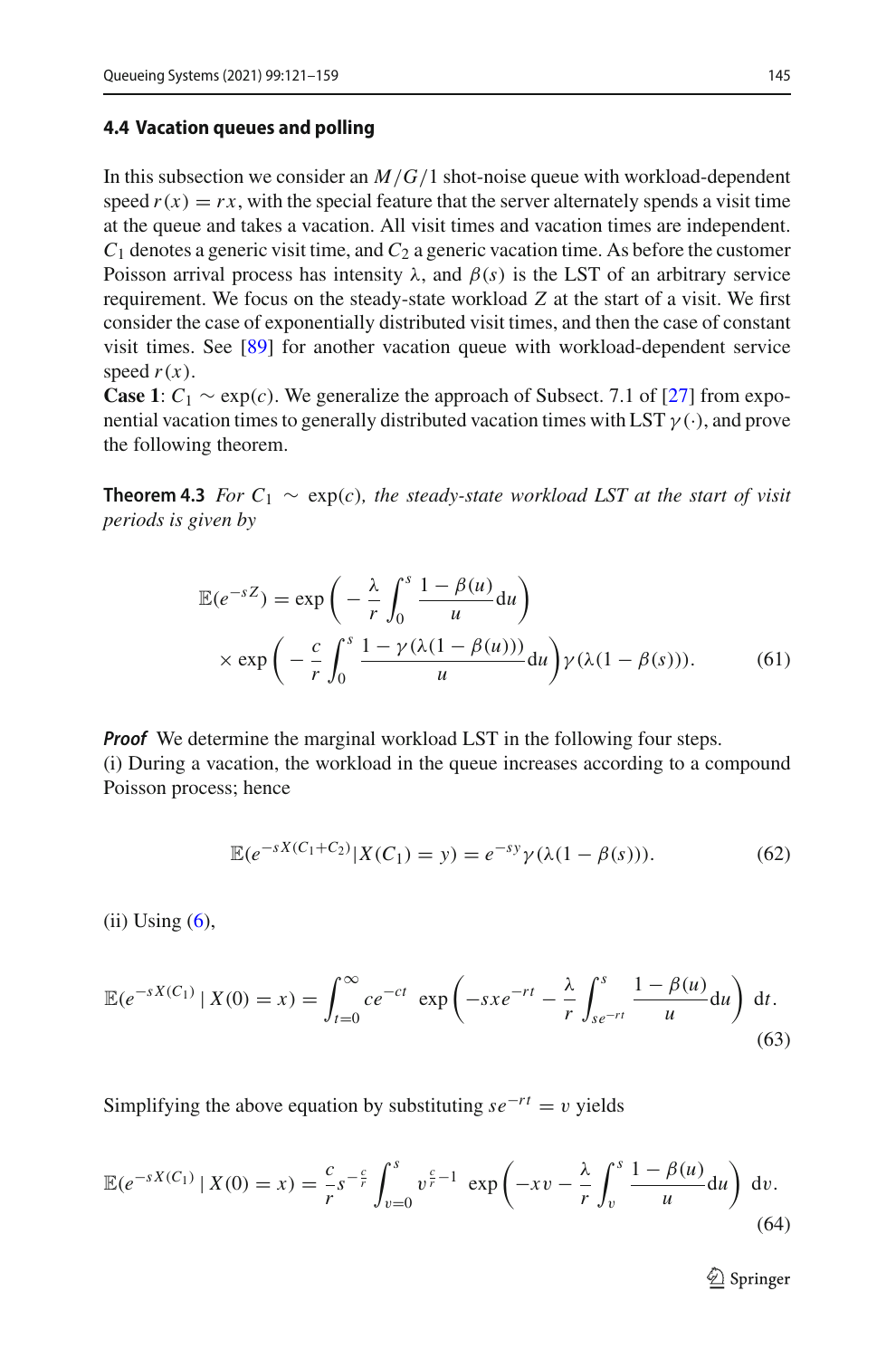(iii) Combining parts (i) and (ii) above, we can look one cycle — consisting of a visit and a vacation — ahead:

$$
\mathbb{E}(e^{-sX(C_1+C_2)} | X(0) = x)
$$
  
=  $\gamma(\lambda(1-\beta(s)))\frac{c}{r}s^{-\frac{c}{r}}\int_{v=0}^{s}v^{\frac{c}{r}-1} \exp\left(-xv - \frac{\lambda}{r}\int_v^s \frac{1-\beta(u)}{u}du\right)dv.$  (65)

(iv) Deconditioning on  $X(0) = x$  and observing that, in steady state,  $X(C_1 + C_2)$ has the same distribution as *X*(0), we conclude that  $G(s) := \mathbb{E}[e^{-sZ}] = \mathbb{E}[e^{-sX(0)}]$ satisfies the following relation:

$$
G(s) = \gamma(\lambda(1-\beta(s)))\frac{c}{r} s^{-\frac{c}{r}} \int_{v=0}^{s} v^{\frac{c}{r}-1} \exp\left(-\frac{\lambda}{r} \int_{v}^{s} \frac{1-\beta(u)}{u} du\right) G(v) dv.
$$
\n(66)

Differentiating with respect to *s* yields

$$
\frac{d}{ds}G(s) = G(s) \left[ \frac{\gamma'(\lambda(1-\beta(s)))}{\gamma(\lambda(1-\beta(s)))} - \frac{c}{r} \frac{1-\gamma(\lambda(1-\beta(s)))}{s} - \frac{\lambda}{r} \frac{1-\beta(s)}{s} \right].
$$
\n(67)

The theorem follows by solving this standard first-order differential equation.  $\Box$ 

*Remark 4.4* Theorem [4.3](#page-25-1) yields the steady-state workload LST in a straightforward way, by averaging over a visit period and a vacation period with weight factors  $\mathbb{E}[C_i]/(\mathbb{E}[C_1] + \mathbb{E}[C_2])$ ,  $i = 1, 2$ . The workload LST at an arbitrary epoch during a visit period is, by PASTA, the same as the workload LST  $\tilde{G}(s)$  at the end of a visit period, and the latter LST follows from  $G(s) = G(s)\gamma(\lambda(1-\beta(s)))$ . Also the workload LST at an arbitrary epoch during a vacation period can be determined, using a stochastic mean value argument.  $\Diamond$ 

*Remark 4.5* Theorem [4.3](#page-25-1) reveals that  $G(s)$  is the product of three LSTs of nonnegative random variables. Hence *Z* can be written as the sum of these, independent, random variables:  $Z = Z_1 + Z_2 + Z_3$ .  $Z_1$  is the steady-state amount of work in the shot-noise queue *without* vacation periods; cf. [\(10\)](#page-7-0). With this in mind, it is readily seen that  $Z_2$  is the steady-state amount of work in a shot-noise queue with arrival rate *c* (corresponding to the occurrence of a vacation) and service requirement LST  $\gamma(\lambda(1-\beta(s)))$ . The latter term denotes the LST of the amount of service requirement that enters the system during a vacation; and that amount also equals *Z*3. This kind of decomposition is reminiscent of the well-known Fuhrmann–Cooper decompositions [\[45](#page-37-20)] for queues with constant service speed.  $\Diamond$ 

<span id="page-26-0"></span>*Remark 4.6* In [\[27](#page-37-19)], the *joint* workload LST in a two-queue polling model with exponential visit times and workload-dependent service speeds at both queues is also studied. A two-dimensional Volterra integral equation for this LST is formulated, and it is shown that this equation can be solved by a fixed-point iteration.  $\Diamond$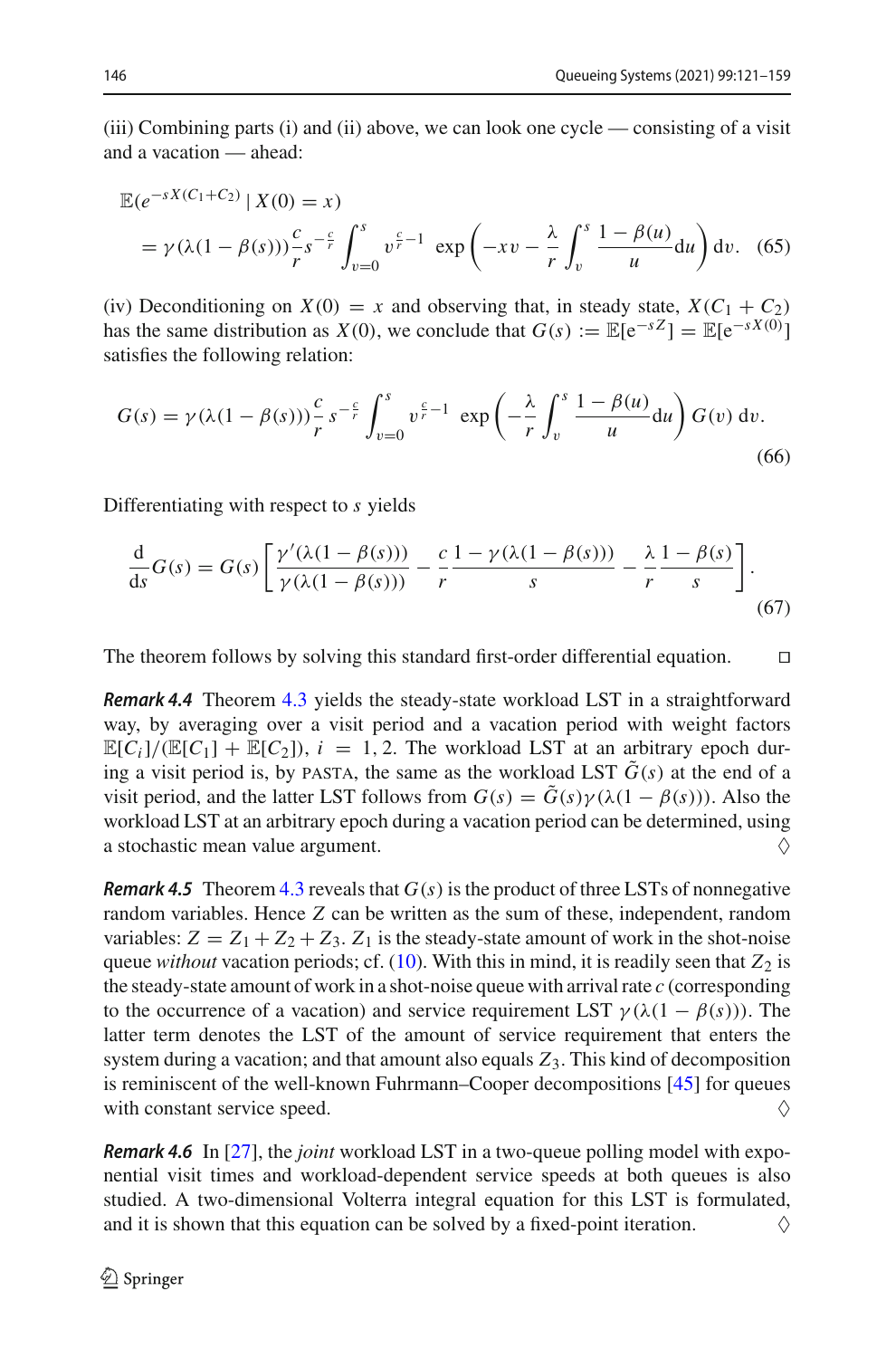<span id="page-27-0"></span>**Case 2**:  $C_1$  is constant. Assume that the length of each visit time  $C_1 \equiv T$ , a constant. In that case we have the following result for the steady-state workload LST at the beginning of visits.

**Theorem 4.7** *For*  $C_1 \equiv T$ *, the steady-state workload LST at the start of visit periods is given by*

$$
\mathbb{E}[e^{-sZ}] = \exp\left(-\frac{\lambda}{r} \int_0^s \frac{1-\beta(u)}{u} du\right) \prod_{j=0}^\infty \gamma(\lambda(1-\beta(se^{-jrT}))).\tag{68}
$$

*Proof* We follow the same steps (i)-(iv) as in the proof of Theorem [4.3.](#page-25-1) (i) and (ii) are basically the same, replacing  $(63)$  in Step (ii) by

$$
\mathbb{E}[e^{-sX(C_1)} | X(0) = x] = \exp\left(-sxe^{-rT} - \frac{\lambda}{r} \int_{se^{-rT}}^{s} \frac{1 - \beta(u)}{u} du\right).
$$
 (69)

(iii) Combining (i) and (ii) we can again look one cycle ahead:

$$
\mathbb{E}[e^{-sX(C_1+C_2)} | X(0) = x]
$$
  
=  $\gamma(\lambda(1-\beta(s))) \exp\left(-sxe^{-rT} - \frac{\lambda}{r} \int_{se^{-rT}}^{s} \frac{1-\beta(u)}{u} du\right).$  (70)

(iv) Just like in the proof of Theorem [4.3,](#page-25-1) we now decondition on  $X(0) = x$  and observe that, in steady state,  $X(C_1 + C_2)$  has the same distribution as  $X(0)$ . Hence  $H(s) := \mathbb{E}[e^{-sZ}] = \mathbb{E}[e^{-sX(0)}]$  satisfies the following relation:

$$
H(s) = \gamma(\lambda(1 - \beta(s))) \exp\left(-\frac{\lambda}{r} \int_{s e^{-rT}}^{s} \frac{1 - \beta(u)}{u} du\right) H(s e^{-rT}).
$$
 (71)

The theorem follows by iterating the above relation; in [\[27](#page-37-19)] it is shown that this iteration converges.

<span id="page-27-1"></span>*Remark 4.8* It is readily seen that Theorems [4.3](#page-25-1) and [4.7](#page-27-0) can be generalized to the case in which the compound Poisson input process is replaced by a Lévy subordinator. In the final expressions, just replace  $\lambda(1 - \beta(\cdot))$  everywhere by the Laplace exponent  $\eta(\cdot)$  of the Lévy process.

*Remark 4.9* In the infinite product in Theorem [4.7,](#page-27-0) the *j*-th term gives the contribution to the LST of *Z* from  $j + 1$  vacations ago. Furthermore, observe that actually

$$
\exp\left(-\frac{\lambda}{r}\int_0^s\frac{1-\beta(u)}{u}\mathrm{d}u\right)=\prod_{j=1}^\infty\exp\left(-\frac{\lambda}{r}\int_{se^{-jr}}^{se^{-(j-1)rT}}\frac{1-\beta(u)}{u}\mathrm{d}u\right);
$$

again an infinite product. The *j*-th term gives the contribution to the LST of *Z* from *j* visits ago.  $\Diamond$ 

 $\bigcirc$  Springer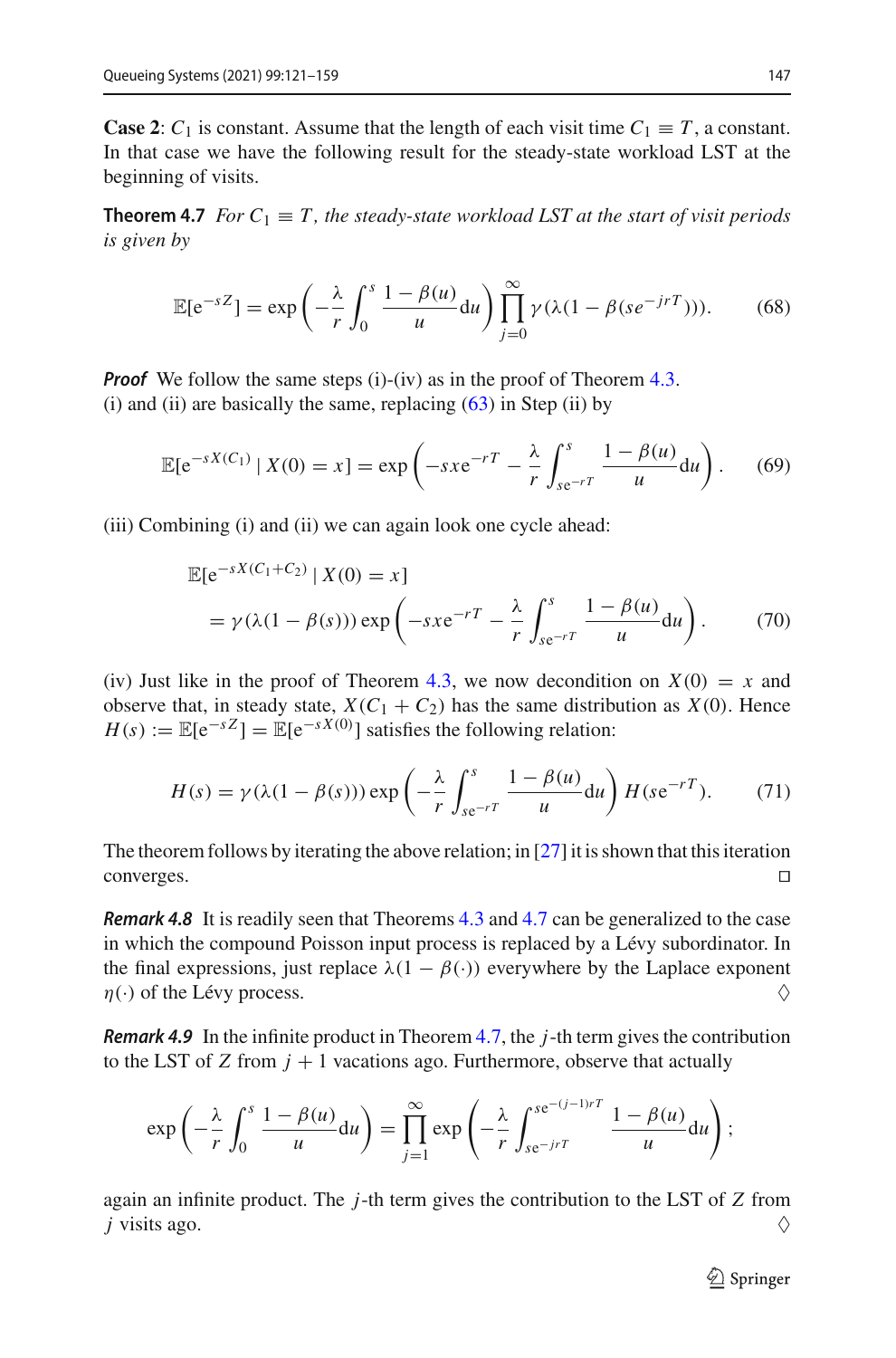Let us now make the step from vacation queues to polling, i.e., we assume that a single server cyclically visits N queues, with constant visit time  $T_i$  at  $Q_i$ , and with independent compound Poisson input processes  $(\lambda_i, \beta_i(s))$  at  $Q_i$ , and with workloaddependent service speed  $r_i(x) = r_i x$  at  $Q_i$ ,  $i = 1, ..., N$ . A little thought will convince the reader that, at visit completion epochs, all *N* workloads are independent, and the LST of the steady-state workload at  $Q_i$  at the start of its visit can be obtained via Theorem [4.7.](#page-27-0) At an arbitrary epoch, the various workloads are not independent, because the length of time since the start of the present visit affects all *N* queues; but it is easy to determine the steady-state joint workload LST from the workload LST at a visit completion epoch [\[27\]](#page-37-19). This is a rare example of an *N*-queue polling system for which the joint workload can be determined, even though the service discipline is not of so-called branching type. Crucial for this are the constant visit periods and the attractive features of shot noise that we stressed before, viz., no queue can ever become empty, and each quantity of work  $\Delta_i$  at  $Q_i$  reduces to  $\Delta_i e^{-rT_i}$  during a visit to that queue.

**Open Problem 4.10** It would be highly interesting to provide an analytic solution to the two-dimensional Volterra integral equation for the joint workload LST in the case of the polling model of Remark [4.6.](#page-26-0) Another open problem concerns the extension of the Fuhrmann–Cooper decompositions to shot-noise queues.

#### <span id="page-28-0"></span>**4.5 Fluid queues with state-dependent rates**

So far we have focused on systems with jumps, which mostly represent an instantaneous input of work. However, both in communication systems and in production/storage settings, it is often natural to have a gradual input. There is a sizable literature on such models, in which the content of a buffer (of fluid, or stored material, or data bits) increases during *off periods* and decreases during *on periods* of the server. We mention some studies in which that decrease is level-dependent. Kaspi, Kella and Perry [\[58](#page-38-18)] have considered an on/off model with generally distributed on- and off periods, and level-dependent release rates as well as level-dependent production rates. They mainly focused on stability issues, and also considered the model variant in which the off periods are compressed to a point, replacing the total increment during an off period by a state-dependent jump. In [\[23](#page-37-21)], that compression idea was applied to a fluid queue in which the content level decreases in a level-dependent way during exponentially distributed on periods. During off periods, an underlying Markov process moves between K different states, and the content level increases at rate  $a_i$  when the state is *j*. By compressing the off periods and replacing the total increment in an off period by a jump, one arrives at the model of Harrison and Resnick [\[50\]](#page-38-13), and for  $r(x) = rx$  one has the *M*/*G*/1 shot-noise queue.

In [\[21\]](#page-37-22) an on/off model is studied with not only level-dependent  $(r_0(x))$  gradual increase during off periods and level dependent  $(r_1(x))$  decrease during on periods; the lengths of the off- and on periods are also dependent on the content level. The system switches from off to on with rate  $\lambda_0(x)$ , and from on to off with rate  $\lambda_1(x)$ . The stationary distribution of the two-dimensional process  $\{(X(t), I(t)), t \geq 0\}$  and conditions for its existence and uniqueness were determined, where  $X(t)$  denotes the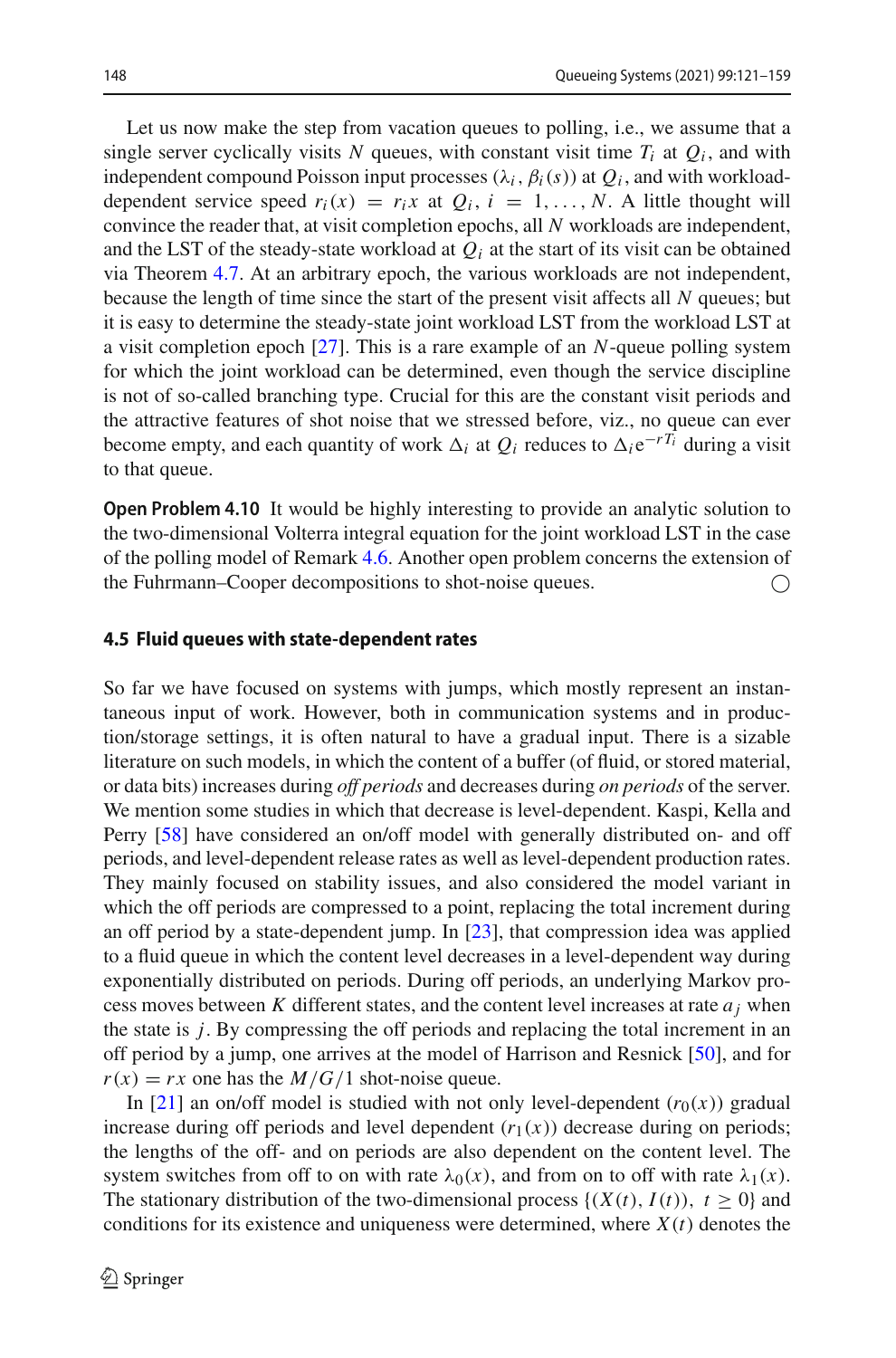buffer content and  $I(t)$  the state of a background process (on or off). If, for some  $\epsilon > 0$ ,

$$
\int_0^{\epsilon} \left( \frac{\lambda_0(u)}{r_0(u)} - \frac{\lambda_1(u)}{r_1(u)} \right) du < \infty,
$$

then the stationary densities  $g_0(x)$ ,  $g_1(x)$  (respectively conditioned on being off and on) are given by

$$
g_i(x) = \frac{C_i}{r_i(x)} \exp\left(-\int_0^x \left(\frac{\lambda_0(u)}{r_0(u)} - \frac{\lambda_1(u)}{r_1(u)}\right) du\right), \quad i = 0, 1,
$$
 (72)

with  $C_0$ ,  $C_1$  constants, while there is also an atom at zero. The similarity with  $(42)$ should be noticed. If the above finiteness condition does not hold, then there is no atom at zero, but the  $g_i(x)$  take a very similar form. We remark in passing that the proportionality of  $r_0(x)g_0(x)$  and  $r_1(x)g_1(x)$  immediately follows via a level crossing argument.

The above model is called a Markov modulated feedback fluid queue. In feedback fluid queues, not only is the buffer content determined by the state of a background process, but also the background process is influenced by the content process. Feedback fluid queues are also studied in [\[78](#page-39-23)[,79](#page-39-24)[,92\]](#page-39-25). In [\[92\]](#page-39-25) the object of study was a fluid queue with a finite buffer and a background process governed by a continuous-time Markov chain whose generator, and the traffic rates, depend continuously on the buffer level. For the case of two background states, an explicit solution for the stationary buffer content distribution was derived.

<span id="page-29-0"></span>*Remark 4.11* The idea of compressing off periods to a single instant and replacing the increment by a jump can also be applied to on periods, and then gives rise to so-called growth-collapse models. These are models where, after a certain period of growth of the process, its level jumps downward with the jump size being dependent on the level just before the jump. Kella [\[61\]](#page-38-19) considered the case in which, at the *n*-th collapse, for  $n = 1, 2, \ldots$ , the process level  $Y_n$  is reduced by a random factor  $X_n \in [0, 1]$  to  $W_n = X_n Y_n$ , while between the  $(n-1)$ -st and *n*-th collapse the process increases with *B<sub>n</sub>*. Hence  $Y_n = (Y_{n-1} + B_n)X_n$ , representing an autoregressive process with random coefficients. Iteration yields

$$
Y_n = Y_0 \prod_{j=1}^n X_j + \sum_{i=1}^n B_i \prod_{j=i}^n X_j.
$$
 (73)

The latter relation should be compared with [\(20\)](#page-9-1) for the *M*/*G*/1 shot-noise queue. In fact, Kella [\[61](#page-38-19)] explicitly pointed out the relation to shot-noise models, stating the following: if  $X_n$  does not have an atom at zero, and  $-\mathbb{E} \log X_n < \infty$ , then the abovedescribed growth-collapse process and the *G*/*G*/1 shot-noise queue with interarrival intervals  $\xi_n = -r^{-1} \log X_n$  have the same dynamics just before, and just after, jump epochs. The relation between growth-collapse processes and shot-noise queues is further explored in [\[24](#page-37-23)[,28\]](#page-37-24). In the latter paper the intervals between collapses have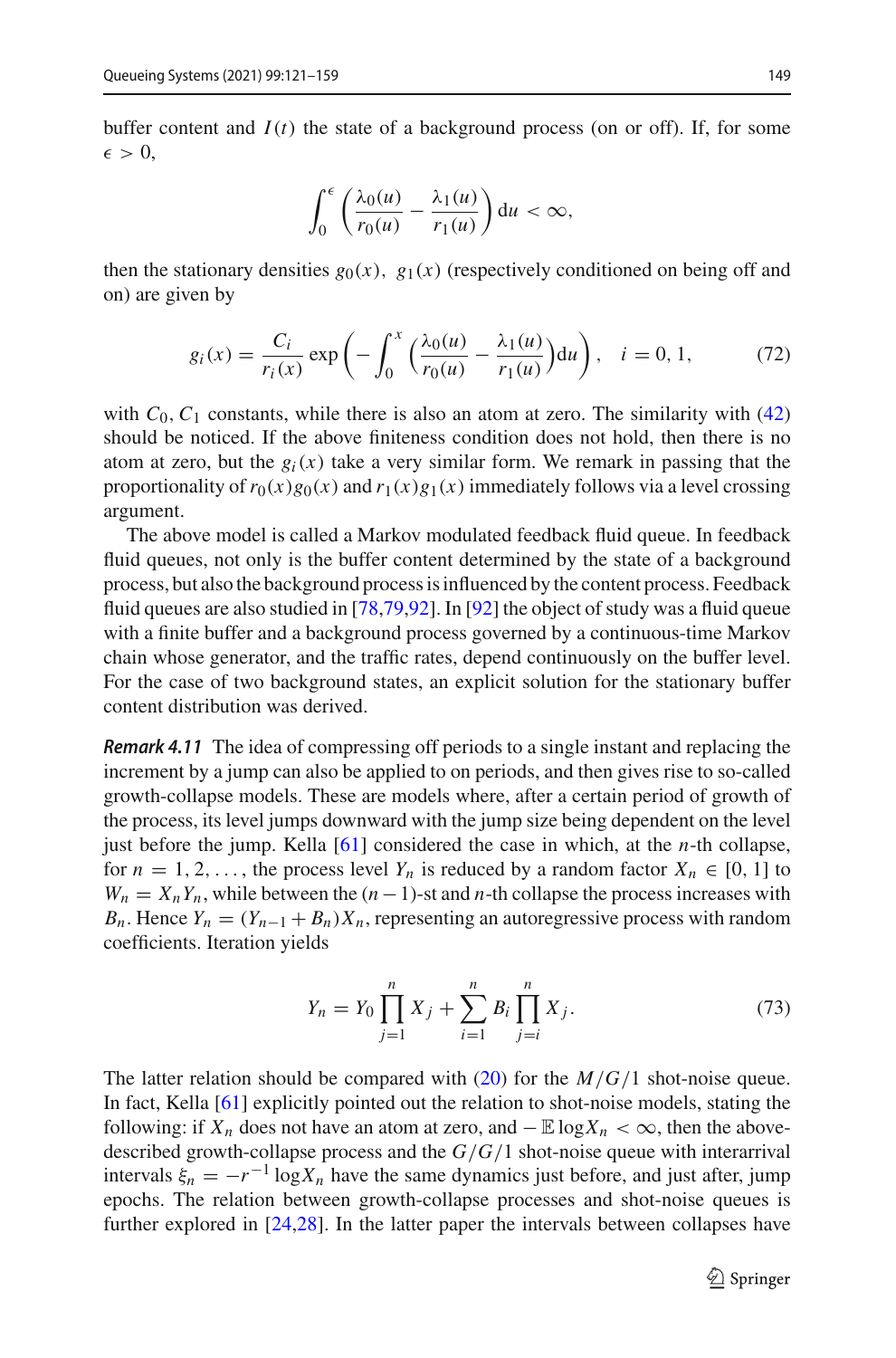a general distribution, and the random reduction factor at collapses has a minus-log phase-type distribution, i.e., minus its natural logarithm has a phase-type distribution. This corresponds to a *G*/*G*/1 shot-noise queue with phase-type distributed intervals  $A_i$  between generally distributed jumps.  $\Diamond$ 

**Open Problem 4.12** An interesting research direction concerns the extension of the results of [\[21](#page-37-22)] to the case of more than two background states.

#### <span id="page-30-0"></span>**5 Linear stochastic fluid networks**

In this section we discuss the network version of the *M*/*G*/1 shot-noise queue that was analyzed in Sect. [2.](#page-3-0) Such networks are usually called linear stochastic fluid networks. In this brief discussion we mainly focus on deriving the transient and stationary joint workload distribution, providing network counterparts of Theorems [2.1](#page-5-4) and [2.5.](#page-7-4) We refer to Chapter 7 of [\[36](#page-37-25)] for a more extensive discussion of linear stochastic fluid networks, to [\[57](#page-38-20)[,65](#page-38-21)] for stability discussions, to [\[64](#page-38-22)[,66](#page-38-8)] for calculations in the stationary regime, to [\[63\]](#page-38-23) for a Markov-modulated network and to [\[85](#page-39-26)] for moment calculations.

We begin with a model description. Now there are *m* resources, rather than just one, whose evolutions are recorded by the *m*-dimensional Markov process  $\{X(t), t \geq 0\}$ . Customers arrive at the network according to a Poisson process  $\{N(t), t \geq 0\}$  with rate  $\lambda$ . The service requirements, denoted by  $\mathbf{B}_1$ ,  $\mathbf{B}_2$ , ... are *m*-dimensional vectors now: the *i*-th component of these vectors is instantaneously fed into resource *i*. We let  $\beta(\cdot)$  be the corresponding LST, whose argument, say *s*, is an element of  $\mathbb{R}^m_+$ . The corresponding vector-valued input process is called  $\{J(t), t \geq 0\}$ . We work with proportional service speeds given by the  $m$ -dimensional vector  $r$ , in that the service rate of resource *i* at time *t* is  $r_i y$  if  $X_i(t) = y$ . When being served at resource *i*, a fraction  $p_{ij}$  of the output is fed into resource  $j$ . We throughout assume the matrix  $P = (p_{ij})_{i,j=1}^m$  to be substochastic, with  $P^n \to 0$  as  $n \to \infty$ . As a consequence  $(I - P)^{-1}$  is well-defined, and can be represented by  $\sum_{n=0}^{\infty} P^n$ . We call the resulting system a linear stochastic fluid network, which can be seen as the genuine multivariate extension of the single-dimensional shot-noise model discussed before.

Observe that the setup introduced above is rather general. It in particular covers cases in which there are, for subsets *S* of {1,..., *m*}, Poisson arrival streams of customers (with arrival rate, say,  $\lambda_S$ ) at the resources in *S* only. For instance, the setup covers the case that with rate  $\lambda_i$  work arrives at resource *i* only, for  $i = 1, \ldots, m$ ; then we have to pick  $\lambda := \lambda_1 + \ldots + \lambda_m$ , while  $\mathbf{B}_i$  equals with probability  $\lambda_i/\lambda$  an *m*-dimensional vector with a positive entry on the *i*-th position and zeroes elsewhere.

This system's time-dependent and stationary distribution can be found, as was argued in Sects [4](#page-20-0) and [5](#page-30-0) of  $[66]$  $[66]$ . It is noted that  $[66]$  considers various generalizations and ramifications, for example, one in which our driving compound Poisson process has been replaced by a non-decreasing Lévy process.

As a first step in the analysis, observe that the counterpart of [\(1\)](#page-4-3) becomes, with  $R = \text{diag}(r)$ , as  $h \downarrow 0$ ,

$$
X(t + h) = X(t) - Rh X(t) + RP^{\top}h X(t) + J(t + h) - J(t) + o(h),
$$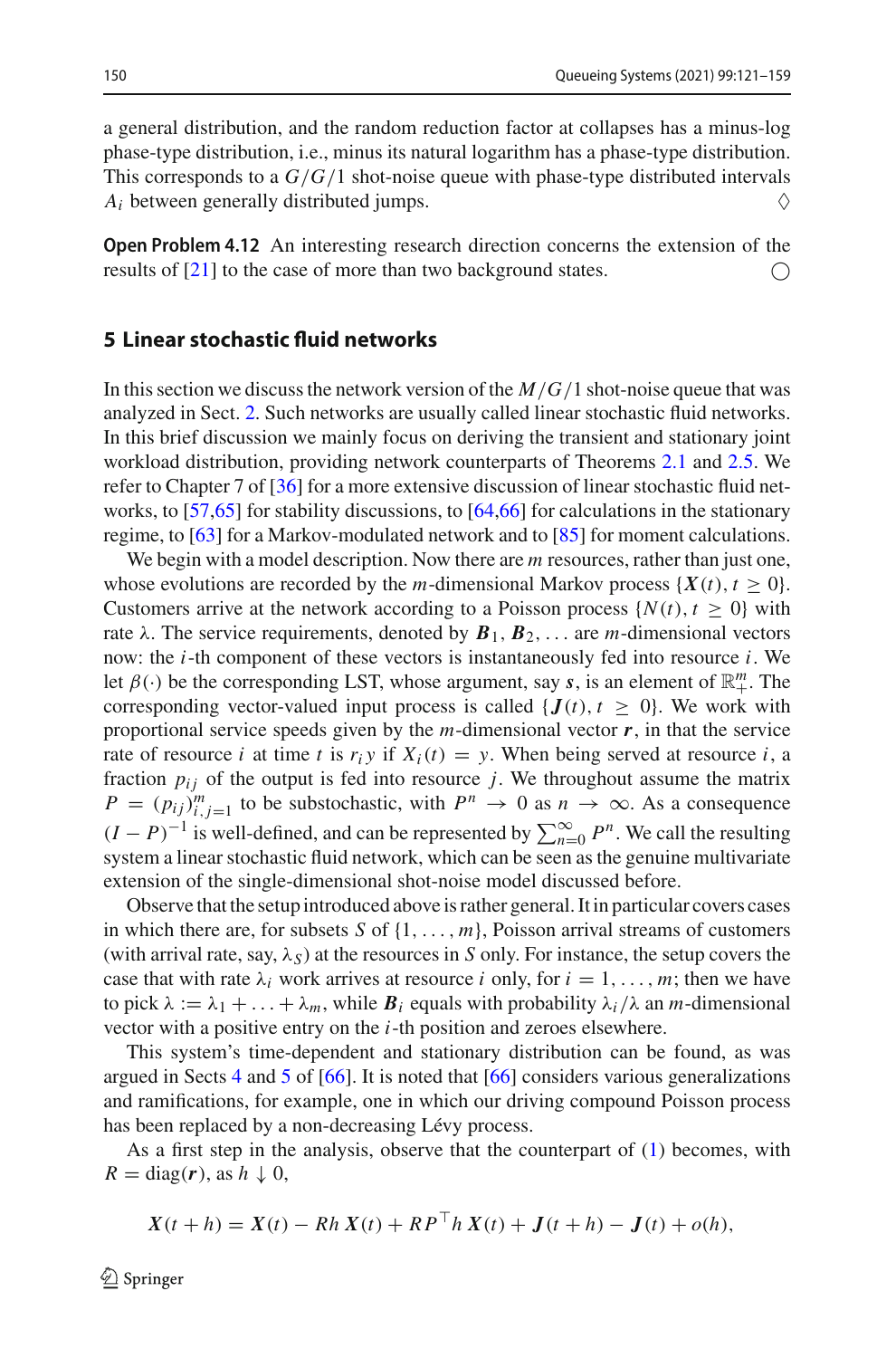leading to the differential form

$$
dX(t) = -Q^{\top} X(t) dt + dJ(t),
$$

where  $Q = R(I - P)$ . This equation can be written in the corresponding integral form

$$
X(t) = X(0) + J(t) - Q^{\top} \int_0^t X(u) \, \mathrm{d}u,
$$

which, cf.  $(4)$ , is solved by

<span id="page-31-0"></span>
$$
X(t) = e^{-Q^{\top}t}X(0) + \int_0^t e^{-Q^{\top}(t-u)} dJ(u),
$$
\n(74)

where it is noted that the two terms on the right-hand side are independent. This representation allows us to state and prove the counterpart of Theorem [2.1,](#page-5-4) i.e., the multivariate version of [\(7\)](#page-5-3).

<span id="page-31-1"></span>**Theorem 5.1** *The LST of the workload X*(*t*) *in the M/G/1 shot-noise network is, for*  $t > 0$ *, given by* 

$$
\mathbb{E}[e^{-s^\top X(t)}] = \mathbb{E}[e^{-s^\top e^{-Q^\top t}X(0)}] \exp\left(-\lambda \int_0^t (1-\beta(e^{-Qu} s)) du\right).
$$

*Proof* First consider a nonnegative m-dimensional "pulse"  $x_0$  that is fed into the system at time 0. Our objective is to describe how it has evolved at time  $t \geq 0$ , which we call  $x(t)$ . Observe that, as  $h \downarrow 0$ ,

$$
x_i(t + h) = x_i(t)(1 - r_i h) + \sum_{j=1}^{m} x_j(t) r_j p_{ji} h + o(h),
$$

so that  $x(t) = e^{-Q^T t} x_0$ ; cf. [\(74\)](#page-31-0).

Now follow the line of the proof of Theorem [2.1;](#page-5-4) see also Section 3.1 of [\[20](#page-37-26)]. The number of "pulses"  $N(t)$  arriving in  $(0, t]$  is Poisson distributed with parameter  $\lambda t$ , and each of them has an arrival epoch that is uniformly distributed over (0, *t*].

$$
\mathbb{E}[e^{-s^{\top}X(t)}] = \mathbb{E}[e^{-s^{\top}e^{-Q^{\top}t}X(0)}] \sum_{n=0}^{\infty} e^{-\lambda t} \frac{(\lambda t)^n}{n!} \left[ \int_0^t \mathbb{E}[e^{-s^{\top}e^{-Q^{\top}t-u}} B_i] \frac{du}{t} \right]^n
$$

$$
= \mathbb{E}[e^{-s^{\top}e^{-Q^{\top}t}X(0)}] \sum_{n=0}^{\infty} e^{-\lambda t} \frac{(\lambda t)^n}{n!} \left[ \int_0^t \beta(e^{-Qu} s) \frac{du}{t} \right]^n
$$

$$
= \mathbb{E}[e^{-s^{\top}e^{-Q^{\top}t}X(0)}] \exp\left(-\lambda \int_0^t (1 - \beta(e^{-Qu} s)) du\right). \tag{75}
$$

This completes the proof.

<sup>2</sup> Springer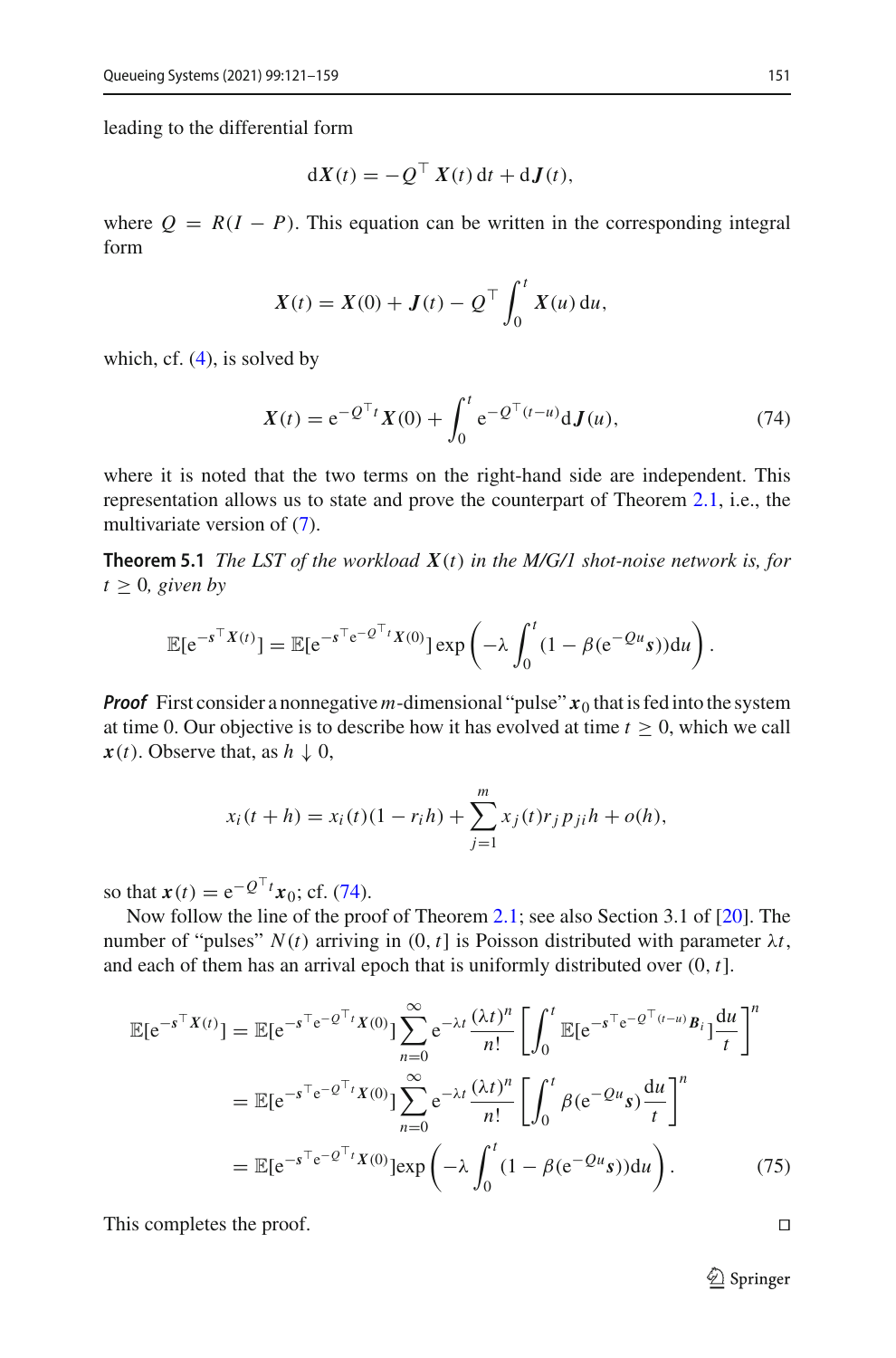We also have the counterpart of Theorem [2.5,](#page-7-4) found by letting *t* grow large in the result of Theorem [5.1.](#page-31-1) As before, to guarantee stability no additional assumptions need to be imposed.

**Theorem 5.2** *The LST of the steady-state workload X in the M/G/1 shot-noise network is given by*

$$
\mathbb{E}[e^{-s^{\top}X}] = \exp\left(-\lambda \int_0^{\infty} (1 - \beta(e^{-Qu}s))du\right).
$$
 (76)

<span id="page-32-0"></span>*Remark 5.3* The setting considered lends itself well to performing rare event analysis, as discussed in great detail in [\[20](#page-37-26)]. Suppose that, for some scaling parameter *n*, the arrival rate is  $\lambda n$  and that  $X(0) = nx_0$ . Then  $X(t) \equiv X_n(t)$  can be seen as the sum of *n* i.i.d. contributions. As a consequence, standard large deviations techniques can be used to compute, for any set  $A \subset \mathbb{R}^m$ , the corresponding logarithmic tail asymptotics. Indeed, under mild regularity conditions, we have that as a direct consequence of the multivariate version of Cramér's theorem,

$$
\lim_{n\to\infty}\frac{1}{n}\log\mathbb{P}(X_n(t)\in nA)=-\inf_{a\in A}I(a),
$$

where, applying Theorem [5.1](#page-31-1) to find the cumulant generating function  $\log \mathbb{E}[e^{\theta^\top X(t)}]$ ,

$$
I(a) = \sup_{\theta} \left( \theta^\top a - \theta^\top e^{-Q^\top t} x_0 + \lambda \int_0^t (1 - \beta(-e^{-Qu}\theta)) du \right)
$$

denotes the corresponding Legendre transform. In [\[20\]](#page-37-26) it is also pointed out how insights from large deviations theory can be used to efficiently estimate the probability  $\mathbb{P}(X_n(t) \in n\mathbb{A})$  by importance sampling-based simulation. More concretely, a logarithmically efficient algorithm is proposed, meaning that the number of runs required to obtain an estimate with a given precision (defined as the ratio of the width of the confidence interval and the estimate) grows subexponentially in the scaling parameter *n*, whereas this number would grow exponentially when using conventional simulation.  $\Diamond$ 

<span id="page-32-1"></span>*Remark 5.4* Another topic covered in [\[20](#page-37-26)[,64\]](#page-38-22) concerns the extension of the model to a setting in which the arrival rate, the service requirement vector and the routing matrix are modulated by an external, autonomously evolving Markov process (often referred to as the background process). In the first place, with techniques similar to the ones we have applied above, the Laplace transform of  $X(t)$  can be characterized, jointly with the state of the background process, in terms of a system of partial differential equations. It allows the evaluation of moments as well; these require intricate matrix multiplications, involving various types of Kronecker matrices. In [\[20](#page-37-26)] an algorithm is presented that can estimate rare-event probabilities in a logarithmically efficient manner.  $\Diamond$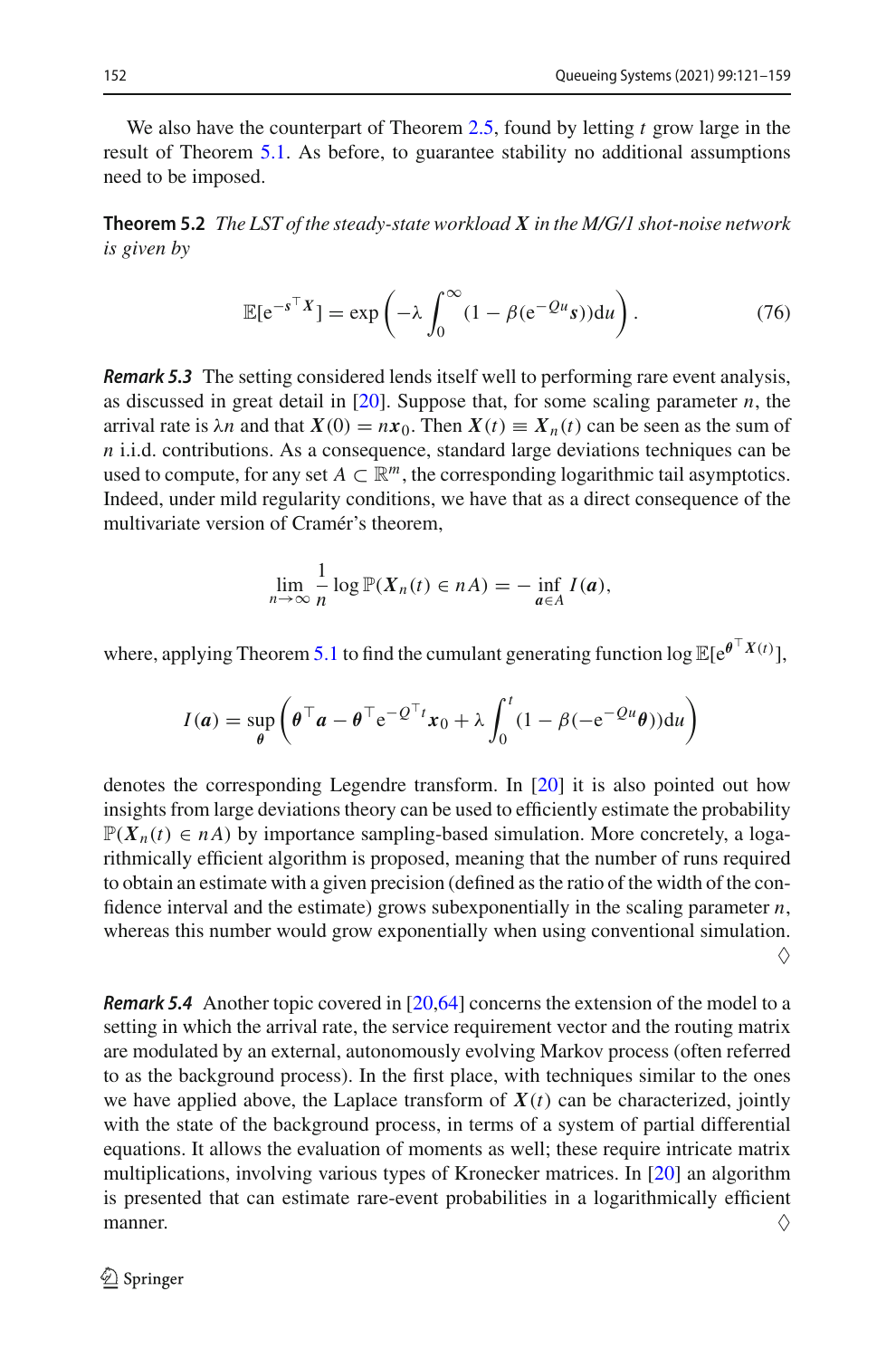**Open Problem 5.5** It is tempting to believe that under the scaling of Remark [5.3](#page-32-0) the process converges, after centering and normalizing by  $\sqrt{n}$ , to a multivariate Ornstein– Uhlenbeck process; cf. the discussion above  $(25)$ . This is likely to carry over to the modulated setting of Remark [5.4,](#page-32-1) when also speeding up the background process, in line with results found for networks of modulated infinite-server queues in [\[18](#page-37-27)[,56](#page-38-24)]. In more general terms, it would also be interesting to further explore the relationship between linear stochastic fluid networks and infinite-server queueing networks; see already, for example,  $[49,66]$  $[49,66]$ .

#### <span id="page-33-0"></span>**6 Infinite-server queues with shot-noise arrival rates**

This last section has a different flavor than the previous ones: shot noise here does not enter the picture in the form of workload-dependent service speed, but in the form of an arrival rate that evolves as shot noise. In insurance mathematics, a claim arrival process with a stochastically varying intensity given by a shot-noise process was introduced in [\[68](#page-38-3)], see also [\[3](#page-36-15)[,39](#page-37-28)]. A shot up in the shot-noise process is viewed as a disaster that triggers a number of claims, with decaying intensity. The main object of study in [\[3](#page-36-15)] was the asymptotic behavior of the ruin probability. In [\[82](#page-39-7)], a shot-noise arrival process was used to model the occurrence of earthquakes. Ganesh et al. [\[46\]](#page-37-29) have studied sample path large deviations for Poisson shot-noise processes, with a view towards applications in queueing and teletraffic theory. Their results include the identification of the most likely path to exceedance of a large buffer level in a single server queue fed by Poisson shot noise.

In the present section we primarily focus on networks of infinite-server queues, with the distinguishing feature that the arrival rates are not constant but rather evolve as shot noise; i.e., the arrival process is a Poisson process with the stochastic arrival rate  $\Lambda(t)$ at time *t*, with  $\{\Lambda(t), t \geq 0\}$  a shot-noise process. Such an arrival process is called a shot-noise Cox process. We start with just one infinite-server queue. Customers arrive according to a shot-noise Cox process that is characterized by the shot rate  $\nu$ , the jump size LST  $\beta(\cdot)$  and the decay rate *r*. The customer service requirements are i.i.d., and distributed as a generic nonnegative random variable *S*. We first present an analysis for the time-dependent and stationary number of customers in the system, based on Sect. [3](#page-14-0) of [\[73](#page-38-25)].

Our first objective is to find the distribution of the number of customers in the system at time *t*, in the sequel denoted by *M*(*t*). This can be found in several ways; because of the appealing underlying intuition, we here provide a limiting argument. The idea is that we approximate the arrival rate on intervals of length  $\Delta$  by a constant, and then let  $\Delta \downarrow 0$ , as follows: Consider an arbitrary sample path  $\Lambda(t)$  of the driving shot-noise process. Given this  $\Lambda(t)$ , the number of customers that arrived in the interval  $[k\Delta, (k+1)]$  $1)$  $\Delta$ ) and are still in the system at time *t* has a Poisson distribution with parameter  $\mathbb{P}(S > t - (k\Delta + \Delta U_k)) \cdot \Delta \Lambda (k\Delta) + o(\Delta)$ , where  $U_1, U_2, \ldots$  are i.i.d. standard uniform random variables. Summing over *k* yields that the number of customers in the system at time *t* has a Poisson distribution with parameter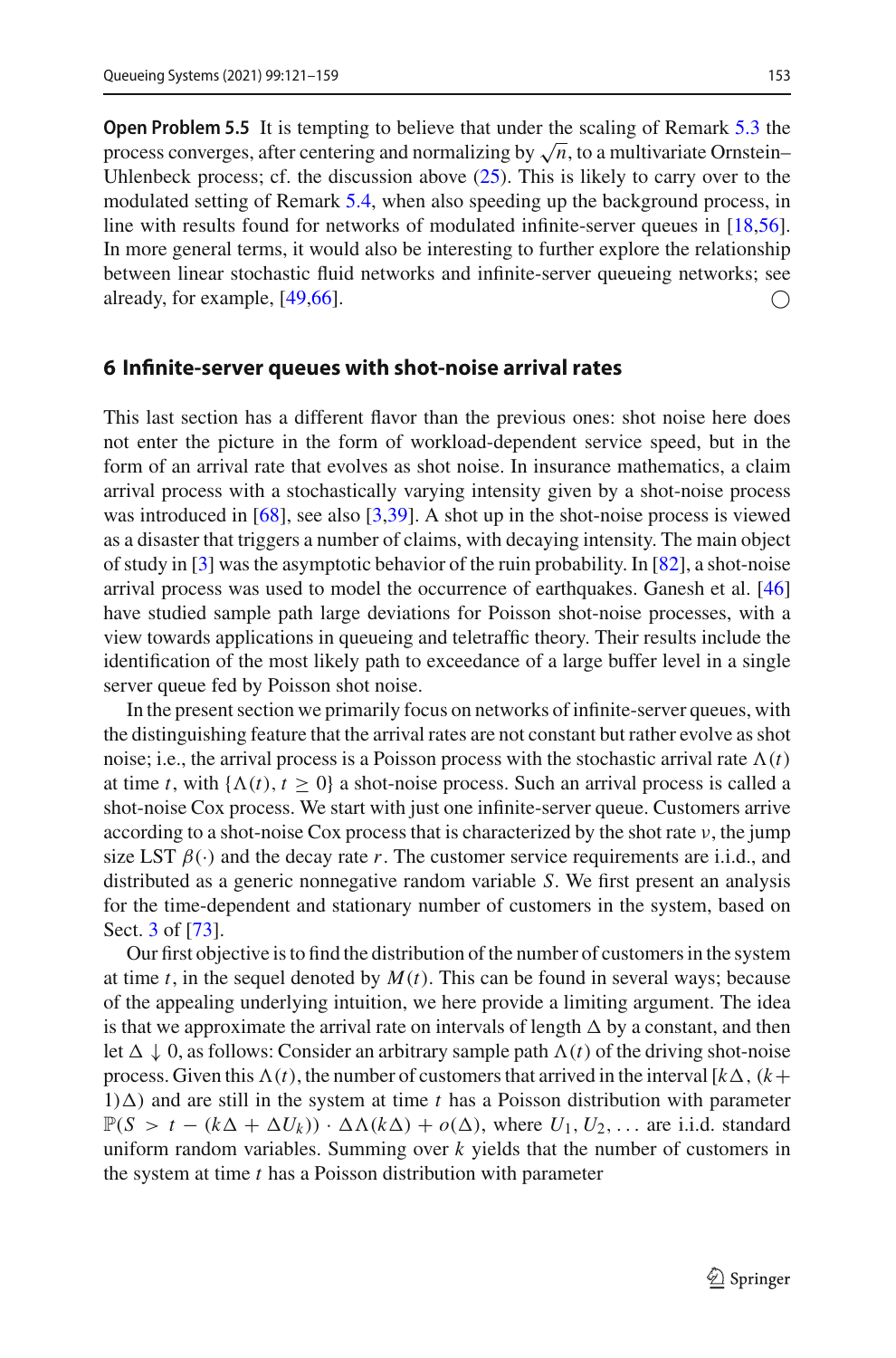$$
\sum_{k=1}^{t/\Delta} \mathbb{P}(S > t - (k\Delta + \Delta U_k)) \cdot \Delta \Lambda(k\Delta) + o(\Delta),
$$

which converges, as  $\Delta \downarrow 0$ , to

<span id="page-34-0"></span>
$$
\int_0^t \Lambda(u)\mathbb{P}(S > t - u) \mathrm{d}u. \tag{77}
$$

Since  $\Lambda(\cdot)$  is actually a stochastic process, we conclude that the number of customers has a *mixed Poisson distribution*, i.e., Poisson with a *random parameter*, viz. the expression in Eqn. [\(77\)](#page-34-0). As a consequence, we find by conditioning on the filtration  $\mathcal{F}_t$  to which  $\Lambda(t)$  is adapted,

<span id="page-34-1"></span>
$$
\xi(t, z, s) := \mathbb{E} z^{M(t)} e^{-s\Lambda(t)} = \mathbb{E} \left( e^{-s\Lambda(t)} \mathbb{E} \left( z^{M(t)} | \mathcal{F}_t \right) \right)
$$

$$
= \mathbb{E} \exp \left( \int_0^t \Xi(t - u, z) \Lambda(u) du - s\Lambda(t) \right); \tag{78}
$$

here  $\Xi(t, z) := (z - 1)\mathbb{P}(S > t)$ . We have found the following result.

**Theorem 6.1** *Let*  $\Lambda(\cdot)$  *be a shot-noise process with*  $\Lambda(0) = 0$ *. Then* 

$$
\log \xi(t, z, s) = \nu \int_0^t \left( \beta \left( (1 - z)e^{rv} \int_v^t \mathbb{P}(S > t - u)e^{-ru} du + se^{-r(t - v)} \right) - 1 \right) dv.
$$
\n(79)

*Proof* The result follows directly from Eqns. [\(9\)](#page-6-0) and [\(78\)](#page-34-1).

This result allows the evaluation of moments of  $M(t)$ . In particular, it is easily verified that the mean satisfies the intuitively appealing expression

$$
\mathbb{E} M(t) = \int_0^t \mathbb{E} \Lambda(u) \mathbb{P}(S > t - u) \mathrm{d}u.
$$
 (80)

Higher moments can be found as well. By the law of total variance,

<span id="page-34-2"></span>
$$
\text{Var}(M(t)) = \text{Var}\int_0^t \Lambda(u)\,\mathbb{P}(S > t - u)du + \mathbb{E}\int_0^t \Lambda(u)\,\mathbb{P}(S > t - u)du. \tag{81}
$$

The latter expression we can further evaluate: as pointed out in [\[73\]](#page-38-25),

$$
\begin{aligned} \n\text{Var} \int_0^t \Lambda(u) \, \mathbb{P}(S > t - u) \, \mathrm{d}u \\ \n&= 2 \int_0^t \int_v^t \text{Cov}(\Lambda(u), \Lambda(v)) \, \mathbb{P}(S > t - u) \, \mathbb{P}(S > t - v) \, \mathrm{d}u \, \mathrm{d}v, \n\end{aligned}
$$

where, for  $u \ge v$ , Cov( $\Lambda(u)$ ,  $\Lambda(v) = e^{-r(u-v)}$  Var  $\Lambda(v)$ . It thus follows that [\(81\)](#page-34-2) equals

$$
\Box
$$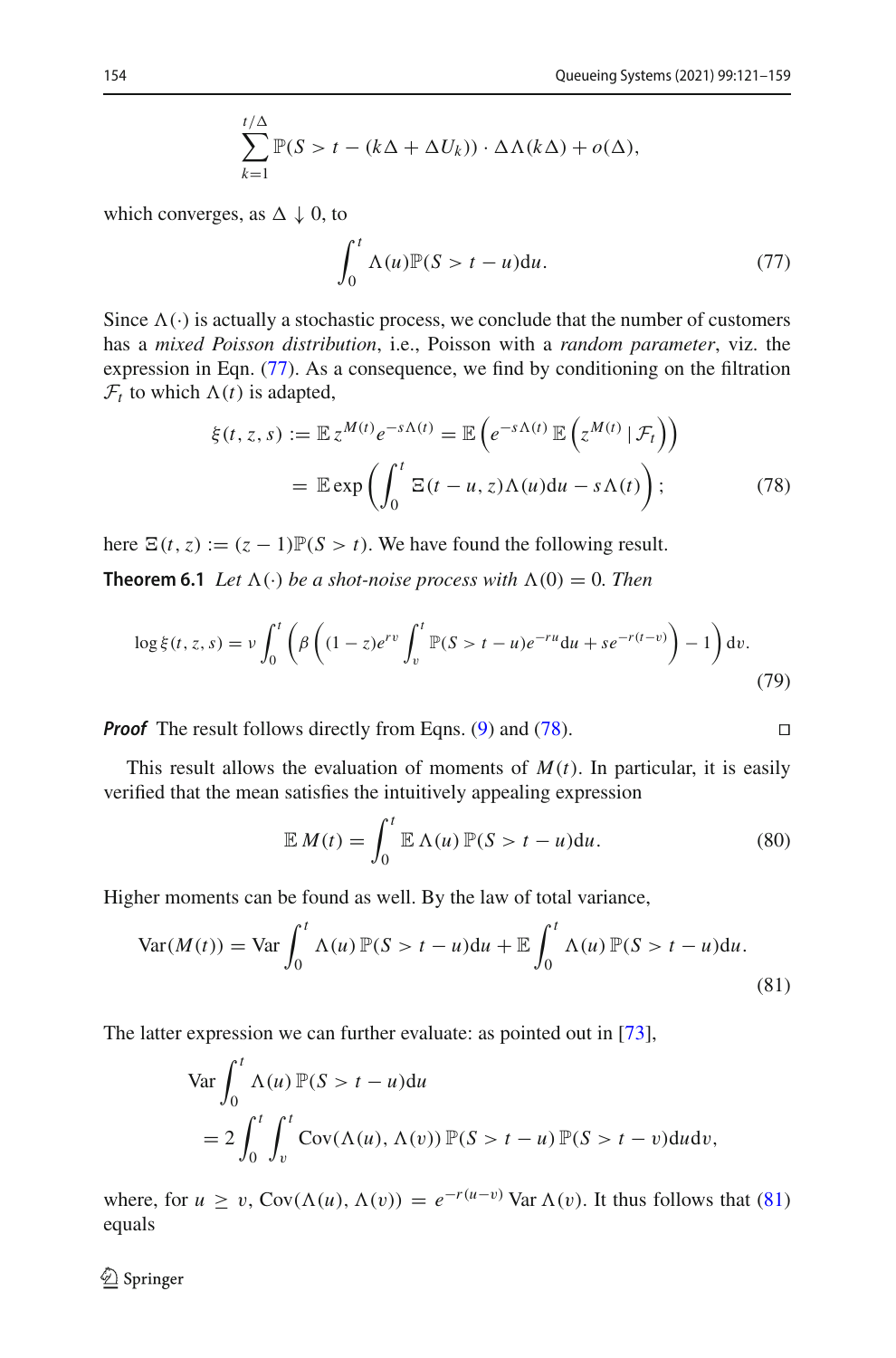$$
2\int_0^t \int_v^t e^{-r(u-v)} \operatorname{Var}\Lambda(v) \mathbb{P}(S > t - u) \mathbb{P}(S > t - v) du dv
$$

$$
+ \int_0^t \mathbb{E}\Lambda(u) \mathbb{P}(S > t - u) du.
$$

We can make this more explicit using the closed-form formulas for  $\mathbb{E}\Lambda(u)$  and Var  $\Lambda(v)$ . For the special case of *S* being exponentially distributed, Example 3.2 in [\[73](#page-38-25)] presents expressions for  $\mathbb{E} M(t)$  and Var  $M(t)$ .

Under a specific scaling, and again assuming that the service durations are exponentially distributed, it can be shown that an appropriately centered and normalized version of the queue length process  $M(t)$  converges to a Gaussian limit. More concretely, after blowing up the shot-rate of the driving shot-noise process by a factor *n*, the queue length process  $M(t)$ , which now depends on *n*, subtracted by its mean and divided by  $\sqrt{n}$  converges to an Ornstein–Uhlenbeck process with the appropriate parameters. This functional central-limit theorem extends to non-exponential service durations. In that case, however, the (non-Markovian) limiting process, a so-called Kiefer process, is considerably more involved.

Our setting with just a single infinite-server queue can be directly generalized to various types of networks. In Section 4.1 of [\[73](#page-38-25)] tandem networks are treated. Below we focus on the two-node tandem case, but the underlying principle carries over to tandem networks of any length. Let  $S_1$  be the generic service duration at node 1, and  $S_2$  its counterpart at node 2, and let  $M_1(t)$ ,  $M_2(t)$  be the queue lengths in the two nodes at time *t*. Above we established that  $M_1(t)$  is mixed Poisson, with the random parameter given by  $(77)$ , but  $M<sub>2</sub>(t)$  is mixed Poisson as well, with the random parameter corresponding to  $M_2(t)$  being

$$
\int_0^t \Lambda(u) \, \mathbb{P}(S_1 \leq t-u, S_1+S_2 > t-u) \, \mathrm{d}u.
$$

This formula has appealing intuition: a job that arrives at node 1 at time *u* should have left node 1 at time *t* (hence its duration should be shorter than  $t - u$ ), but should still be present at node 2 (hence the duration of both service times together should be longer than  $t - u$ ). Also the joint distribution of all queue lengths in the system can be explicitly characterized through its joint probability generating function.

Various more involved types of networks can be handled as well; notably, general feedforward networks are covered by Theorem 4.6 of [\[73](#page-38-25)]. In addition, [\[22](#page-37-8)] provides a detailed account of networks of infinite-server queues in which the arrival rate is a vector-valued linear transformation of a multivariate generalized shot-noise process (i.e., being driven by a general subordinator Lévy process rather than a compound Poisson process); cf. Remark [4.8.](#page-27-1) Moments and asymptotic results for such a network are derived in [\[91\]](#page-39-27). In another branch of the literature, the shot-noise arrival rate process is replaced by a Hawkes arrival rate process, a "self-exciting" process that bears some similarity to shot noise; see the studies on (infinite-server) queues fed by a Hawkes driven arrival process [\[40](#page-37-30)[,47](#page-37-31)[,74\]](#page-38-26).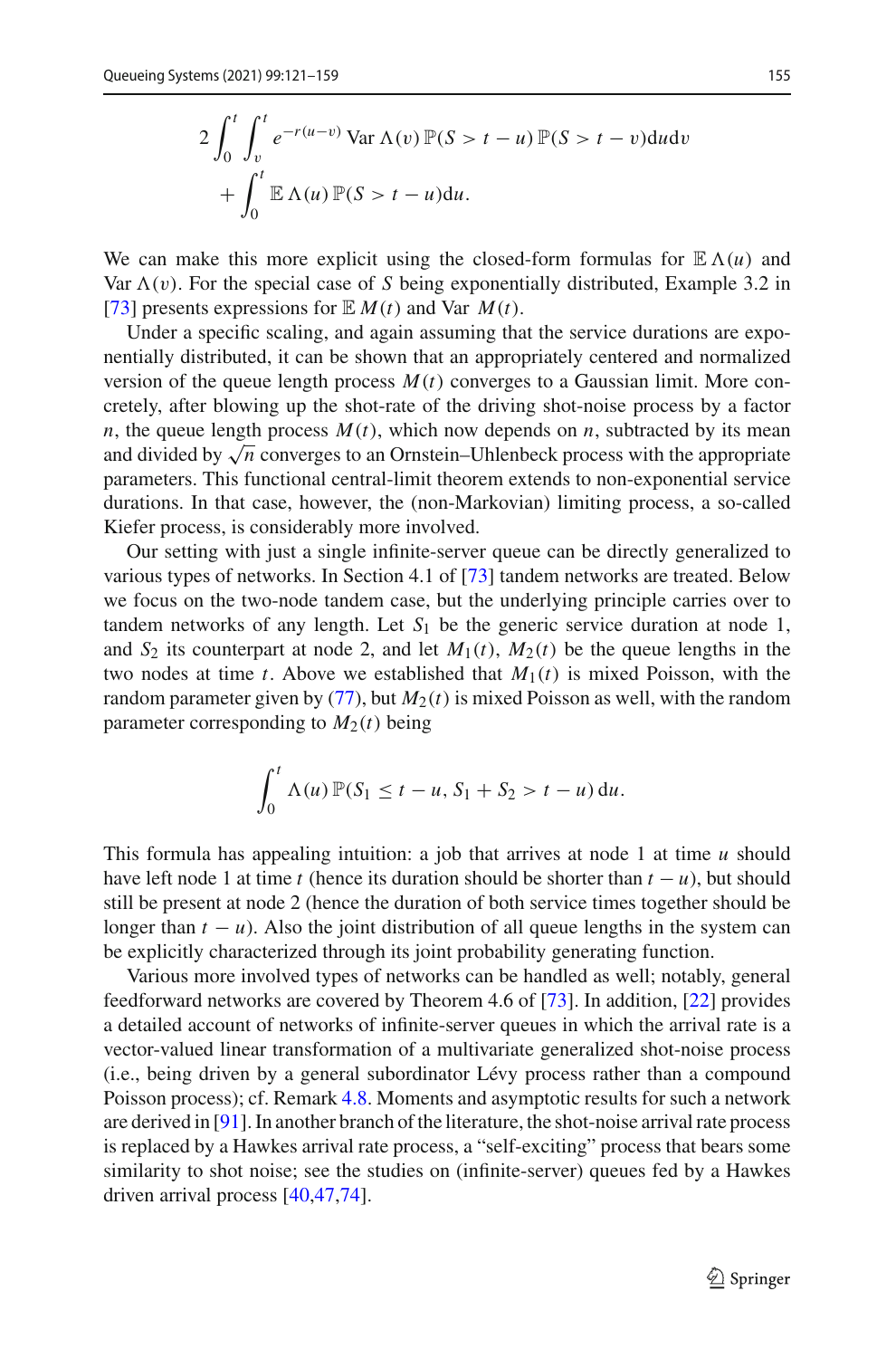**Open Problem 6.2** Coxian and Hawkes arrival processes offer interesting possibilities for modeling overdispersed input to a queue. In this section we have mentioned some results in this area for infinite-server queues. In terms of open problems, there is the embarrassment of choice: for the single server queue we only mentioned a few asymptotic results, because exact results seem lacking, even for the single server queue with exponential service times.

**Acknowledgements** We gratefully acknowledge valuable comments and suggestions made by René Bekker and Offer Kella. The research for this paper has been supported by the NWO Gravitation Programme NETWORKS (Grant Number 024.002.003).

**Open Access** This article is licensed under a Creative Commons Attribution 4.0 International License, which permits use, sharing, adaptation, distribution and reproduction in any medium or format, as long as you give appropriate credit to the original author(s) and the source, provide a link to the Creative Commons licence, and indicate if changes were made. The images or other third party material in this article are included in the article's Creative Commons licence, unless indicated otherwise in a credit line to the material. If material is not included in the article's Creative Commons licence and your intended use is not permitted by statutory regulation or exceeds the permitted use, you will need to obtain permission directly from the copyright holder. To view a copy of this licence, visit [http://creativecommons.org/licenses/by/4.0/.](http://creativecommons.org/licenses/by/4.0/)

### **References**

- <span id="page-36-4"></span>1. Adan, I.J.B.F., Boxma, O.J., Resing, J.A.C.: (2021). *Paper in preparation*
- <span id="page-36-5"></span>2. Adan, I.J.B.F., Hathaway, B., Kulkarni, V.G.: On first-come, first-served queues with two classes of impatient customers. Queueing Syst. **91**, 113–142 (2019)
- <span id="page-36-15"></span>3. Albrecher, H., Asmussen, S.: Ruin probabilities and aggregate claims distributions for shot noise Cox processes. Scandinavian Actuarial J. **2006**, 73–85 (2006)
- <span id="page-36-12"></span>4. Albrecher, H., Constantinescu, C., Palmowski, Z., Regensburger, C., Rosenkrantz, M.: Exact and asymptotic results for insurance risk models with surplus-dependent premiums. SIAM J. Appl. Math. **73**, 47–66 (2013)
- <span id="page-36-11"></span>5. Albrecher, H., Teugels, J.L., Tichy, R.F.: On a gamma series expansion for the time-dependent probability of collective ruin. Insurance: Mathematics and Economics 29, 345-355 (2001)
- <span id="page-36-3"></span>6. Asmussen, S.: Subexponential asymptotics for stochastic processes: extremal behavior, stationary distributions and first passage probabilities. The Ann. Appl. Probability **8**, 354–374 (1998)
- <span id="page-36-6"></span>7. Asmussen, S.: Applied Probability and Queues, 2nd edn. Springer, New York (2003)
- <span id="page-36-9"></span>8. Asmussen, S., Albrecher, H.: Ruin Probabilities, 2nd edn. World Scientific, London (2010)
- <span id="page-36-7"></span>9. Asmussen, S., Kella, O.: Rate modulation in dams and ruin problems. J. Appl. Probability **33**, 523–535 (1996)
- <span id="page-36-10"></span>10. Asmussen, S., Schock Petersen, S.: Ruin probabilities expressed in terms of storage processes. Adv. Appl. Probability **20**, 913–916 (1989)
- <span id="page-36-8"></span>11. Baccelli, F., Brémaud, P.: Elements of Queueing Theory. Springer-Verlag, Berlin (2003)
- <span id="page-36-13"></span>12. Bar-Lev, S.K., Boxma, O.J., Mathijsen, B., Perry, D.: A blood bank model with perishable blood and demand impatience. Stochastic Syst. **7**(2), 237–263 (2017)
- 13. Bekker, R.: *Queues with State-Dependent Rates*. PhD thesis, Technische Universiteit Eindhoven. <http://pure.tue.nl/ws/files/1755140/200513578.pdf> (2005)
- <span id="page-36-14"></span>14. Bekker, R.: Finite-buffer queues with workload-dependent service and arrival rates. Queueing Syst. **50**, 231–253 (2005)
- <span id="page-36-1"></span>15. Bekker, R., Borst, S.C., Boxma, O.J., Kella, O.: Queues with workload-dependent arrival and service rates. Queueing Syst **46**(3–4), 537–556 (2004)
- <span id="page-36-0"></span>16. Bertrand, J.W.M., van Ooijen, H.P.G.: Workload based order release and productivity: a missing link. Produc. Plann. Cont. **13**, 665–678 (2002)
- <span id="page-36-2"></span>17. Bingham, N.H., Goldie, C.M., Teugels, J.L.: Regular Variation. Cambridge University Press, Cambridge (1987)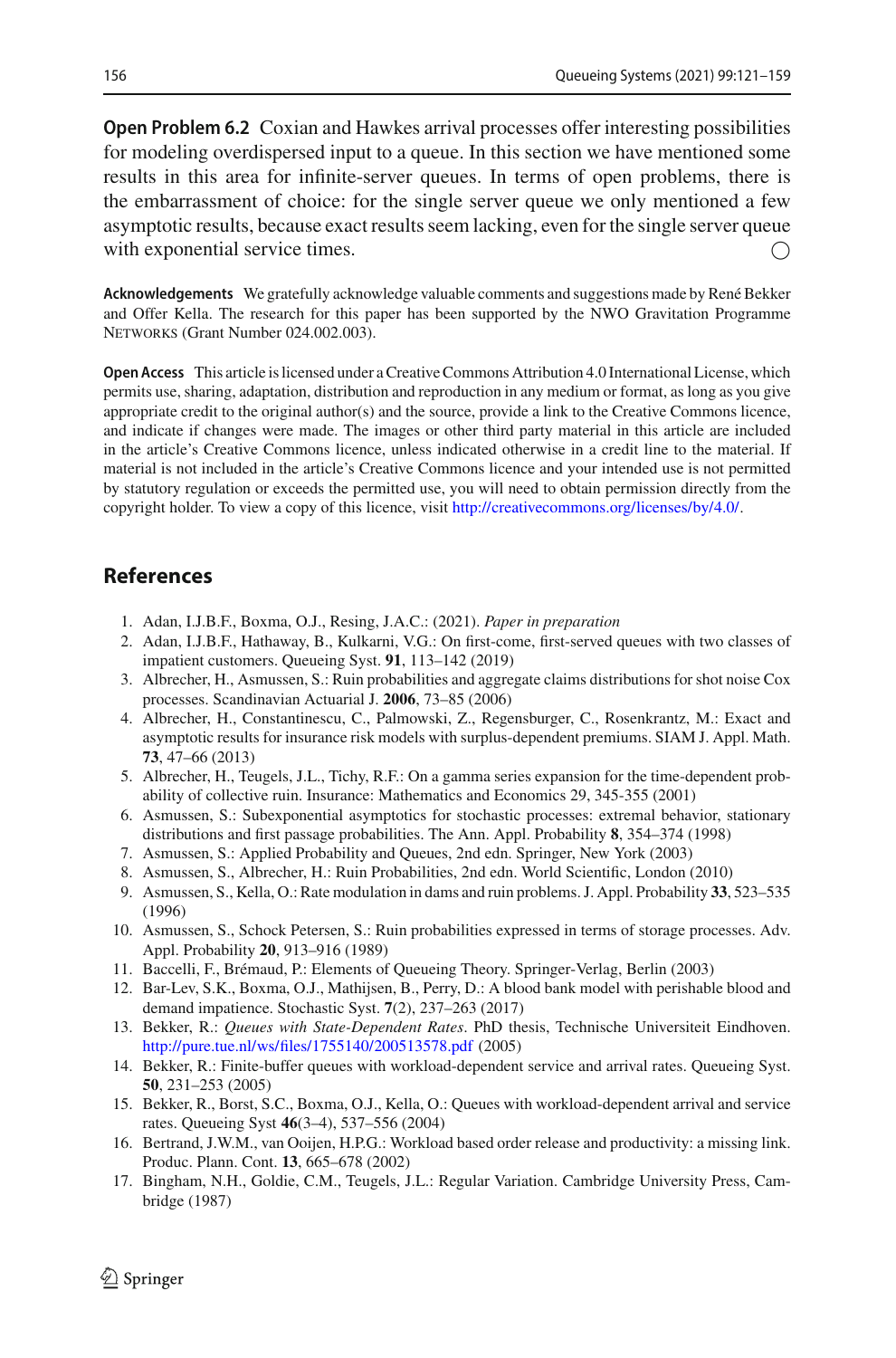- <span id="page-37-27"></span>18. Blom, J., De Turck, K., Mandjes, M.: Analysis of Markov-modulated infinite-server queues in the central-limit regime. Prob. Eng. Inf. Sci. **29**(3), 433–459 (2015)
- <span id="page-37-5"></span>19. Bondesson, L.: Shot-noise processes and shot-noise distributions. In: Kotz, S. (ed.) Encyclopedia of Statistical Sciences, vol. 8, pp. 448–452. Wiley, New York (1988)
- <span id="page-37-26"></span>20. Boxma, O.J., Cahen, E., Koops, D., Mandjes, M.: Linear stochastic fluid networks: rare-event simulation and Markov modulation. Methodol. Comput. Appl. Prob. **21**, 125–153 (2005)
- <span id="page-37-22"></span>21. Boxma, O.J., Kaspi, H., Kella, O., Perry, D.: On/off storage systems with state dependent input, output and switching rates. Prob. Eng. Inf. Sci. **19**, 1–14 (2005)
- <span id="page-37-8"></span>22. Boxma, O.J., Kella, O., Mandjes, M.: Infinite-server systems with Coxian arrivals. Queueing Syst. **92**, 233–255 (2019)
- <span id="page-37-21"></span>23. Boxma, O.J., Kella, O., Perry, D.: An intermittent fluid system with exponential on-times and semi-Markov input rates. Prob. Eng. Inf. Sci. **15**, 189–198 (2001)
- <span id="page-37-23"></span>24. Boxma, O.J., Kella, O., Perry, D.: On some tractable growth collapse processes with renewal collapse epochs. J. of Appl. Prob. **48A**, 401–405 (2011)
- <span id="page-37-18"></span>25. Boxma, O.J., Löpker, A., Mandjes, M.R.H.: On two classes of reflected autoregressive processes. J. of Appl. Prob. **57**, 657–678 (2020)
- <span id="page-37-17"></span>26. Boxma, O.J., Mandjes, M.R.H.: Affine storage and insurance risk models. Eurandom report 2019-009; to appear in Mathematics of Operations Research (2021)
- <span id="page-37-19"></span>27. Boxma, O.J., Mayank, M., Janssen, A.J.E.M.: Two queues with time-limited polling and workloaddependent service speeds. Eurandom Report 2019-011; to appear in Stochastic Models (2021)
- <span id="page-37-24"></span>28. Boxma, O.J., Perry, D., Stadje, W., Zacks, S.: A Markovian growth collapse model. Adv. Appl. Probab. **38**, 221–243 (2006)
- <span id="page-37-10"></span>29. Brill, P.H.: Level Crossing Methods in Stochastic Models. Springer, New York (2008)
- <span id="page-37-15"></span>30. Brockwell, P., Resnick, S., Tweedie, R.: Storage processes with general release rule and additive inputs. Adv. Appl. Probab. **14**, 392–433 (1982)
- <span id="page-37-14"></span>31. Browne, S., Sigman, K.: Work-modulated queues with applications to storage processes. J. Appl. Probab. **29**, 699–712 (1992)
- <span id="page-37-6"></span>32. Çağlar, M.: A Poisson shot-noise scaling process of pulses and its scaling limit. Commun. on Stochastic Analy. **9**(4), 503–527 (2020)
- <span id="page-37-0"></span>33. Campbell, N.: The study of discontinuous phenomena. Proc. Cambridge Philos. Soc. **15**, 117–136 (1909)
- <span id="page-37-1"></span>34. Campbell, N.: Discontinuities in light emission. Proc. Cambridge Philos. Soc. **15**, 310–328 (1909)
- <span id="page-37-12"></span>35. Chamayou, J.M.F.: On the simulation of shot noise and some other random variables. Stoch. Proc. Appl. **6**, 305–316 (1978)
- <span id="page-37-25"></span>36. Chen, H., Yao, D.D.: Fundamentals of Queueing Networks. Springer, New York (2001)
- <span id="page-37-9"></span>37. Çinlar, E., Pinsky, M.: A stochastic integral in storage theory. Zeitschrift für Wahrscheinlichkeitstheorie und Verwandte Gebiete **17**, 227–240 (1971)
- <span id="page-37-11"></span>38. Cohen, J.W.: On up- and downcrossings. J. Appl. Probab. **14**, 405–410 (1977)
- <span id="page-37-28"></span>39. Dassios, A., Jang, J.W.: Pricing of catastrophe reinsurance and derivatives using the Cox process with shot noise intensity. Finance Stochast. **7**(1), 73–95 (2003)
- <span id="page-37-30"></span>40. Daw, A., Pender, J.: Queues driven by Hawkes processes. Stoch. Syst. **8**, 192–229 (2018)
- <span id="page-37-2"></span>41. Doob, J.L.: Stochastic Processes. Wiley, New York (1953)
- <span id="page-37-13"></span>42. Eliazar, I., Klafter, J.: A growth-collapse model: Lévy inflow, geometric crashes, and generalized Ornstein-Uhlenbeck dynamics. Phys. A **334**, 1–21 (2004)
- <span id="page-37-16"></span>43. Eliazar, I., Klafter, J.: On the nonlinear modeling of shot noise. PNAS **102**, 13779–13782 (2005)
- <span id="page-37-3"></span>44. Feller, W.: An Introduction to Probability Theory and its Applications, vol. 2. Wiley, New York (1971)
- <span id="page-37-20"></span>45. Fuhrmann, S.W., Cooper, R.B.: Stochastic decompositions in the *M*/*G*/1 queue with generalized vacations. Oper. Res. **33**, 1117–1129 (1985)
- <span id="page-37-29"></span>46. Ganesh, A., Macci, C., Torrisi, G.L.: Sample path large deviations principles for Poisson shot noise processes, and applications. Elect. J. Probab. **10**, 1026–1043 (2005)
- <span id="page-37-31"></span>47. Gao, X., Zhu, L.: Functional central limit theorems for stationary Hawkes processes and application to infinite-server queues. Queueing Syst. **90**, 161–206 (2018)
- <span id="page-37-4"></span>48. Gaver, D.,Miller, R.: Limiting distributions for some storage problems. In: Arrow, K., Karlin, S., Scarf, H. (eds.) Studies in applied probability and management science, pp. 110–126. Stanford University Press, CA (1962)
- <span id="page-37-7"></span>49. de Graaf, W., Scheinhardt, W., Boucherie, R.: Shot-noise fluid queues and infinite-server systems with batch arrivals. Perform. Eval. **116**, 143–155 (2017)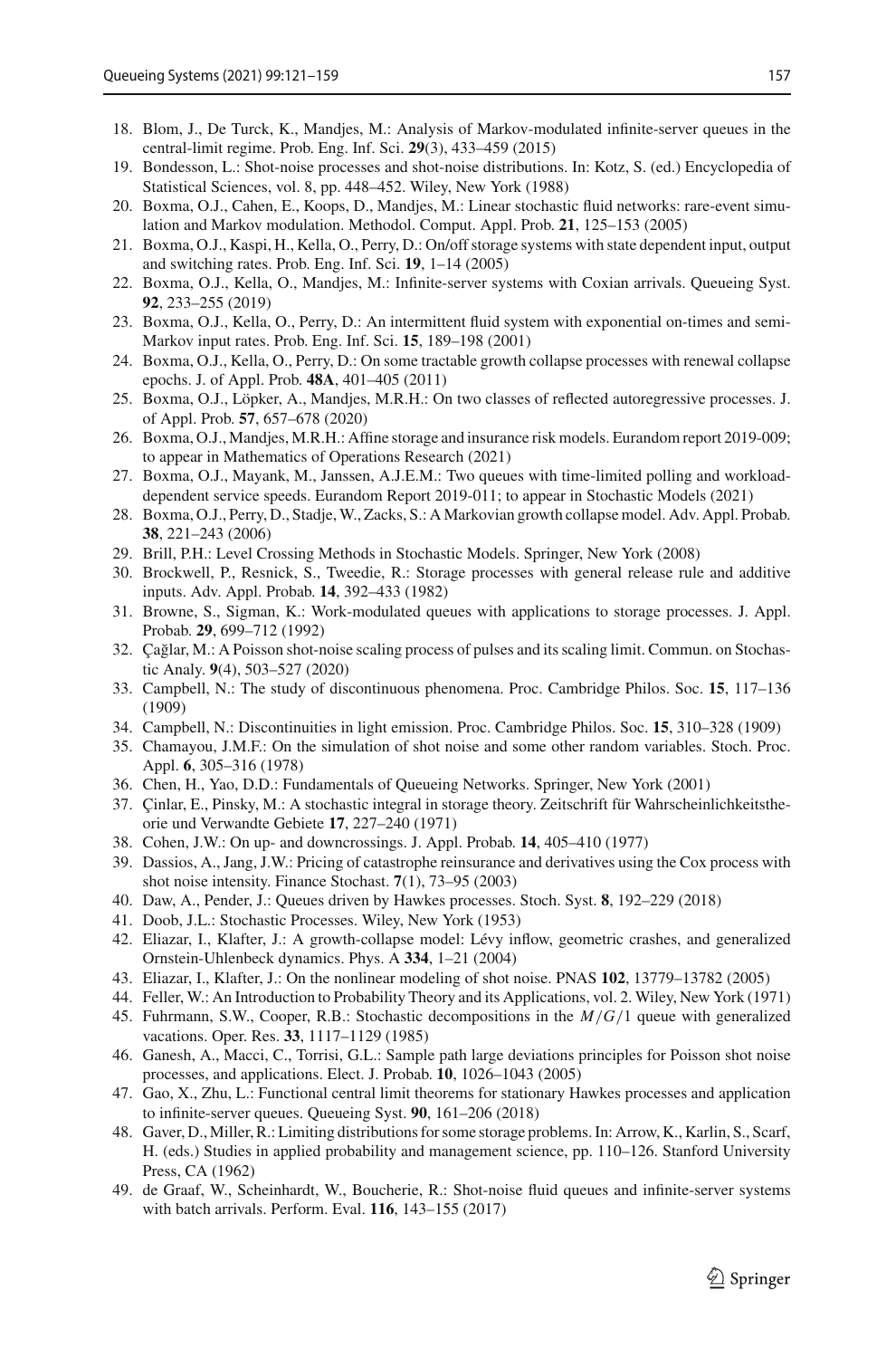- <span id="page-38-13"></span>50. Harrison, J.M., Resnick, S.I.: The stationary distribution and first exit probabilities of a storage process with general release rule. Mathematics of Operations Research **1**, 347–358 (1976)
- <span id="page-38-15"></span>51. Harrison, J.M., Resnick, S.I.: The recurrence classification of risk and storage processes. Mathematics of Operations Research **3**, 57–66 (1978)
- <span id="page-38-2"></span>52. Heinrich, L., Schmidt, V.: Normal convergence of multidimensional shot noise and rates of this convergence. Adv. Appl. Probab. **17**, 709–730 (1985)
- <span id="page-38-1"></span>53. Iksanov, A., Jurek, Z.: Shot noise distributions and selfdecomposability. Stochastic Anal. Appl. **21**, 593–609 (2003)
- <span id="page-38-7"></span>54. Iksanov, A., Marynych, A., Meiners, M.: Limit theorems for renewal shot noise processes with decreasing response function. Eurandom Report 2012-023. Extended preprint version at [arXiv:1212:1583v2,](http://arxiv.org/abs/1212:1583v2) (2012)
- <span id="page-38-17"></span>55. Jacobsen, M., Jensen, A.: Exit times for a class of piecewise exponential Markov processes with two-sided jumps. Stoch. Proc. Appl. **117**, 1330–1356 (2007)
- <span id="page-38-24"></span>56. Jansen, H.M., Mandjes, M., De Turck, K., Wittevrongel, S.: Diffusion limits for networks of Markovmodulated infinite-server queues. Performance Evaluation 135, article number 102039 (2019)
- <span id="page-38-20"></span>57. Kaspi, H., Kella, O.: Stability of feed-forward fluid networks with Lévy input. J. Appl. Probab. **33**, 513–522 (1996)
- <span id="page-38-18"></span>58. Kaspi, H., Kella, O., Perry, D.: Dam processes with state dependent batch sizes and intermittent production processes with state dependent rates. Queueing Syst. **24**, 37–57 (1996)
- <span id="page-38-14"></span>59. Kaspi, H., Perry, D.: On a duality between a non-Markovian storage/production process and a Markovian dam process with state-dependent input and output. J. Appl. Probab. **27**, 835–844 (1989)
- <span id="page-38-0"></span>60. Keilson, J., Mermin, N.: The second-order distribution of integrated shot noise. IRE Transac. Inf. Theory **5**(2), 75–77 (1959)
- <span id="page-38-19"></span>61. Kella, O.: On growth collapse processes with stationary structure and their shot-noise counterparts. J. Appl. Probab. **46**, 363–371 (2009)
- <span id="page-38-11"></span>62. Kella, O., Stadje, W.: On hitting times for compound Poisson dams with exponential jumps and linear release rate. J. Appl. Probab. **38**(3), 781–786 (2001)
- <span id="page-38-23"></span>63. Kella, O., Stadje, W.: Exact results for a fluid model with state-dependent flow rates. Probab. Eng. Inf. Sci. **16**, 389–402 (2002)
- <span id="page-38-22"></span>64. Kella, O., Stadje, W.: Markov modulated linear fluid networks with Markov additive input. J. Appl. Probab. **39**, 413–420 (2002)
- <span id="page-38-21"></span>65. Kella, O., Whitt, W.: Stability and structural properties of stochastic fluid networks. J. Appl. Probab. **33**, 1169–1180 (1996)
- <span id="page-38-8"></span>66. Kella, O., Whitt, W.: Linear stochastic fluid networks. J. Appl. Probab. **36**, 244–260 (1999)
- <span id="page-38-9"></span>67. Kella, O., Yor, M.: A new formula for some linear stochastic equations with applications. The Ann. Appl. Probab. **20**, 367–381 (2010)
- <span id="page-38-3"></span>68. Klüppelberg, C., Mikosch, T.: Explosive Poisson shot noise processes with applications to risk reserves. Bernoulli **1**, 125–147 (1995)
- <span id="page-38-4"></span>69. Klüppelberg, C., Mikosch, T., Schärf, A.: Regular variation in the mean and stable limits for Poisson shot noise. Bernoulli **9**, 467–496 (2003)
- <span id="page-38-12"></span>70. Klüppelberg, C., Stadtmüller, U.: Ruin probabilities in the presence of heavy tails and interest rates. Scandinavian Actuar. J. **1995**, 49–58 (1995)
- <span id="page-38-16"></span>71. Knessl, C., Peters, C.: Exact and asymptotic solutions for the time-dependent probability of collective ruin II. SIAM J. Appl. Math. **56**, 1471–1521 (1996)
- <span id="page-38-10"></span>72. Koops, D. T.: Queueing Systems with Nonstandard Input Processes. PhD thesis, University of Amsterdam. <http://pure.uva.nl/ws/files/32459480/Thesis.pdf> (2019)
- <span id="page-38-25"></span>73. Koops, D.T., Boxma, O.J., Mandjes, M.: Networks of ·/*G*/∞ queues with shot-noise-driven arrival intensities. Queueing Syst. **86**, 301–325 (2017)
- <span id="page-38-26"></span>74. Koops, D.T., Saxena, M., Boxma, O.J., Mandjes, M.: Infinite-server queues with Hawkes input. J. Appl. Probab. **55**, 920–943 (2018)
- <span id="page-38-5"></span>75. Kurtz, T.: Limit theorems for workload input models. In: Kelly, F.P., Zachary, S., Ziedins, I. (eds.), Stochastic Networks: Theory and Applications, Oxford University Press, Oxford, pp. 119-140 (1996)
- <span id="page-38-6"></span>76. Lane, J.A.: The central limit theorem for the Poisson shot-noise process. J. Appl. Probab. **21**, 287–301 (1984)
- 77. van Leeuwaarden, J.S.H., Löpker, A.H., Ott, T.J.: TCP and iso-stationary transformations. Queueing Syst. **63**, 459–475 (2009)